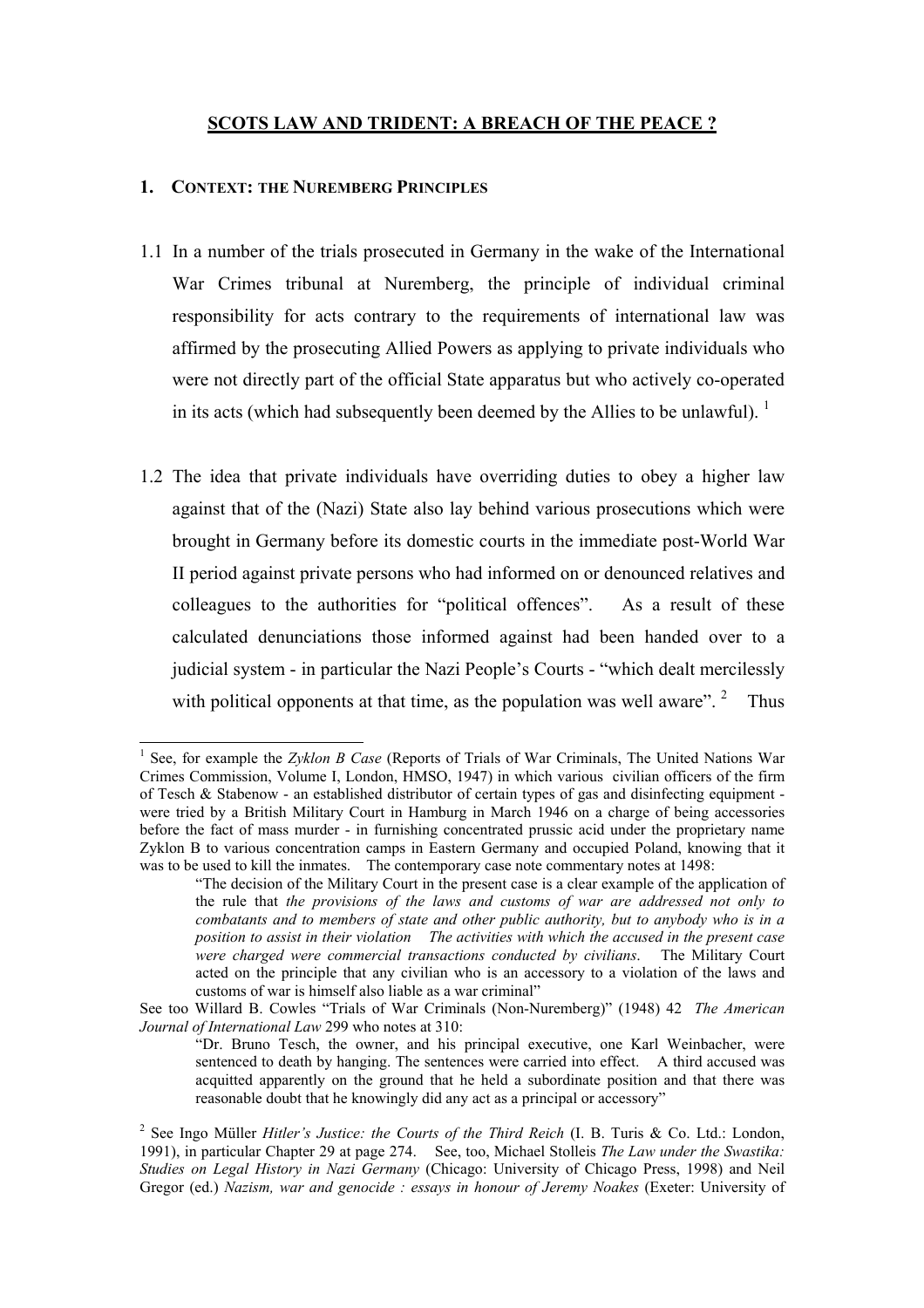a woman who, with a view to effecting a swift end to her marriage, reported her husband to the authorities for slandering Hitler in their private conversations. Her denunciation resulted in his imprisonment and sentence of death (later commuted to service on the Eastern Front). She was subsequently convicted in the post-War period of de-Nazification by national German courts of wrongdoing for relying in bad faith on unjust laws of the Nazi system.  $3$ 

- 1.3 Such cases may be understood as examples of the application (and in the case of the denouncing wife, of the *extension* to conduct other than crimes against peace, war crime or crimes against humanity) of the principle that all individuals have legal duties derived directly from fundamental human rights considerations to be found in international law, which may bind those individuals, even against the claims and justifications of national law.<sup>[4](#page-1-1)</sup>
- 1.4 The ideas behind these Nuremberg and post-Nuremberg prosecutions were subsequently codified into the "Nuremberg principles" which sought authoritatively to summarise the principle of individual responsibility under international law in the following terms::
	- (I) Any person who commits or is an accomplice in the commission of an act which constitutes a crime under international law is responsible therefor and liable to punishment
	- (II) The fact that domestic law does not impose a penalty for an act which constitutes a crime under international law does not free the person who committed the act from responsibility under international law
	- (III) The fact that a person who committed an act which constitutes a crime under international law acted as Head of State or responsible Government official does not relieve him from responsibility under international law.

Exeter Press, 2005) Chapter 5 Nikolaus Wachsmann "'Soldiers of the home front': jurists and legal terror during the Second World War"

<span id="page-1-0"></span><sup>&</sup>lt;sup>3</sup> See Case Note in (1951) 64 *Harvard Law Review* 1005-1007. See, too, the commentary on this and similar cases in H. O. Pappe "On the validity of Judicial Decisions in the Nazi Era" (1960) 23 *Modern Law Review* 260-274

<span id="page-1-1"></span><sup>&</sup>lt;sup>4</sup> For a celebrated discussion of the justification of this case from the standpoint of competing legal philosophies see HLA Hart: "Positivism and the separation of law and morals" (1958) 71 *Harvard Law Review* 583-629 and Lon Fuller: "Positivism and the separation of law and morals: a reply to Professor Hart" (1958) 71 *Harvard Law Review* 630-673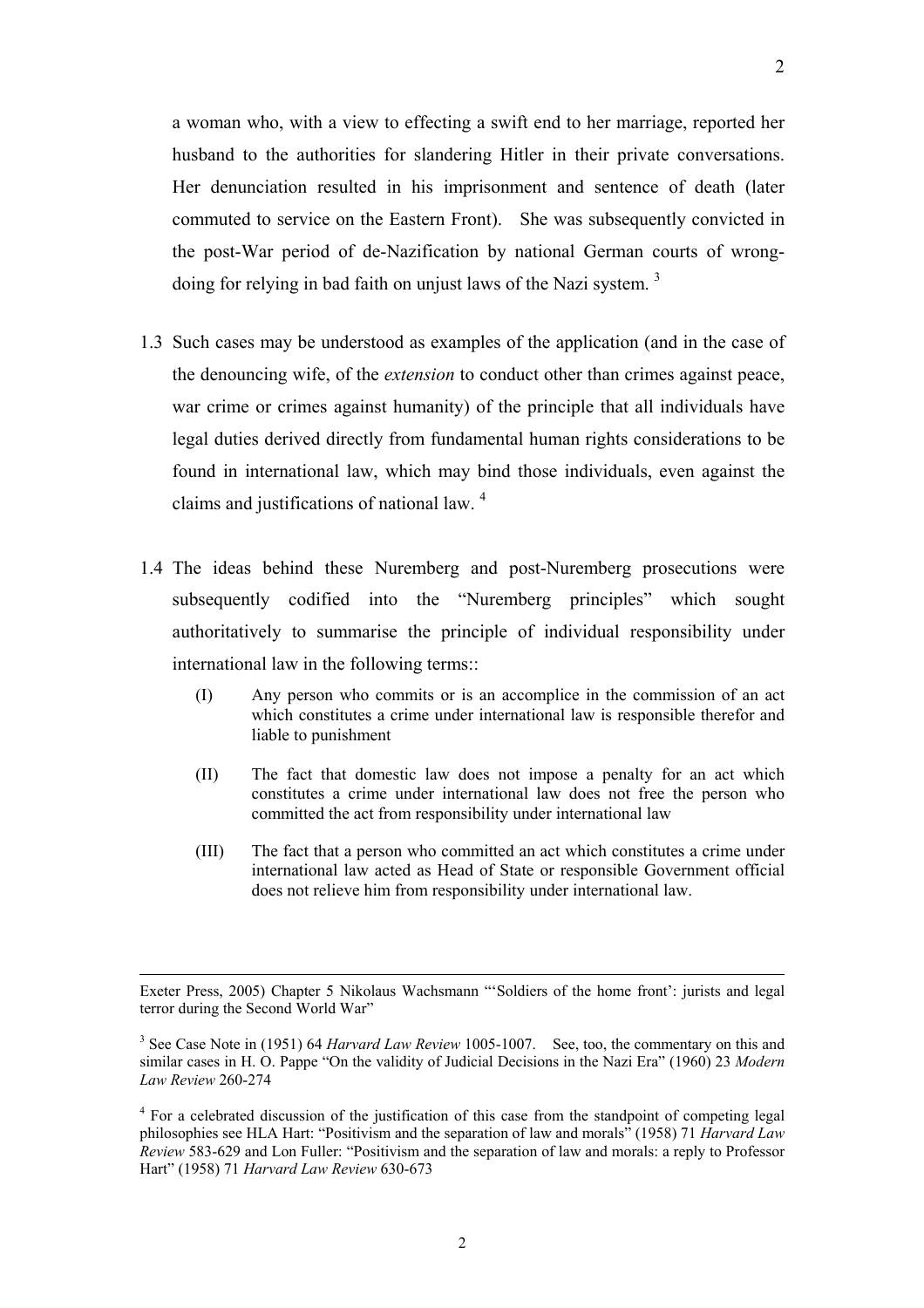- (IV) The fact that a person acted pursuant to order of his Government or of a superior does not relieve him from responsibility under international law, provided a moral choice was in fact possible to him.
- (V) Any person charged with a crime under international law has the right to a fair trial on the facts and law. [5](#page-2-0)
- 1.5 As was observed by the Special Rapporteur of the International Law Commission charged by the United Nations in 1950 with the task of re-formulating the Principles applied by the Nuremberg Tribunal: [6](#page-2-1)

"The general principle of law underlying Principle I is that *international law may impose duties on the individual without any interpretation of domestic law directly*, a conception which in theory is considered as involving the 'international personality' of individuals. The findings of the Court are very definite on the question of whether rules of international law may apply to individuals. 'That international law imposes duties and liabilities upon individuals as well as upon States', says the Court, 'has long been recognised. $\frac{1}{2}$  And elsewhere: 'Crimes against international law are committed by men, not by abstract entities, and only by punishing individuals who commit such crimes can the provisions of international law be enforced.' <sup>[8](#page-2-3)</sup>

[P]rinciple [II] that a person committing an international crime is responsible therefor and liable to punishment under international law, independently of the attitude of domestic law, implies what is commonly called the 'supremacy' of international law over domestic law. It is accordingly considered that *international law can bind individuals even if domestic law does not direct them to observe the rules of international law* (It is in this sense that the term 'supremacy' is used here). Characteristic of the above inference is the following passage of the Court's findings: ' …*The very essence of the Charter is that individuals have international law duties*  whichtranscend the national obligations imposed by the individual State.<sup>9</sup>"

1.6 Principle VI of the Nuremberg Principles sets out the crimes which are to be

regarded as "punishable as crimes under international law" as follows:

(a) "Crimes against peace:

…

(i) Planning, preparation, initiation or waging of a war of aggression or a war in violation of international treaties, agreements or assurances;

<span id="page-2-0"></span> <sup>5</sup> Printed in *Yearbook of the International Law Commission* 1950 II page 195

<span id="page-2-1"></span><sup>6</sup> *Yearbook of the International Law Commission* 1950 II page 192 paragraphs (3) and (2)

<span id="page-2-2"></span><sup>7</sup> *Trials of War Criminals before the Nuremberg Military Tribunals* (Washington DC: US Government Printing Office, 1951) III at 52

<span id="page-2-3"></span><sup>8</sup> *Trials of War Criminals before the Nuremberg Military Tribunals* (Washington DC: US Government Printing Office, 1951) III at 53

<span id="page-2-4"></span><sup>9</sup> *Trials of War Criminals before the Nuremberg Military Tribunals* (Washington DC: US Government Printing Office, 1951) III at 53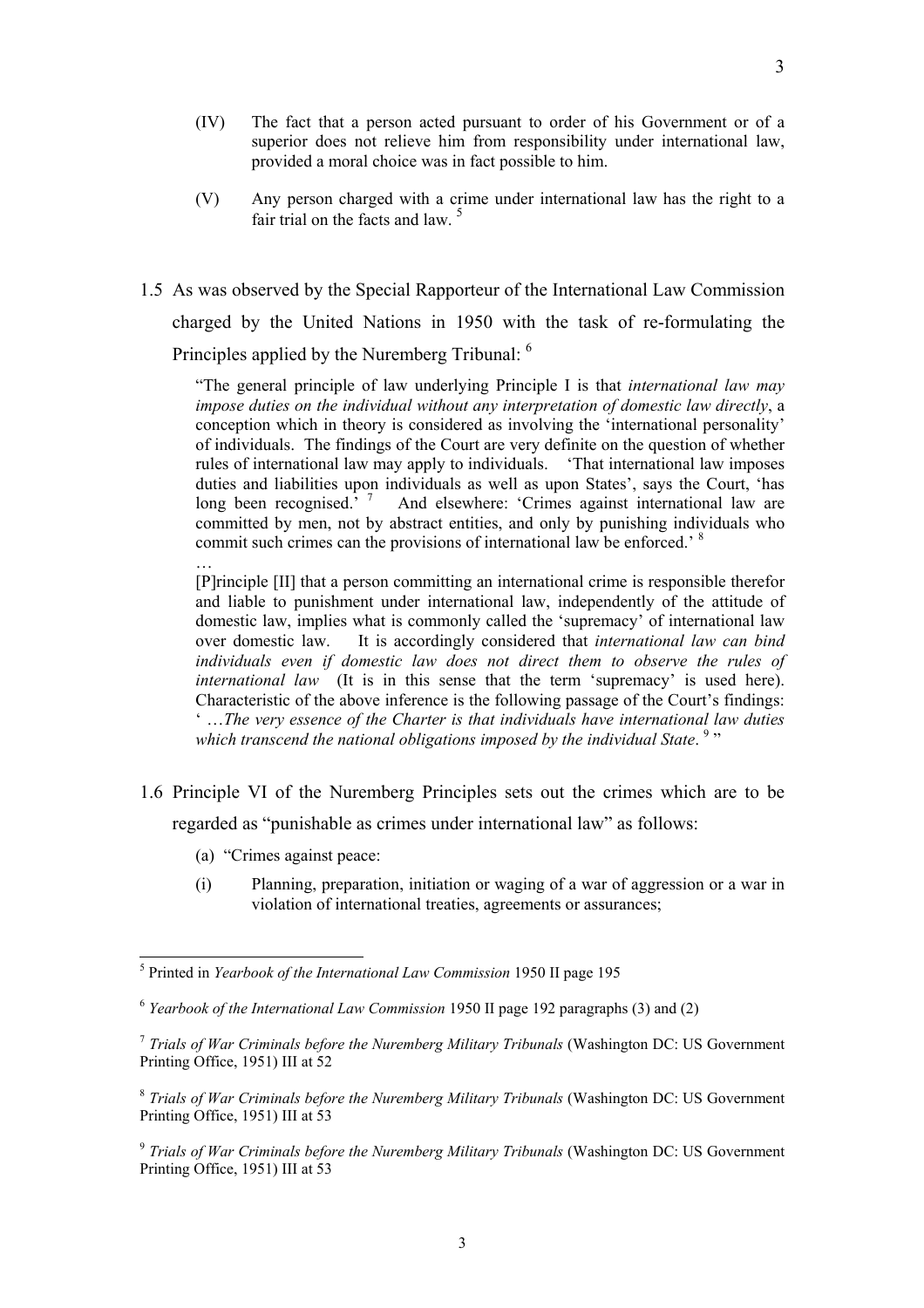- (ii) Participation in a common plan or conspiracy for the accomplishment of any of the acts mentioned under (i).
- (b) War crimes:

Violations of the laws or customs of war include, but are not limited to, murder, ill-treatment or deportation to slave-labour or for any other purpose of civilian population of or in occupied territory, murder or ill-treatment of prisoners of war, of persons on the seas, killing of hostages, plunder of public or private property, wanton destruction of cities, towns, or villages, or devastation not justified by military necessity.

(c) Crimes against humanity:

Murder, extermination, enslavement, deportation and other inhuman acts done against any civilian population, or persecutions on political, racial or religious grounds, when such acts are done or such persecutions are carried on in execution of or in connexion with any crime against peace or any war crime." [10](#page-3-0)

- 1.7 And Nuremberg Principle VII provides that "complicity in the commission of a crime against peace, a war crime, or a crime against humanity as set forth in Principle VI is a crime under international law."<sup>11</sup>
- 1.8 The Nuremberg principles were formally adopted into international law by UN Resolution 95(1) of UN General Assembly of 11 December 1946 and by Article 51 of the UN Charter, in relation to the prohibition of wars of aggression. The United Kingdom Parliament was advised in 1963 by the then Lord Chancellor that the United Kingdom Government then took the view that the Nuremberg Principles, as formulated by the International Law Commission, were "generally accepted among States and have the status of customary international law". <sup>12</sup>

(b) Crimes against humanity;

(d) The crime of aggression."

<span id="page-3-0"></span><sup>&</sup>lt;sup>10</sup> See, now, Article 5 of the Rome Statute of the International Criminal Court (which entered into force on 1 July 2002):

<sup>&</sup>quot;*Crimes within the jurisdiction of the Court* 

<sup>1.</sup> The jurisdiction of the Court shall be limited to the most serious crimes of concern to the international community as a whole. The Court has jurisdiction in accordance with this Statute with respect to the following crimes:

<sup>(</sup>a) The crime of genocide;

<sup>(</sup>c) War crimes;

<span id="page-3-1"></span> $11$  The decision of the Appeals Chamber the International Criminal Tribunal for the former Yugoslavia (ICTY) in *Prosecutor v. Dusko Tadic*, decision of 15 July 1999 finding that customary international law does not contain any requirement to the effect that crimes against humanity may not be committed from purely personal motives, such as revenge or personal gain.

<span id="page-3-2"></span><sup>12</sup> *Hansard* HL Volume 253, column 831, 2 December 1963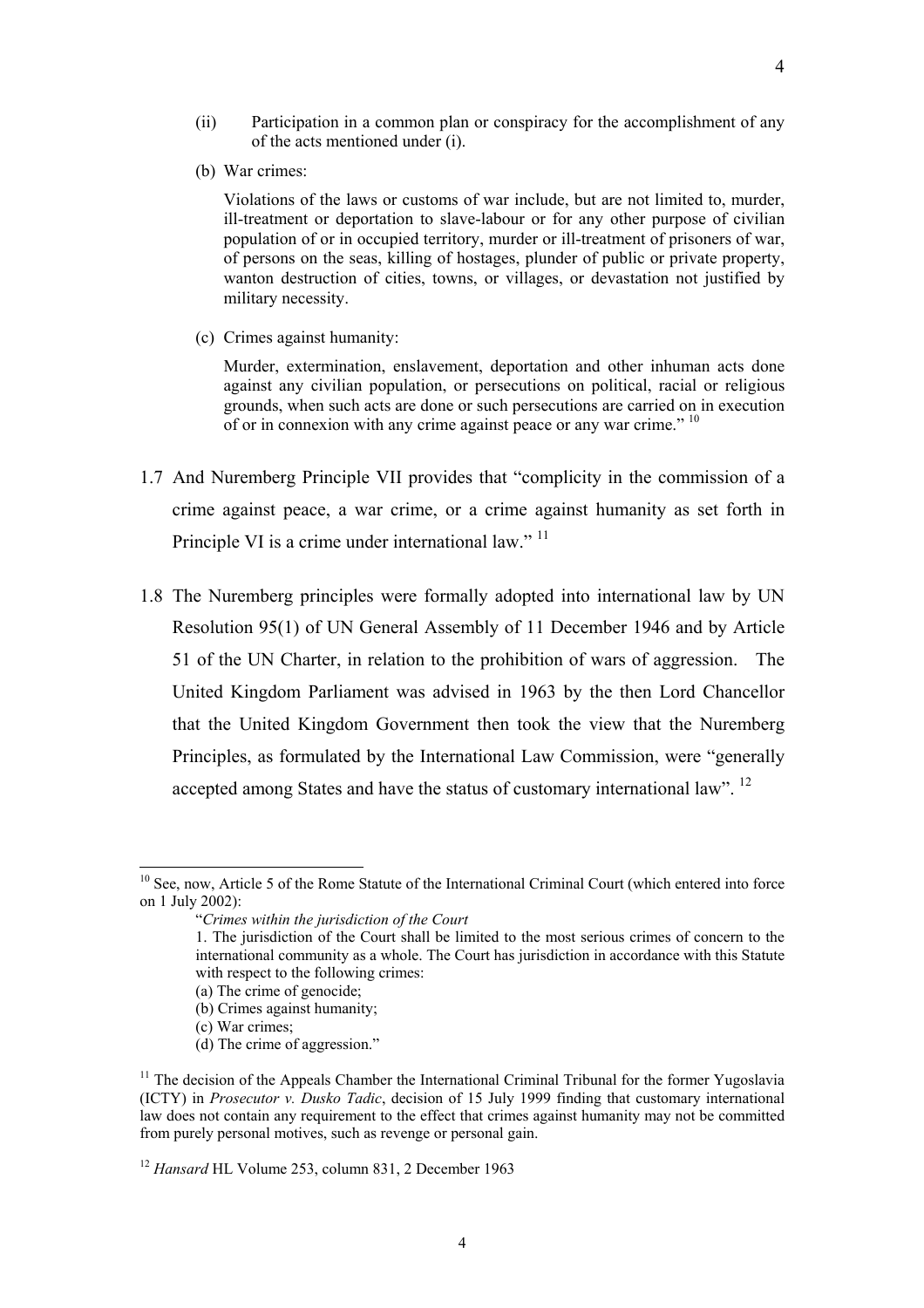- <span id="page-4-1"></span>1.9 The post-Nuremberg assertion that a higher normative authority inheres in principles derived from international humanitarian (and human rights) law, even as against the requirements of national law, was also specifically incorporated into the 1950 European Convention on Human Rights by the terms of Article 7 ECHR. The Convention refers, in Article 7(2) ECHR, to the possible trial and punishment of any person for any act or omission which, at the time it was committed, "was criminal according to the general principles of law recognised by civilised nations".
- 1.10 Thus when including Article 7 ECHR as one of the "Convention rights" for the purposes of the Human Rights Act 1998 ("HRA") (and associated statutes such as the Scotland Act 1998) the United Kingdom Parliament arguably also effectively introduced Nuremberg derived principles regarding the justifiability of conduct under national and international law directly into domestic law. <sup>13</sup> It might therefore be thought that, within the context of the post-HRA United Kingdom constitution, there can properly be no conflict between the requirements of the (domestic) "law of the land" and any "moral imperative"<sup>14</sup> - at least as

See too Fox LJ at 901

<span id="page-4-0"></span><sup>&</sup>lt;sup>13</sup> See, too, Article 38(1)(c) of the Rome Statute of the International Criminal Court which refer to "the general principles of law recognised by civilised nations". The Rome States and the jurisdiction of the IICC has been recognised and given domestic effect to in the United Kingdom by the International Criminal Court Act 2001 and, in Scotland, by the International Criminal Court (Scotland) Act 2001 (asp 13)

<sup>14</sup> See *Francôme v. Mirror Group of Newspapers Ltd.* [1984] 1 WLR 892, CA *per* Sir John Donaldson MR at 897:

<sup>&</sup>quot;Parliamentary democracy as we know it is based upon the rule of law. That requires all citizens to obey the law, unless and until it can be changed by due process. There are no privileged classes to whom it does not apply. ....

It is sometimes said... that all are free to break the law if they are prepared to pay the penalty. This is pernicious nonsense. The right to disobey the law is not obtainable by the payment of a penalty or licence fee. It is not obtainable at all in a parliamentary democracy, although *different considerations arise under a totalitarian regime*.

In saying this I nevertheless recognise that, *in very rare circumstances a situation can arise in which the citizen is faced with a conflict between what is, in effect, two inconsistent laws. The first law is the law of the land. The second is a moral imperative, usually, but not always, religious in origin. An obvious example is the priest's obligation of silence in relation to the confessional, but others can be given. In conducting the business of the courts, judges seek to avoid any such conflict, but occasionally it is unavoidable. Yielding to the moral imperative does not excuse a breach of the law of the land, but it is understandable and in some circumstances may even be praiseworthy. However, I cannot over-emphasise the rarity of the moral imperative. Furthermore, it is almost unheard of for compliance with the moral imperative to be in the financial or other best interests of the person concerned. Anyone who conceives himself to be morally obliged to break the law, should also ask himself whether such a course furthers his own interests.* If it does, he would be well advised to re-examine his conscience."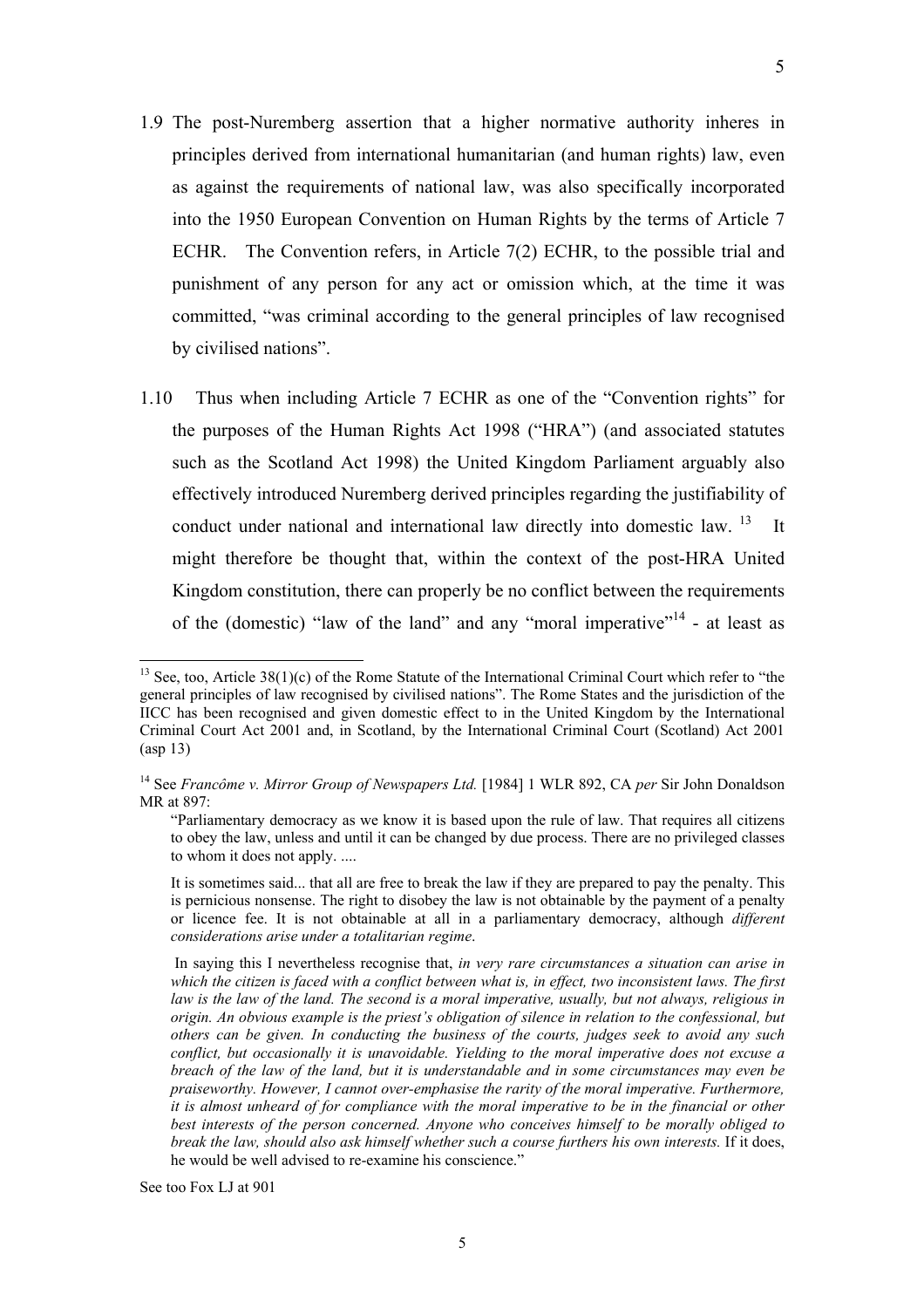derived from international legal principles - since both domestic law and international humanitarian and human rights law would now appear to operate in principle within the same normative framework.

1.11 Certainly, there has been an ever growing official realisation in the years since Nuremberg trials of the need for official and individuals to ensure that their conduct in war and in preparation for war is legal under international law, and this understanding is percolating down more generally in society in the United Kingdom. For example, as Lord Hope observed:

"22. ... When the Chief of the Defence Staff insisted on receiving unequivocal advice that the invasion [of Iraq] would be legal he was not thinking of the physical risks that his troops would be exposed to. *His concern was that, if it was not legal, they might be at risk of being prosecuted*. As Lord Kingsland said in the debate I have already mentioned, the issue is essentially one of morale: Hansard (HL Debates), 31 January 2008, col 790. An individual soldier needs to know that he will not be prosecuted for a war crime.

23 The International Criminal Court Act 2001 gave effect in domestic law to the Rome Statute of the International Criminal Court. It has raised awareness of the need to ensure that armed conflict takes place within the established framework of international law: see also the International Criminal Court (Scotland) Act 2001 (asp 13). The definition of war crimes in article 8 of the Rome Statute, which is reproduced in Schedules 8 and 1 of these Acts respectively, is very wide. Much depends on the laws and customs applicable in international armed conflict. Rules of engagement can only go so far. *The umbrella of an assurance that the conflict is lawful in international law is essential if soldiers are to feel confident that it is an operation that they can properly engage in. This is so too of their commanders, who under section 65 of the 2001 Act are responsible for the acts of their subordinates*." [15](#page-5-0)

## **2. THE DECISION IN <sup>L</sup>ORD ADVOCATE'S REFERENCE (NO. 1 OF 2000)**

2.1 It is against this general post-Nuremberg background that the decision of the High Court of Justiciary in *Lord Advocate's Reference (No. 1 of 2000) re nuclear weapons* [16](#page-5-1) may best be understood. This was a case which the then Lord Advocate referred to the High Court of Justiciary, pursuant to his powers under Section 123(1) of the Criminal Procedure (Scotland) Act 1995. The Lord

<sup>&</sup>quot;The proposition that citizens are free to commit a criminal offence if they have formed the view that it will further what they believe to be the public interest is quite baseless in our law and inimical to parliamentary authority. I do not disregard the existence of what is called the moral imperative. But such cases are rare in the extreme."

<span id="page-5-0"></span><sup>15</sup> *R (Gentle) v Prime Minister* [2008] AC 1352 per Lord Hope 1371-2

<span id="page-5-1"></span><sup>16</sup> *Lord Advocate's Reference (No. 1 of 2000) re nuclear weapons*, 2001 JC 143, HCJ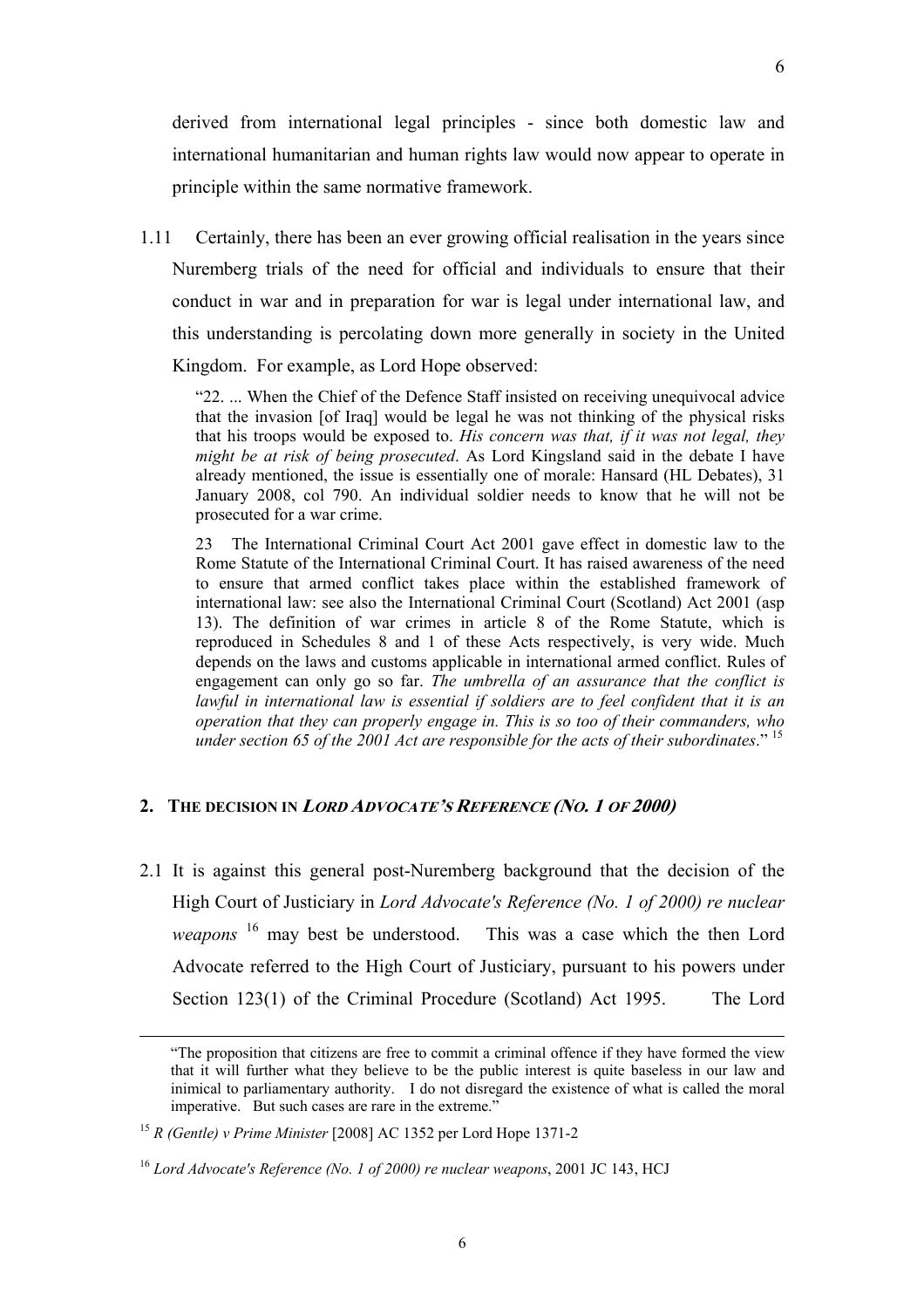Advocate wished the High Court's advice and guidance on four questions of law which he raised before the court following the acquittal by the Sheriff at Greenock of three women – Angie Zelter, Ulla Roder and Ellen Moxley – who had been charged with causing malicious damage to a vessel involved in facilitating the transport and deployment of Trident nuclear missiles.

2.2 These women had successfully argued before the Sheriff that the damage to property which they admitted having caused was not "malicious" but was instead justified since, they said, the deployment of the Trident nuclear weapons system was in breach of customary international law, and therefore in breach of Scots law. They were accordingly acting not in breach of the law but were rather to be seen as "citizen interveners" seeking to enforce the law, even against officials of the State.  $17$  They argued, in effect, for the existence of an "(international) law enforcement motivation" defence within the Scots common law sufficient to allow them to defeat their prosecution for having done a prohibited act with the requisite *mens rea*. The basis for this defence was the avowed purpose of their apparently criminal action: namely to bring a wrong-doer (the United Kingdom Government) to justice, or to expose its (greater) criminal wrong-doing. <sup>18</sup> An alternative analysis was that the actions for which they had been prosecuted had in fact been done by them in exercise of the implicit power and responsibility possessed by every law-abiding citizen at common law - to take proportionate

<span id="page-6-0"></span><sup>&</sup>lt;sup>17</sup> Compare with *Helen John v Donnelly*, 1999 JC 336 where the appellant, one of a group of protesters, was charged under Section 52(1) of the [Criminal Law \(Consolidation\) \(Scotland\) Act](http://uk.westlaw.com/Find/Default.wl?rs=WLUK1.0&vr=2.0&DB=121177&FindType=Y&SerialNum=0111165026) 1995 with vandalism for cutting part of the perimeter fence of the Faslane Royal Naval nuclear base. She stated J, stated when cautioned and charged that she had cut the fence in order to protest against 'the genocidal nature of the illegal Trident weapons programme'. Her defence at trial was that she had a reasonable excuse for her conduct by reason of her sincere belief in the illegality of nuclear weapons and her anxiety at their potentially appalling effects on mankind and the environment. That defence was rejected and on conviction she appealed. It was held on appeal that a person could be said to have a reasonable excuse when he or she had acted in response to some particular and immediate stimulus and that in the present case the appellant had acted deliberately and without any immediate stimulus.

<span id="page-6-1"></span><sup>18</sup> Compare with the English Court of Appeal decision in *R . v. Denis Geoffrey Clarke* (1985) 80 Cr. Ap R. 344 an appeal in relation to a conviction for aiding and abetting a burglary charge in which the defence had been put forward by the accused that he was in fact working as an informer for the police and was passing on information about the other offenders to them. The Court of Appeal held that it would not be right to state "that conduct which is overall calculated and intended not to further but to frustrate the ultimate result of the crime is always immaterial and irrelevant". Accordingly in "exceptional and rare cases" where it could be said that the acts in question were done n order to allow "the police to make use of information concerning an offence that is already 'laid on', a jury might conclude that the defendant had been acting lawfully.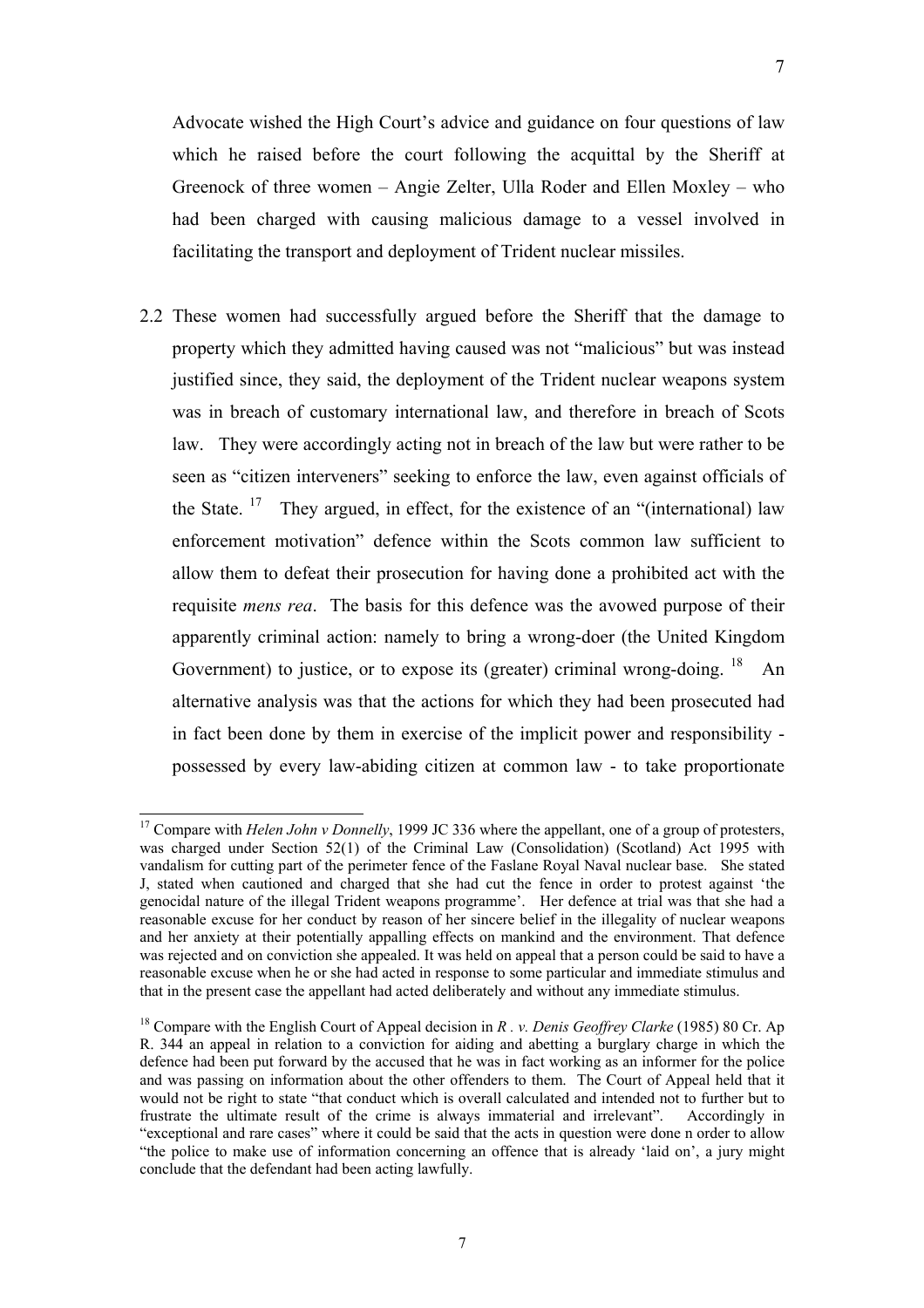action to prevent or impede reasonably apprehended breaches of the law by another, and thereby assist in keeping the peace within the realm (and internationally).<sup>19</sup>

- 2.3 It was not open to the prosecution authorities to appeal against the acquittal of these three women. Concerned, however, that the decision of the sheriff might be thought to set a general precedent for anti-nuclear protesters intent on direct action, the Lord Advocate referred the following four questions to the High Court of Justiciary, in an attempt to restore the presumed *status quo ante*:
	- (1) In a trial under Scottish criminal procedure, is it competent to lead evidence as to the content of customary international law as it applies to the United Kingdom?
	- (2) Does any rule of customary international law justify a private individual in Scotland in damaging or destroying property in pursuit of his or her objection to the United Kingdom's possession of nuclear weapons, its action in placing such weapons at locations within Scotland or its policies in relation to such weapons?
	- (3) Does the belief of an accused person that his or her actions are justified in law constitute a defence to a charge of malicious mischief or theft?
	- (4) Is it a general defence to a criminal charge that the offence was committed in order to prevent or bring to an end the commission of an offence by another person?

<span id="page-7-0"></span><sup>19</sup> See the English Court of Appeal decision in *R v. Fitzroy Derek Pommel* [1995] 2 Cr. App. R. 607 where the defendant's answer to charges of possessing a prohibited firearm and ammunition without a licence (in fact a loaded sub-machine gun) was that he had taken them from another man who was intending to commit a crime with them and intended to pass them on to his brother for surrender to the police. The Court of Appeal held that if these facts could be established, a defence should be available to the accused, termed by the court "duress of circumstances" and observed

<sup>&</sup>quot;[In] the situation where someone commendably infringes a regulation in order to prevent another person from committing what everyone would accepts as being a greater evil with a gun … it cannot be satisfactory to leave it to the prosecuting authority not to prosecute, or to individual courts to grant an absolute discharge. The authority may, as in the present case, prosecute because it is not satisfied that the defendant is telling the truth and then, even if he is vindicated, he is left with a criminal conviction which, for some purposes would be recognised as such."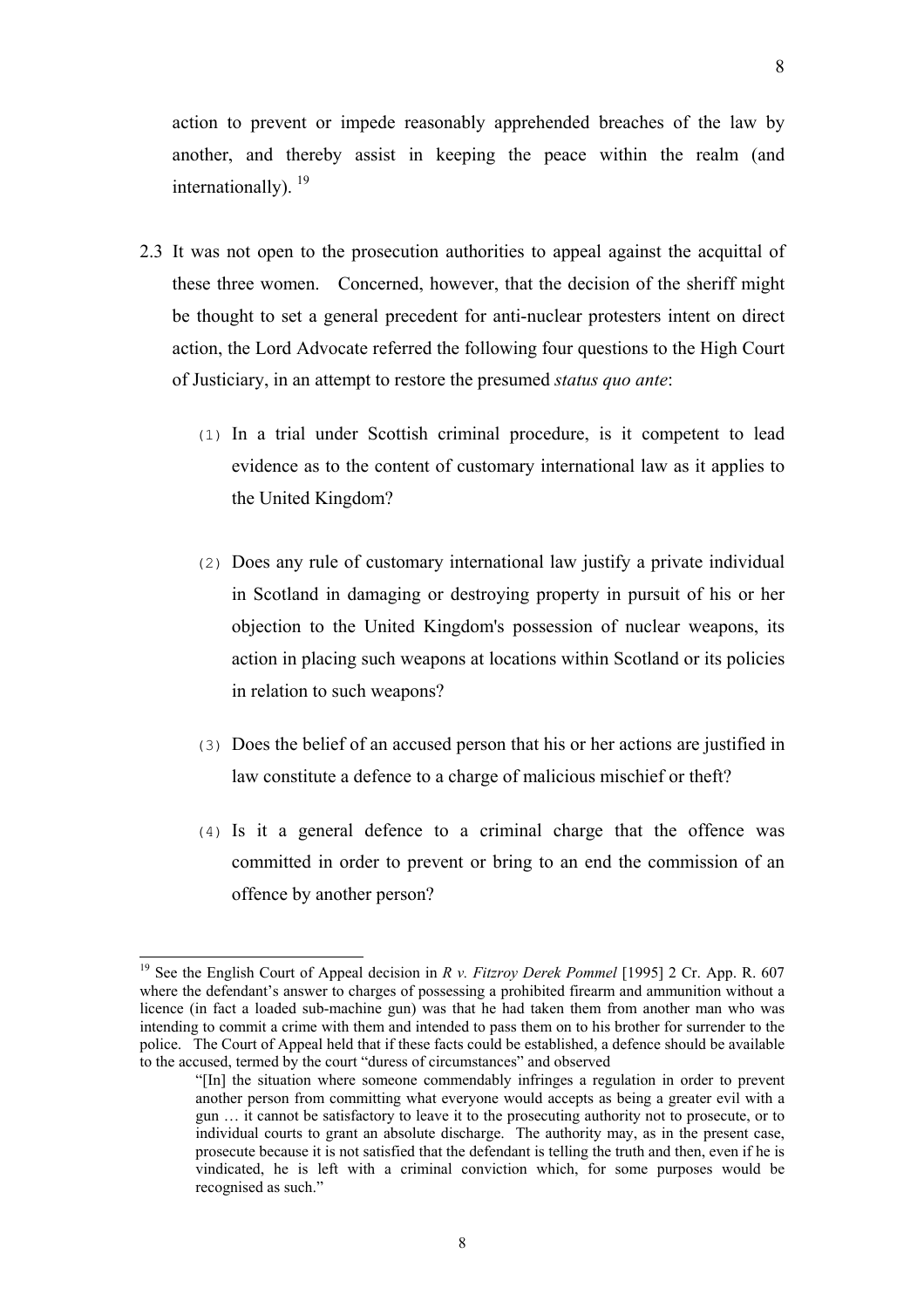- 2.4 After some days of complex and lengthy argument (in a hearing at which the Lord Advocate was represented by senior and junior counsel, the Advocate General who appeared for the UK Government's interest was represented by senior counsel, senior counsel was appointed as *amicus curiae* to represent the interests of and position of Angie Zelter who appeared and argued on her own behalf, Ellen Moxley was represented by senior and junior counsel; and Ulla Roder by two junior counsel) the court answered the four questions put to it by the Lord Advocate as follows:
	- (1) No. In a Scottish criminal trial, evidence could not be led as to the content of customary international law. A rule of customary international law was a rule of Scots law and the jury were not entitled to consider expert evidence but must be directed thereon by the judge;
	- (2) No. The conduct of the UK government had not been illegal because the peacetime deployment of Trident as a deterrent was not a "threat". Furthermore there was, said the court, currently no rule of customary international law justifying the commission of a crime in order to prevent the commission of another crime, even in times of war;
	- (3) No. The (subjective) belief of the respondents Zelter, Roder and Moxley that the deployment of Trident was in breach of customary international law did not provide a defence of justification to the charge of malicious damage
	- (4) Except for the defence of necessity, it was not a defence to a criminal charge that the relevant actions had been taken to hinder the commission of an offence by another person. Although the defence of necessity could be employed where the malicious damage was remote from the threat to people or property, it was only available where the perceived threat was immediate and there was no alternative to a criminal act in order to avert the threat. In any event the defence of necessity was not available in the instant case where the actions of the Government had not been shown to be unlawful.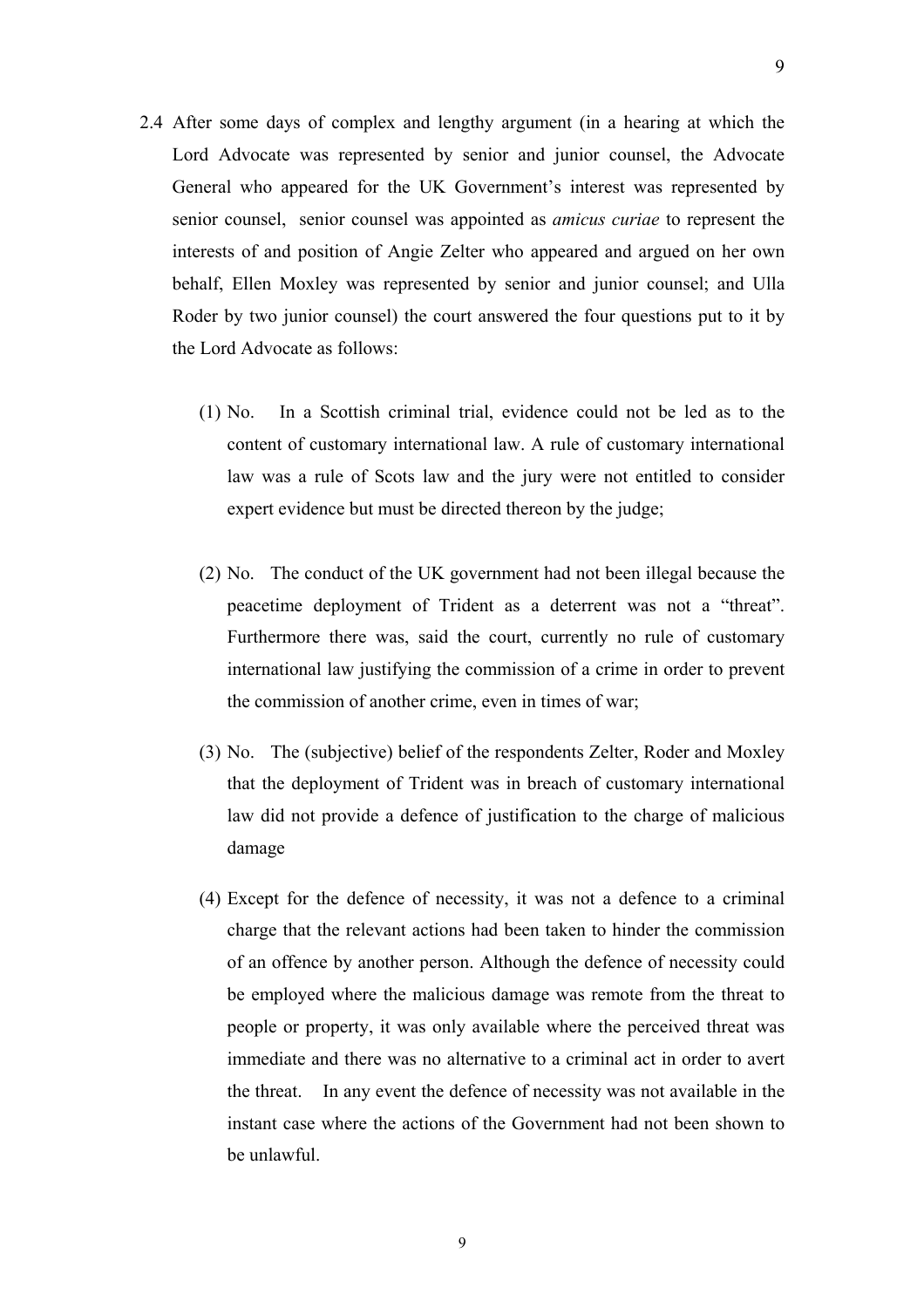## **Significance of the decision for Scots law**

- 2.5 At some levels, then, the decision of the High Court of Justiciary was an unequivocal defeat for direct action campaigning involving breach of the law, but the decision of the court did in fact mark a number of significant developments in, and for, Scotland and Scots law.
- 2.6 In the first place the High Court accepted by the very fact that it answered the question posed to it by the Lord Advocate - that questions relating to the lawfulness of the deployment of weapon systems by the United Kingdom government were justiciable before the courts.
- 2.7 Secondly, customary international law was recognised by the court automatically to form part of municipal Scots law without need for any formal treaty incorporation. It would appear that the court implicitly accepted, too, that customary international law could be relied upon by individuals in determining the lawfulness of their actions – and the lawfulness of the actions of the State.
- 2.8 Finally the case highlighted the importance of international law generally before the Scottish courts. As we shall see, the relevance of - and the potential for direct reliance upon - international treaty law before the courts in Scotland has been increased by the provisions of the Scotland Act (notably Sections 35, 58, 106(6) SA) which make it clear that the acts of the Scottish Parliament and of the Scottish Government may be subject (specifically at the instance of the Secretary of State) to legal challenge before the courts insofar as these acts are thought to be incompatible with the United Kingdom's "international obligations" (which Section 108(1) SA defines as meaning "*any* international obligation of the United Kingdom, *other than* obligations to observe and implement Community law or the Convention rights"). The obligations on the part of the devolved Scottish institutions to respect Community law and Convention rights are, of course, the subject of other more specific provisions within the Scotland Act..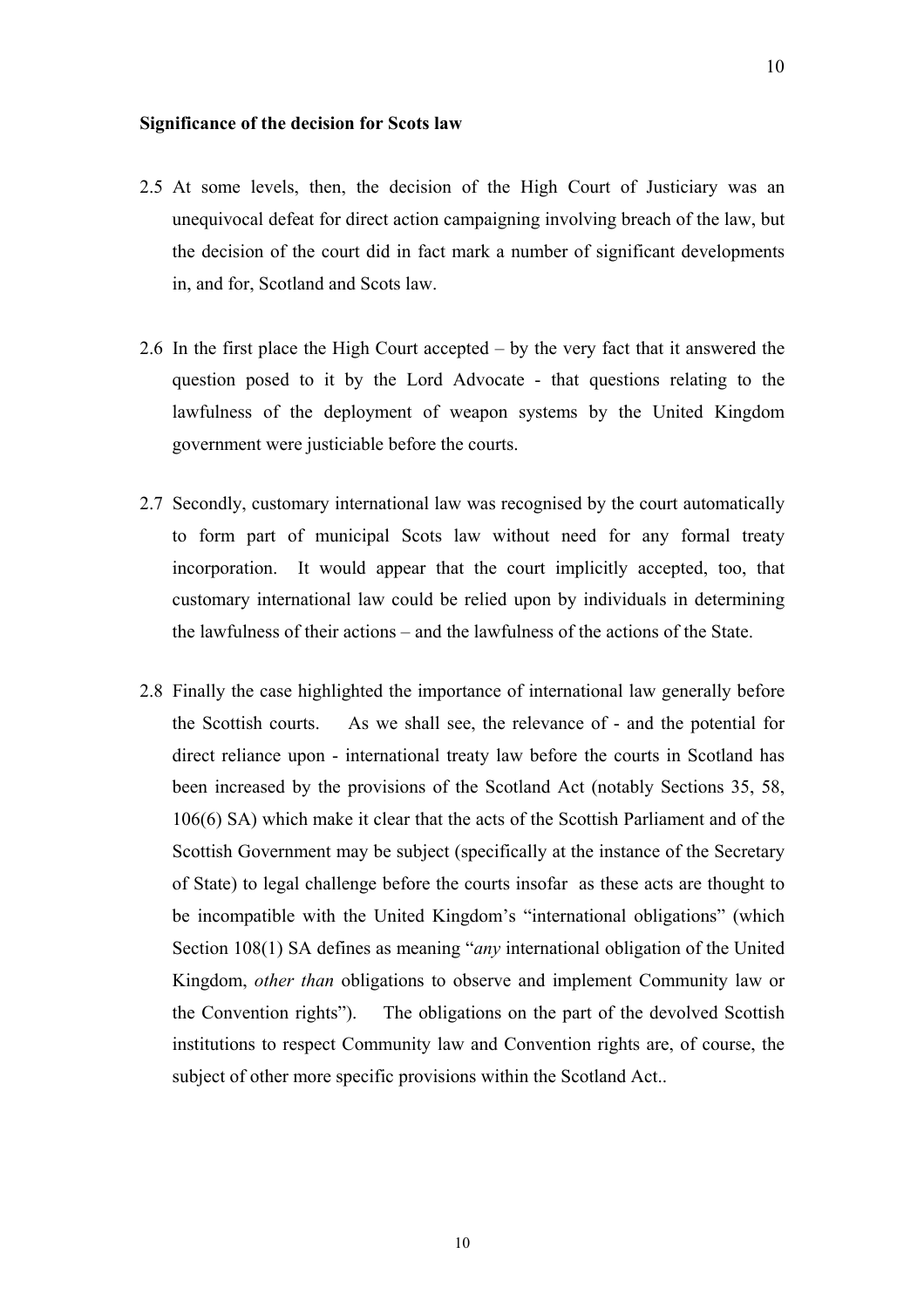#### <span id="page-10-2"></span>**Scots criminal law wholly distinct from English criminal law**

2.9 It should be noted that there was no possibility of any appeal against this decision. This is because the High Court of Justiciary is the highest court in matters concerning Scots criminal law. In contrast to the position which applies in England, Wales and Northern Ireland, the House of Lords has no appellate jurisdiction in criminal law matters from Scotland.  $20$  As Lord Bingham has noted:

"When Scotland was united with England and Wales in 1707 it was clearly implicit in the Act of Union that there was no criminal appeal from Scotland to London …. There was originally a doubt as to whether there was even a civil appeal from Edinburgh to London, but it was very quickly established that there was and indeed extensive use of it was made to such an extent that there was very little time to hear English appeals! But what is important is that *the Scots criminal system has always been self-contained and has had no English input at all.*" [21](#page-10-1)

2.10 With the coming into force of the Scotland Act, however, the Judicial Committee of the Privy Council (which has traditionally been the final Imperial court of appeal in cases for the British Commonwealth) was given a role to play in matters of Scots criminal law in that it could hear appeals or references from the Scottish criminal court on matters which raise "devolution issues" – typically the proper interpretation of Convention rights. But the jurisdiction of the Privy Council in issues concerning crime in Scotland is strictly a limited one - at least so the judges of the High Court of Justiciary claim  $^{22}$  and it is not given general

<span id="page-10-0"></span> <sup>20</sup> See *Mackintosh v Lord Advocate* (1876) 2 App Cas 41, HL(Sc).

<span id="page-10-1"></span><sup>&</sup>lt;sup>21</sup> Lord Bingham of Cornhill, evidence to the Parliamentary Joint Committee on Human Rights, 26 March 2001

<sup>22</sup> See for example *Fraser (Nat Gordon) v. HM Advocate* [2008] SCCR 407, HCJ per Lord Osborne at paragraphs 219-220

<sup>219 ... [</sup>T]he relationship between the concepts of a miscarriage of justice, recognised in section 106(3) of the Criminal Procedure (Scotland) Act 1995 and an unfair trial in terms of Article 6(1) of the Convention is not straightforward. Plainly they are not co-extensive. An unfair trial may not result in a miscarriage of justice. That would be so where, for example, that trial concluded with an acquittal, since the concept of miscarriage of justice comes into play only following a conviction on indictment, as provided in section 106(1) of the 1995 Act. Furthermore, a trial may be completely fair yet result in a conviction which must be regarded as a miscarriage of justice, as for example where the provisions of section  $106(3)(a)$  operate.

<sup>220</sup> What importance, if any, it may be asked, attaches to these considerations in the present context. The answer, in my view, is that it is potentially confusing and therefore unhelpful, in criminal appeals under section  $106(3)(a)$  of the Criminal Procedure (Scotland) Act 1995 to seek to rely on *dicta* pronounced in appeals under paragraph 13 of Schedule 6 to the Scotland Act 1998, since the issues which this court must determine in the former type of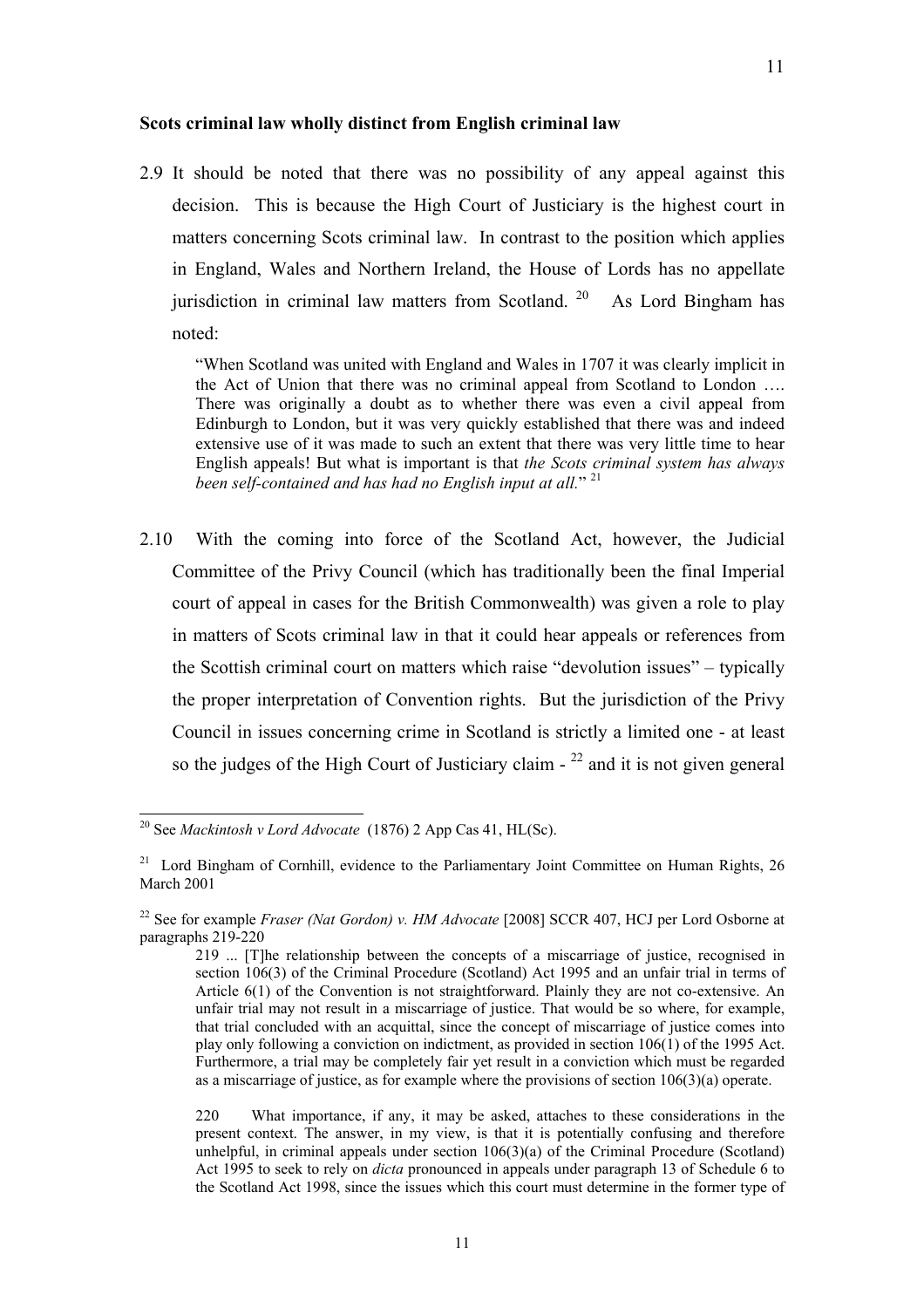or overall competence to decide upon matters of criminal law or procedure in Scotland. The Privy Council's current devolution jurisdiction (including that exercised in Scottish criminal matters) is to be amalgamated with the appellate jurisdiction currently enjoyed by the House of Lords in Scottish civil matters into the new UK Supreme Court.<sup>[23](#page-11-0)</sup>

# **3. THE DECISION IN <sup>S</sup>MITH (PAMELA) V DONNELLY**

3.1 The requirement for the proper definition of the crimes with which one is charged was considered by the High Court of Justiciary in *Smith (Pamela) v Donnelly*.<sup>24</sup> The case concerned an anti-nuclear protestor who had been charged with "breach of the peace" in respect of her actions intended as a protest against the use of nuclear weapons in lying in a road outside a military base and so causing a disruption to traffic on the highway. She argued that the offence of breach of the peace in Scots law was not sufficiently or clearly defined so as to comply with the requirements of Article 7 ECHR. She submitted that the courts' interpretation of "breach of the peace" in Scotland, had, over the years, become a catch-all offence, so wide and potentially applicable to almost any course of conduct which the prosecution authorities took exception to, that the offence could not (or no longer) reasonably be deemed to comply with the requirements of Article 7 ECHR.

## 3.2 Article 7 ECHR is in the following terms:

"(1) No-one shall be held guilty of any criminal offence on account of any act or omission which did not constitute an offence *under national law or international law* at the time when it was committed. Nor shall a heavier penalty be imposed that the one which was applicable at the time when the criminal offence was committed.

(2) This article shall not prejudice the trial and punishment of any person for any act or omission which, at the time it was committed, was *criminal according to the general principles of law recognised by civilised nations."*

appeal, which I have described in some detail, are inevitably quite different from those issues which the Judicial Committee require to determine in the latter."

<span id="page-11-0"></span><sup>&</sup>lt;sup>23</sup> See Section 40 of the Constitutional Reform Act 2005

<span id="page-11-1"></span><sup>24</sup> *Smith (Pamela) v Donnelly*, [2002 JC](http://uk.westlaw.com/Find/Default.wl?rs=WLUK1.0&vr=2.0&DB=4760&FindType=g&SerialNum=2001620607) 65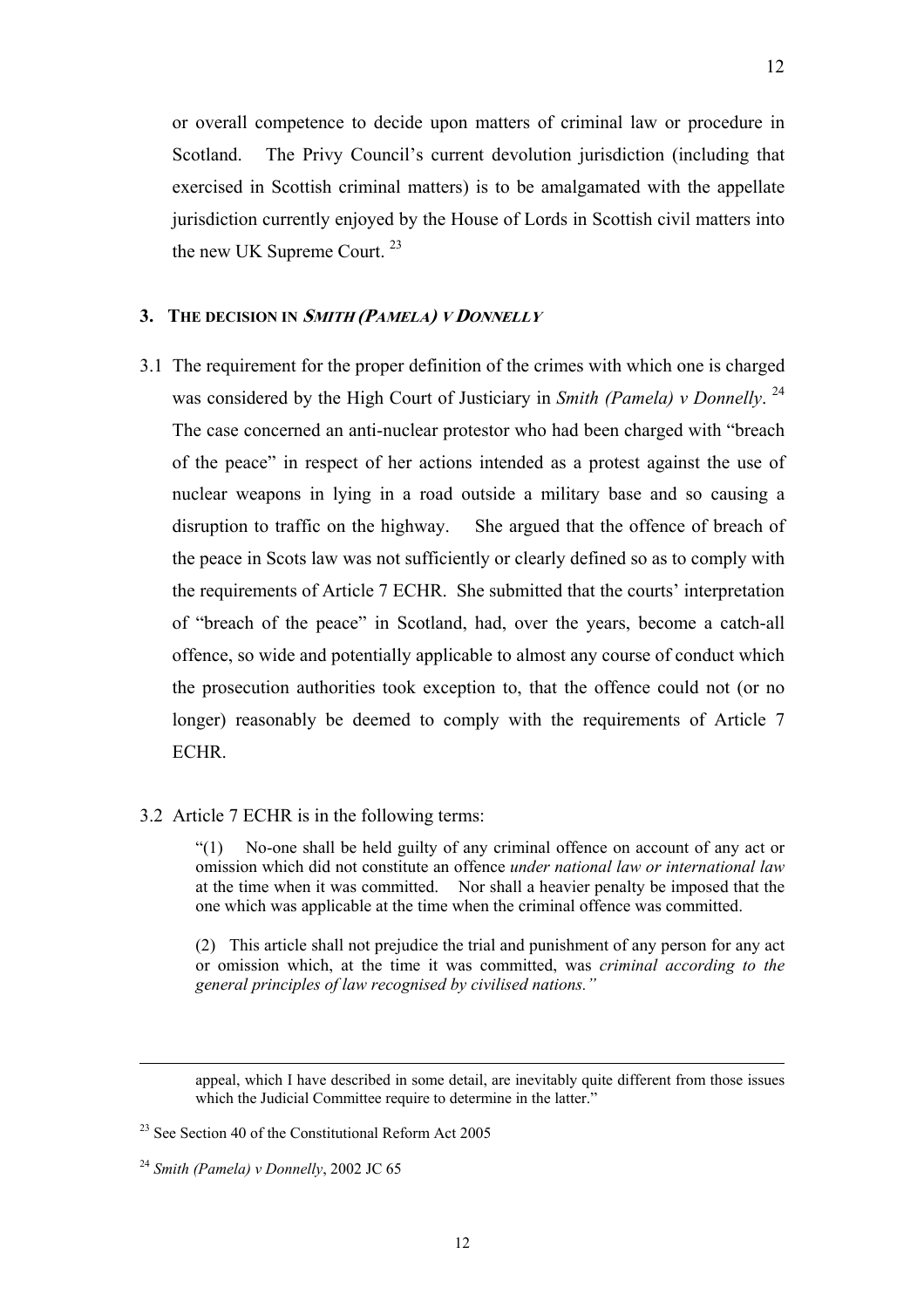<span id="page-12-2"></span>3.3 Article 7 ECHR contains, then, two main strands: first a requirement the proper prior definition in respect of crimes charged; and secondly, a requirement against retrospectivity in the defining of, and punishing for, criminal offences. Article 7 ECHR was intended to re-state the existing general legal principles of *nullum crimen sine lege* <sup>25</sup> (no crime without a (prior) statute) and *nulla poena sine lege*<sup>[26](#page-12-1)</sup> (no punishment without a (prior) statute), while also seeking to take into account and reconcile these principles with the existence of the jurisprudence concerning individual criminal responsibility for gross breaches of international humanitarian and human rights law, as these concepts were first articulated at the post-World War II Nuremberg trials.<sup>27</sup>

- "115. With regard to Article 7  $\S$  2, the Convention institutions have commented as follows:
	- (a) The second paragraph of Article 7 of the Convention relating to "the trial and punishment of any person for any act or omission which, at the time when it was committed, was criminal according to the general principles of law recognised by civilised nations" constitutes an exceptional derogation from the general principle laid down in the first. The two paragraphs are thus interlinked and must be interpreted in a concordant manner (*Tess v. Latvia* (dec.), no. 34854/02, 12 December 2002).
- (b) The preparatory works to the Convention show that the purpose of paragraph 2 of Article 7 is to specify that Article 7 does not affect laws which, in the wholly exceptional circumstances at the end of the Second World War, were passed in order to punish war crimes, treason and

<span id="page-12-0"></span> <sup>25</sup> In *Korbely v. Hungary*, ECtHR, 19 September (2008) 25 BHRC 382 the Grand Chamber of the Strasbourg Court noted as follows at paragraph 70:

 $"70...$  Article 7 is not confined to prohibiting the retrospective application of the criminal law to an accused's disadvantage: it also embodies, more generally, the principle that only the law can define a crime and prescribe a penalty (*nullum crimen, nulla poena sine lege*) and the principle that the criminal law must not be extensively construed to an accused's detriment, for instance by analogy. From these principles it follows that an offence must be clearly defined in the law. This requirement is satisfied where the individual can know from the wording of the relevant provision – and, if need be, with the assistance of the courts' interpretation of it and with informed legal advice – what acts and omissions will make him criminally liable. The Court has thus indicated that when speaking of "law" Article 7 alludes to the very same concept as that to which the Convention refers elsewhere when using that term, a concept which comprises written as well as unwritten law and implies qualitative requirements, notably those of accessibility and foreseeability."

<span id="page-12-1"></span><sup>26</sup> See *Coëme and others v. Belgium*, ECtHR, 22 June 2000 at paragraph 45:

<sup>&</sup>quot;45. Since the term "penalty" is autonomous in scope, to render the protection afforded by Article 7 effective the Court must remain free to go behind appearances and assess for itself whether a particular measure amounts in substance to a 'penalty' within the meaning of this provision (see the *Welch v. the United Kingdom* judgment of 9 February 1995, Series A no.  $307-A$ , p. 13,  $\S$  27). While the text of the Convention is the starting-point for such an assessment, the Court may have cause to base its findings on other sources, such as the *travaux préparatoires*. Having regard to the aim of the Convention, which is to protect rights that are practical and effective, it may also take into consideration the need to preserve a balance between the general interest and the fundamental rights of individuals and the notions currently prevailing in democratic States (see, among other authorities, the *Airey v. Ireland* judgment of 9 October 1979, Series A no. 32, pp. 14-15, § 26, and the *Guzzardi v. Italy* judgment of 6 November 1980, Series A no. 39, pp. 34-35, § 95)."

<sup>27</sup> In *Kononov v. Latvia*, ECtHR 24 July (2008) 25 BHRC 317, the Strasbourg Court observed (at para 115):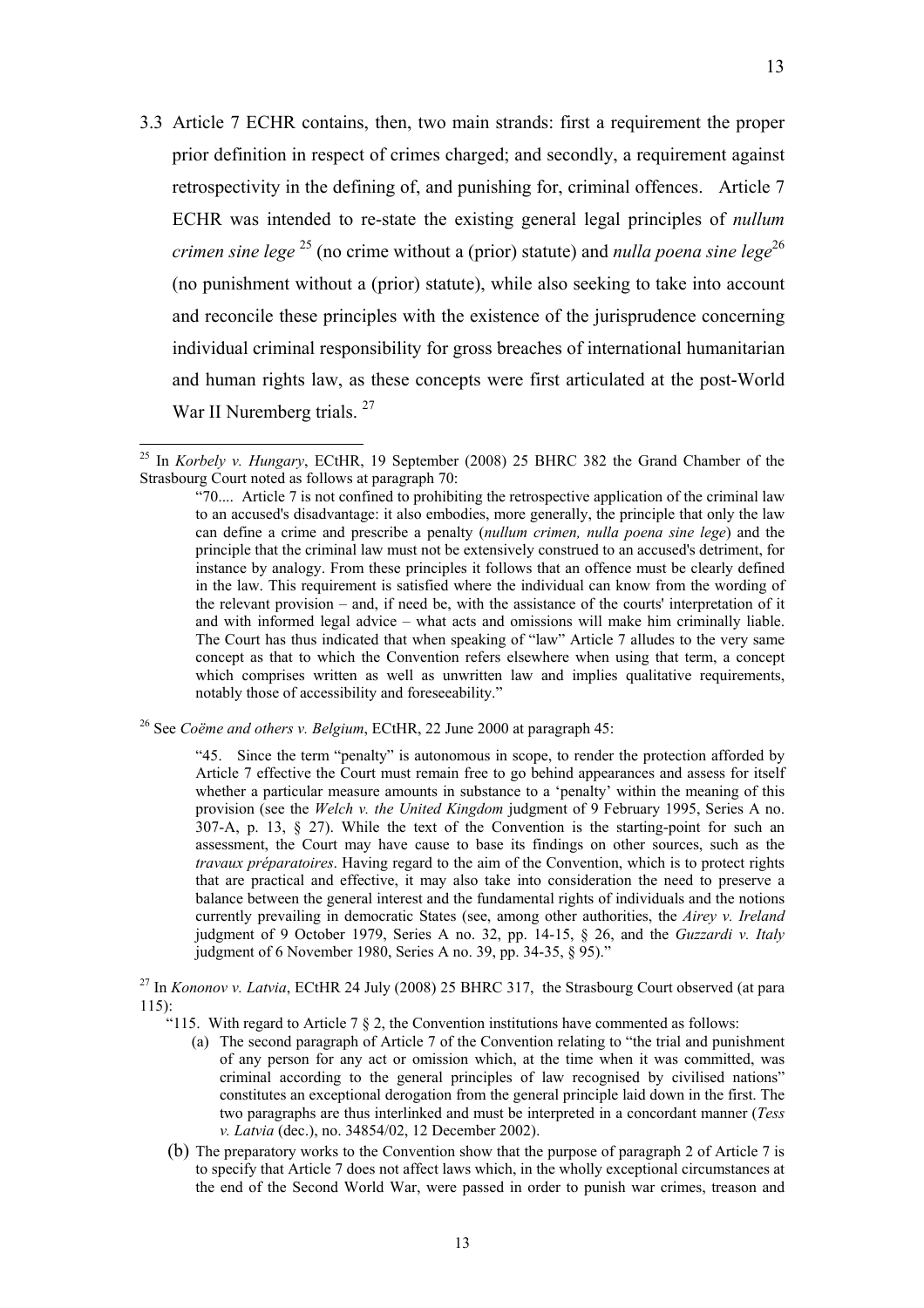- <span id="page-13-0"></span>3.4 In interpreting and applying Article 7 ECHR (that is to say in determining when and how an individual should properly be found guilty of and punished for a criminal offence defined in the law) the domestic courts have also to take account of the "general principles of law recognised by civilised nations", that it so say the requirements of customary international (humanitarian and human rights) law.
- 3.5 In *Smith (Pamela) v Donnelly* the Crown resisted the claim that "breach of the peace" in Scots criminal law meant anything that the prosecution wanted it to mean. The Crown argued that, while past case law certainly showed that the method of committing the offence of breach of the peace had wide variations and a variety of actual circumstances, that did not alter the essential definition of the crime.
- 3.6 The High Court of Justiciary rejected the accused Pamela Smith's challenge to the Convention compatibility of the offence of "breach of the peace" with which she had been charged as a result of her actions at Faslane. The court did seek to clarify the legal position by stating that in order to constitute the crime of breach of the peace, there has to be conduct severe enough to cause alarm to an ordinary person *and* to threaten serious disturbance to the community. <sup>28</sup> Mere

collaboration with the enemy; accordingly, it does not in any way aim to pass legal or moral judgment on those laws (*X. v. Belgium*, no 268/57, Commission decision of 20 July 1957, Yearbook 1, p. 241). This reasoning also applies to crimes against humanity committed during this period (*Touvier v. France*, no. 29420/95, Commission decision of 13 January 1997, Decisions and Reports (DR) 88, p. 148; and *Papon v. France (no. 2)* (dec.), no. 54210/00, ECHR 2001-XII (extracts))."

<sup>&</sup>lt;sup>28</sup> See, more recently, *Paterson v. HM Advocate*, 2008 SLT 465, HCJ at paragraphs 22-23 considering the potential use of a charge of breach of the peace to convict an individual accused of lewd, indecent and libidinous behaviour toward a seventeen year old:

<sup>&</sup>quot;In *Smith v Donnelly*, 2002 JC 65 this court examined the existing authorities on breach of the peace with a view to determining whether bringing proceedings on such a charge, as developed, violated the requirements of art 7 of the Convention (no punishment without law). The court held that, on a sound interpretation of these authorities, the definition of the crime was such as to meet the requirements of the Convention. ... In the context of behaviour towards a 17 year old girl by a man 20 years her senior the conduct was, in our view, severe enough to cause alarm to ordinary people. ... The conduct does not require to cause serious disturbance to the community. It is sufficient that it threatens such disturbance. Such conduct by a mature man towards an adolescent girl was such that, if discovered, was likely to cause a serious reaction among other adults. In these circumstances the nature of the conduct was such that, if proved, it constituted on each occasion breach of the peace.

<sup>[...]</sup>

Although the two elements in the conjunctive expression [conduct severe enough to cause alarm to an ordinary person *and* to threaten serious disturbance to the community] may include common elements and the same evidence in particular circumstances may cover both, they focus on different things. In particular, the former element highlights the objective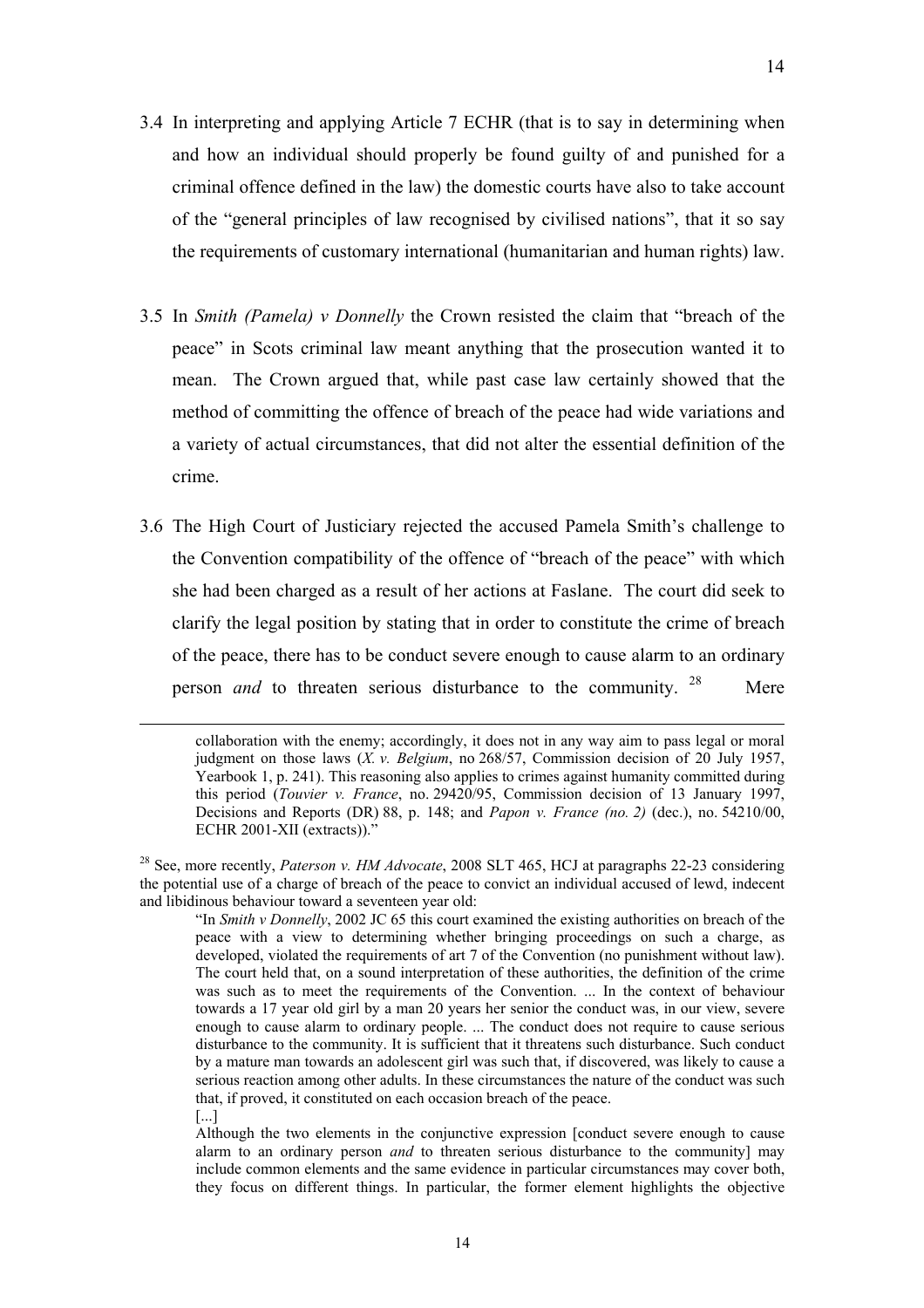annoyance or irritation were insufficient but rather conduct which was genuinely alarming or disturbing to the reasonable person was required. The court also advised that bearing in mind the terms of the European Convention, it might be appropriate in any charge for the prosecution to include proper specification of the conduct alleged to have caused the breach of the peace.

# **Scots criminal law and the common law declaratory power of the High Court of Justiciary**

<span id="page-14-5"></span>3.7 The case of *Pamela Smith v Donnelly* (and the argument in it) is of some general interest beyond its particular facts because it illustrates how so much of the criminal law in Scotland is the product of the common law, that is to say the decisions of the judges. In contrast to the position in England and Wales, there is no general codification of the substantive criminal law in Scotland. Crimes in Scotland are not, as a rule, defined in and/or regulated by statute. One academic commentator has summarised the position in Scotland thus:

"It is important to note that most major crimes are creatures of the common law in Scotland.<sup>29</sup> Indeed, that the substantive criminal law of Scotland relies greatly upon the common law has been described as its 'most noteworthy feature'.  $30$  The starting point for determining the definition of a common law crime in Scotland is *Commentaries on the Law of Scotland Respecting Crimes*, written by Baron David Hume in  $1797<sup>31</sup>$  $1797<sup>31</sup>$  $1797<sup>31</sup>$  Hume is frequently referred to by the judges in the High Court of Justiciary, Scotland's supreme criminal court.<sup>32</sup> The crime of murder is defined by the common law in Scotland. So too is 'culpable homicide', a crime similar to the English crime of manslaughter. Rape is a common law crime,  $33$  as are assault,  $34$ 

character of relevant alarm while the latter highlights the community aspect of the offence. Any definition of breach of the peace should use the conjunctive."

<span id="page-14-0"></span> $^{29}$  For a description of the common law nature of Scottish criminal law, see T.H. Jones, "Common Law and Criminal Law: the Scottish Example" [1990] *Crim.L.R.* 292 and I.D. Willock, "Scottish Criminal Law--Does it Exist?" (1981) *SCOLAG Bulletin* 225

<span id="page-14-1"></span><sup>30</sup> Jones, *ibid.* See also Royal Commission on Capital Punishment (1949-1953), Minutes of Evidence, *per* Lord Justice General Cooper at 428:

"The Scottish law of crime is not statutory but almost exclusively common law, which has been and is still being evolved by judicial decisions applied with anxious care to the precise facts of actual cases."

<span id="page-14-2"></span><sup>31</sup> The Scottish courts generally employ the 4th edition of Hume, edited by B.R. Bell and published in 1844

<span id="page-14-3"></span> $32$  The High Court of Justiciary was established in 1672

 $\overline{a}$ 

<span id="page-14-4"></span><sup>33</sup> Other sexual offences are, however, found in statute - see the Criminal Law (Consolidation) (Scotland) Act 1995 and the Sexual Offences (Amendment) Act 2000

15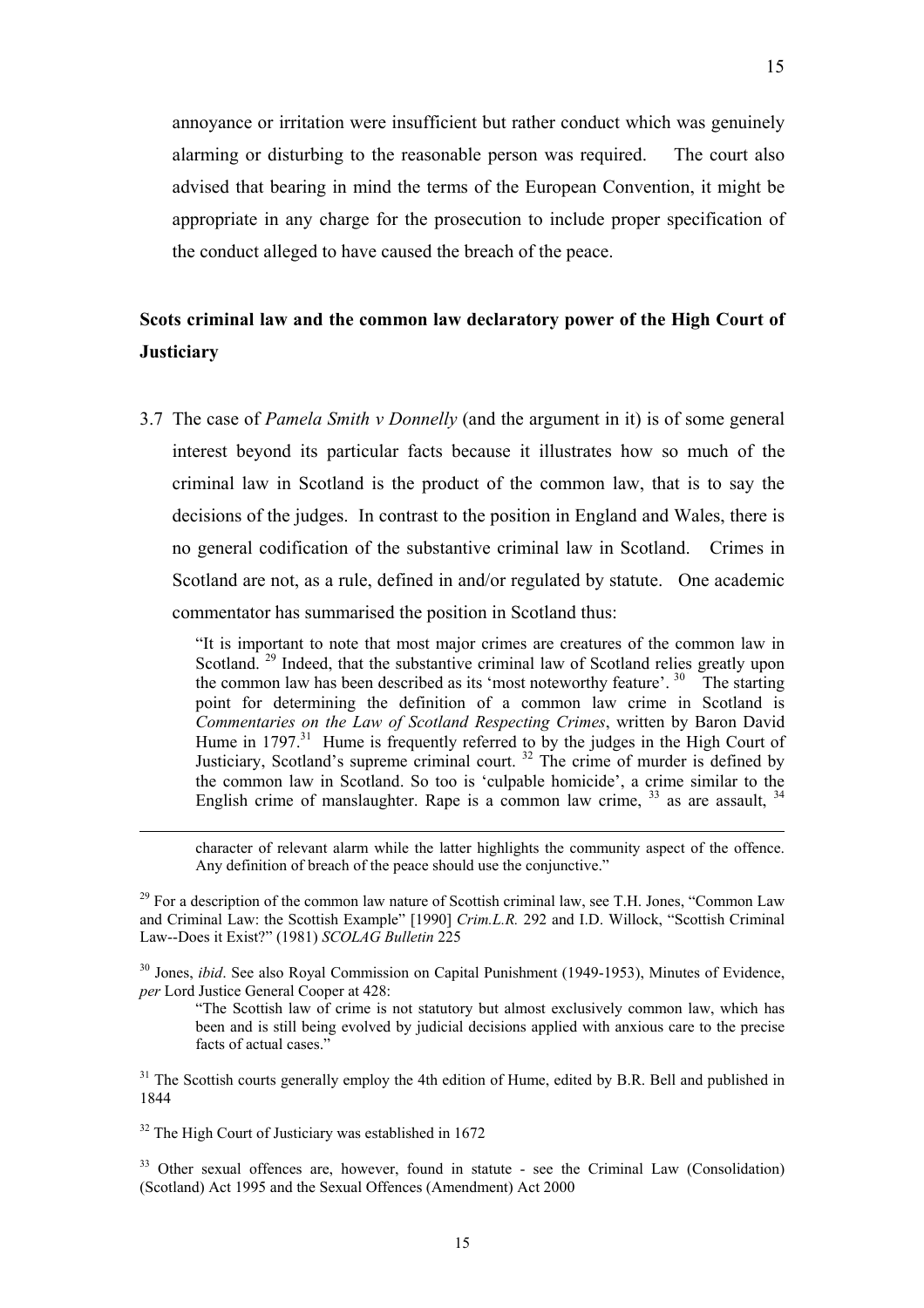theft,  $35$  fraud, and robbery, to name but a few. Most of the general principles of criminal liability are to be found in the common law, including matters such as accessory liability and attempts to commit crime. In the opinion of the code group, the unsatisfactory state of the current common law is the most persuasive argument in favour of codification." [36](#page-15-1)

3.8 The fact that the criminal law is in large part the creation of the common law means in Scotland the judges of the High Court of Justiciary may - albeit exceptionally in the exercise of the court's inherent declaratory power  $37$  - find and declare certain conduct to be criminal.  $38$  The judges may also exercise this

<span id="page-15-0"></span><sup>35</sup> Note, however, that the Theft Act 1607 makes it an offence to steal bees, and fish from fishponds

<span id="page-15-1"></span><sup>36</sup> Pamela R. Ferguson "Codifying criminal law: a critique of Scots common law" (2004) *Criminal Law Review* 49-59 at 50-51

<span id="page-15-2"></span>37 See *Grant v. Allen*, 1987 JC 71 per Lord Justice-Clerk Ross:

 $\overline{a}$ 

....

"[T]his court has an inherent power to punish any act which is obviously of a criminal nature (Hume on *Crimes* (3rd edn.), i, 12; Macdonald *Criminal Law* (5th edn.), p. 193; *Sugden v. H.M. Advocate* 1934 J.C. 103)

Hume describes the declaratory power of the court as an inherent power to punish every act which is obviously of a criminal nature. Although there are circumstances where it will be appropriate for the court to exercise this power, I am of opinion that great care must be taken in the exercise of this power. Exercising the power may well conflict with the principle *nullum crimen sine lege*. The declaratory power has been considered in a number of cases over the last fifty years. I do not find it necessary to consider these cases because I am not satisfied that what is libelled in this complaint was so obviously of a criminal nature that it should be treated as a crime under the criminal law. No doubt what the appellant is alleged to have done was reprehensible and immoral, but as was recognised in *H.M. Advocate v. Mackenzies*, 1913 JC 107, the fact that conduct is reprehensible or indicates moral delinquency is not sufficient to bring it within the scope of the criminal law. I recognise that there may be reasons for thinking that conduct of this kind ought to be regarded as criminal. However, if that is so, I am of opinion that it is for Parliament and not the courts to create any new crime in that regard."

<span id="page-15-3"></span>38 See *McLaughlan v Boyd*, 1934 JC 19 per Lord Justice-General Clyde at 22-3:

"*It would be a mistake to imagine that the criminal common law of Scotland countenances any precise and exact categorisation of the forms of conduct which amount to crime*. It has been pointed out many times in this Court that such is not the nature or quality of the criminal law of Scotland. I need only refer to the well-known passage in the opening of Baron Hume's institutional work (Hume on *Crimes* (3rd ed.) ch. i), in which the broad definition of a crime a doleful or wilful offence against society in the matter of 'violence, dishonesty, falsehood, indecency, irreligion' is laid down. *In my opinion the statement in Macdonald's* Criminal Law *(4th ed., p. 221) that 'all shamelessly indecent conduct is criminal,' is sound and correctly expresses the law of Scotland*. No doubt there may be in particular cases circumstances of aggravation, but I am not prepared to rule out of the category of crime any shamelessly indecent conduct, and I am not prepared to infer, from the circumstances that sec 11 of the Act of 1885 affirmed the proposition that shamelessly indecent conduct by one male adult in relation to another was criminal, that such conduct was not, or could not have been, the competent subject of prosecution in Scotland before."

 $34$  It is an aggravated assault where the victim is a police officer: see s.41(1)(a) of the Police (Scotland) Act 1967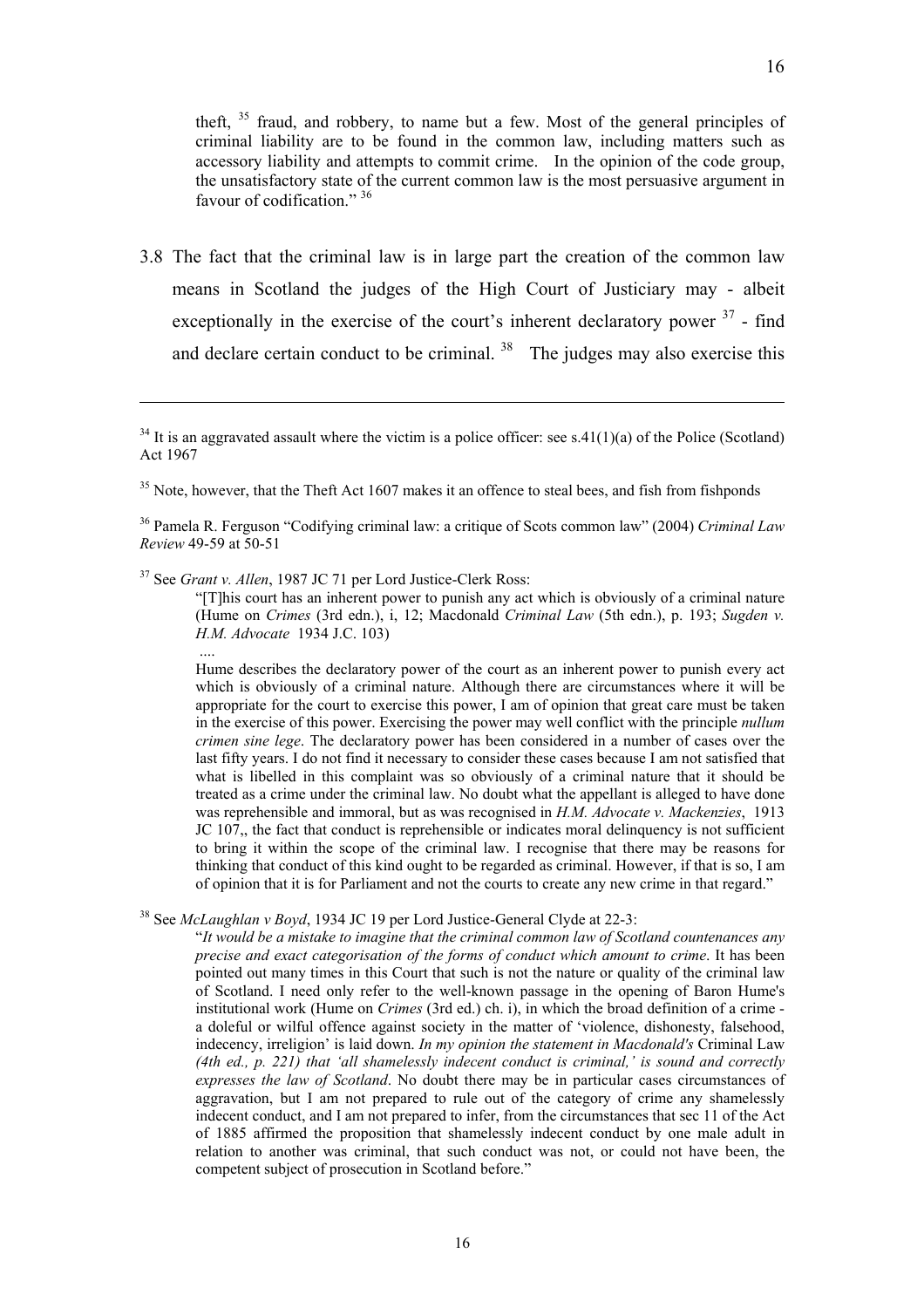<span id="page-16-0"></span>inherent declaratory power to find certain conduct no longer to be criminal at common law by, for example, abolishing one common law defined crime and replacing it with another.<sup>[39](#page-16-0)</sup>

...

...

"[43] ... [T]wo decisions of this court [*McLaughlan v Boyd* 1934 JC 19 and *Watt v Annan* 1978 JC 84] have *created a crime* that rests on an unsound theory, has an uncertain ambit of liability and lays open to prosecution some forms of private conduct the legality of which should be a question for the legislature ( *Paterson v Lees*1999 JC 159 , Lord Justice-General Rodger, p 234D). It is time that this court put the matter right.

[45] The soundness of the present law on shameless indecency is not a mere academic question. There are important practical considerations. Since shameless indecency is a sexual offence within sch 1 to the Sex Offenders Act 1997 (para  $2(1)(a)(vii)$ ), every person convicted of it becomes a sex offender and is subject to the notification requirements of secs 1 and 2 of that Act.

[51] In my opinion, this crime, clearly established in Scots law before *McLaughlan v Boyd* , 1934 JC 19, should in modern practice be described as 'public indecency'. It has a similar place in the law of Scotland to that of the common law offence of public indecency in the law of South Africa. Public indecency was declared to be a crime by the Supreme Court of the Cape Colony in *R v Marais* (1887) 6 SC 367 on the analogy of the *crimina extraordinaria* described by Voet (*Commentarius ad Pandectus* (1704, A de Hondt, Hagae at 47.11.1ff.; cf D. 47.11; Mars, WH, '*Crimina Extraordinaria*' (1911) 8 *SALJ* 490; Snyman, CR, *Strafreg* (4th ed, Butterworths, Durban, South Africa, 2003), pp 365, 366) and by reference to the English common law on the subject ( *R v Marais*, (1887) 6 SC 367 per De Villiers CJ at 370). In its original conception, the South African crime of public indecency was considered to be criminal by reason of the tendency of the conduct to deprave the morals of others ( $R \nu$ ) *Marais*), but it has been recognised in the modern case law that it is sufficient for liability if the conduct outrages the public's sense of decency ( *R v B and C* (1949) (2) SA 582 (T); Milton, vol 2, pp 271, 272, 276-278). In *S v F* (1977) (2) SA 1(T), for example, an indecent action committed by a performer in a cabaret was found by the magistrate to have been designed to incite lascivious thoughts and arouse sexual desires, but the decision of the appellate court was concerned almost entirely with the question whether the audience were shocked.

[52] In my view, if such conduct is seen as a public order offence, questions about the depraving or corrupting effects of the conduct complained of are at most of indirect relevance. As in the English offence of outraging public decency (*Knuller (Publishing Printing and Promotions) Ltd v DPP* [1973] AC 435, Lord Simon of Glaisdale, p 493), it is sufficient for liability that, on an objective assessment, the conduct complained of should cause public offence.

[53] In the law of Scotland, in my opinion, the *actus reus* of the crime has two elements, namely the act itself and the effect of it on the minds of the public. As to the indecent act, the paradigm case is that of indecent exposure (1995 Act, sch 5; *Lord Advocate, Petr* , 1998 JC 209 Lord Justice-General Rodger, p 405A-C; *Usai v Russell*, 2000 JC 144, Lord McCluskey, p 62B-C); but the crime may extend to any other form of indecency, for example sexual intercourse in public view ( *Paterson v Lees* 1999 JC 159 Lord Sutherland, p 235F-G; *R v B and C* (1949) (2) SA 582 (T)), or the making of indecent actions or gestures in a stage show (eg  $S \vee F$  (1977) (2) SA 1(T)). Whether or not such indecency is committed for sexual gratification is, in my view, irrelevant to liability, being a matter of motive, but may, on conviction, be a relevant factor in the court's disposal.

<sup>&</sup>lt;sup>39</sup> In *Webster v Dominick*, 2005 JC 65 a court of five judges headed by the Lord Justice Clerk (Gill) (with Lord Marnoch, Lord Macfadyen, Lady Cosgrove, Lord Sutherland, Lord Gill) decided to abolish the previously recognised crime of "shameless indecency" and replace it with a crime of different scope which they termed "public indecency Lord Justice Clerk Gill stating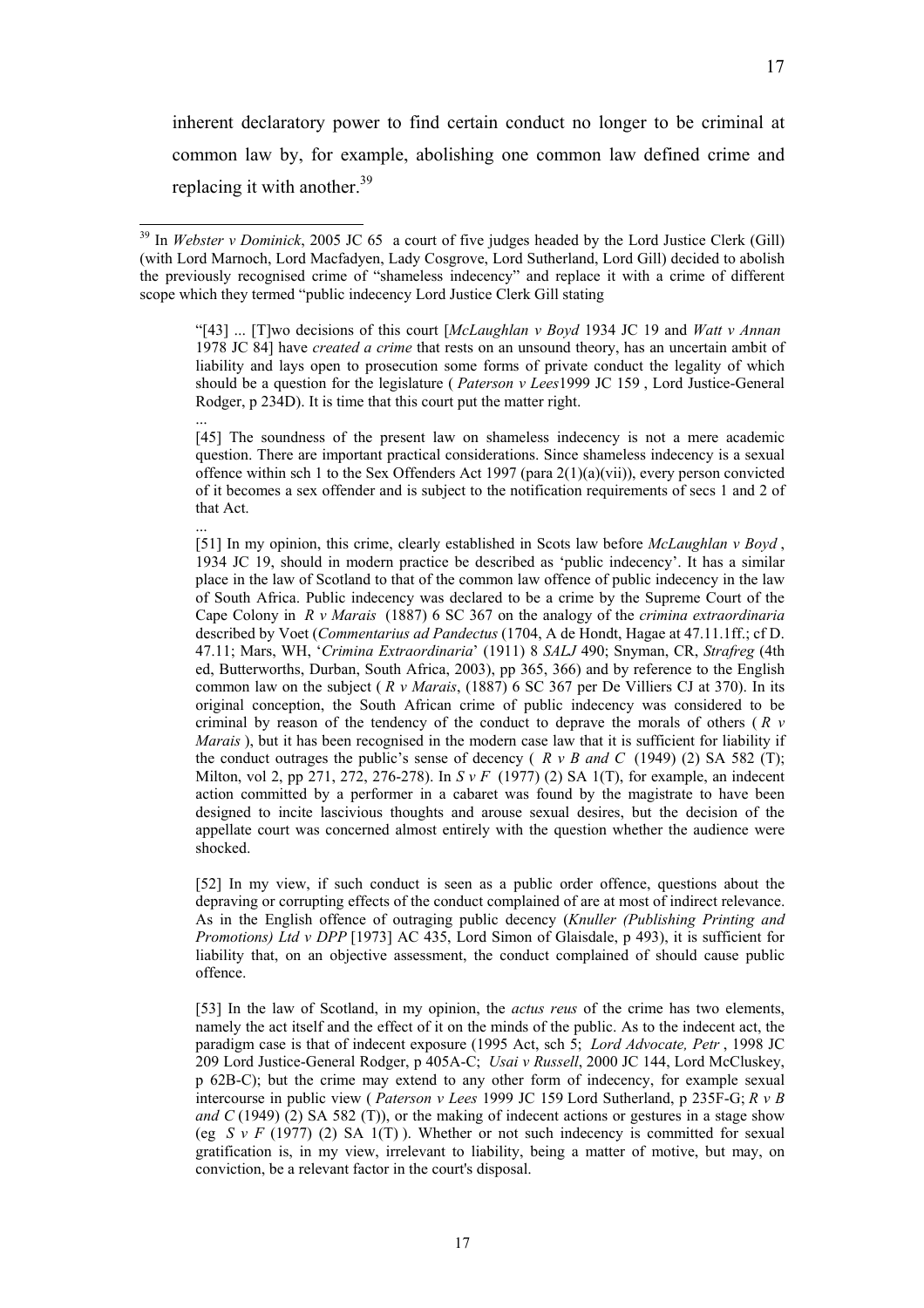3.9 The judges in Scotland might equally in the exercise of their common law powers (re-)define what might constitute valid defences to a criminal charge, or may alter the previously understood essential elements for a known crime. For example in its decision in *Lord Advocate's Reference (No.1 of 2001)* the High Court of Justiciary re-defined (in effect reformed) the crime of rape by judicial *fiat*, removing the previous requirement of the law that there be a forcible overcoming of the rape victim's will and holding, instead, that all that had to be established for the crime to be committed was that the victim had, as a matter of fact, not consented to sexual intercourse without any need to show force or overcoming of the will. Lord Nimmo Smith, one of the judges on the divided (5:2) seven judge bench which made this decision said this:

"Ours is, however, a 'live system of law' [40 a](#page-17-0)nd it lies within the powers of this court, as custodians of the common law, to review it, and to correct the way in which it is stated, when it is necessary to do so in order to take account of developments in the law and to meet the needs of the community. This latter consideration appears to me to be of particular importance in a case such as the present. There have been profound changes in the position of women as members of society, and in attitudes to sexual conduct, since Baron Hume wrote. So it appears to me to be necessary to examine with particular care the way in which the crime of rape has been defined from time to  $time \frac{1}{2}$ , [41](#page-17-1)

[54] Whether the crime extends, like the South African offence of public indecency (Burchell, JM, and Milton, JRL, *Principles of Criminal Law* (2nd ed, Juta, Lansdowne, South Africa, 1997), p 615) and the English offence of outraging public decency ( *R v Gibson* [1990] 2 QB 619), to conduct that is not of a sexual nature is a question that can be decided if and when it arises.

[55] As to the public element of the crime, the test, in my view, is not whether the conduct occurs in a public place in any technical sense. Conduct falling within the definition could take place on a private occasion if it occurred in the presence of unwilling witnesses or if it occurred on private premises but was nonetheless visible to the public (eg *Usai v Russell*, 2000 JC 144 ; *R v Thallman* (1863) 9 Cox CC 388; *R v B* 1955 (3) SA 494 (D); *Manderson v R* 1909 TS 1140, p 1142). ....

[58] If it is analysed as I propose, public indecency is an offence that fulfils an appropriate role in the maintenance of public order. Whether a particular act is indecent will depend on the circumstances of the case judged by social standards that will change from age to age (cf *McGowan v Langmuir*, 1931 JC 10 per Lord Sands, pp 13, 14). These will be the standards that would be applied by the average citizen in contemporary society.

<span id="page-17-0"></span>40 *[Stallard v HM Advocate](http://uk.westlaw.com/Find/Default.wl?rs=WLUK1.0&vr=2.0&DB=UK-CASELOC&FindType=Y&SerialNum=1989325829)*, 1989 SLT 469 per the Lord Justice General (Emslie) at 473

 $\overline{a}$ 

<span id="page-17-1"></span><sup>41</sup> *Lord Advocate's Reference (No.1 of 2001)* 2002 S.L.T. 466 per Lord Nimmo Smith at 481 para 2 of his judgement. See to like effect Lady Cosgrove at 481 para 15 of her judgment:

"[15] It has been said that ours is a live system of law. Our law should be like a living tree, not only growing but shedding dead wood as it does so. The opportunity has now presented itself and I am of the view that the law should be revisited and the flawed approach, imported in *HM Advocate v Sweenie (Charles)* (1858) 3 Irv 109, departed from in the manner suggested by your Lordship in the chair."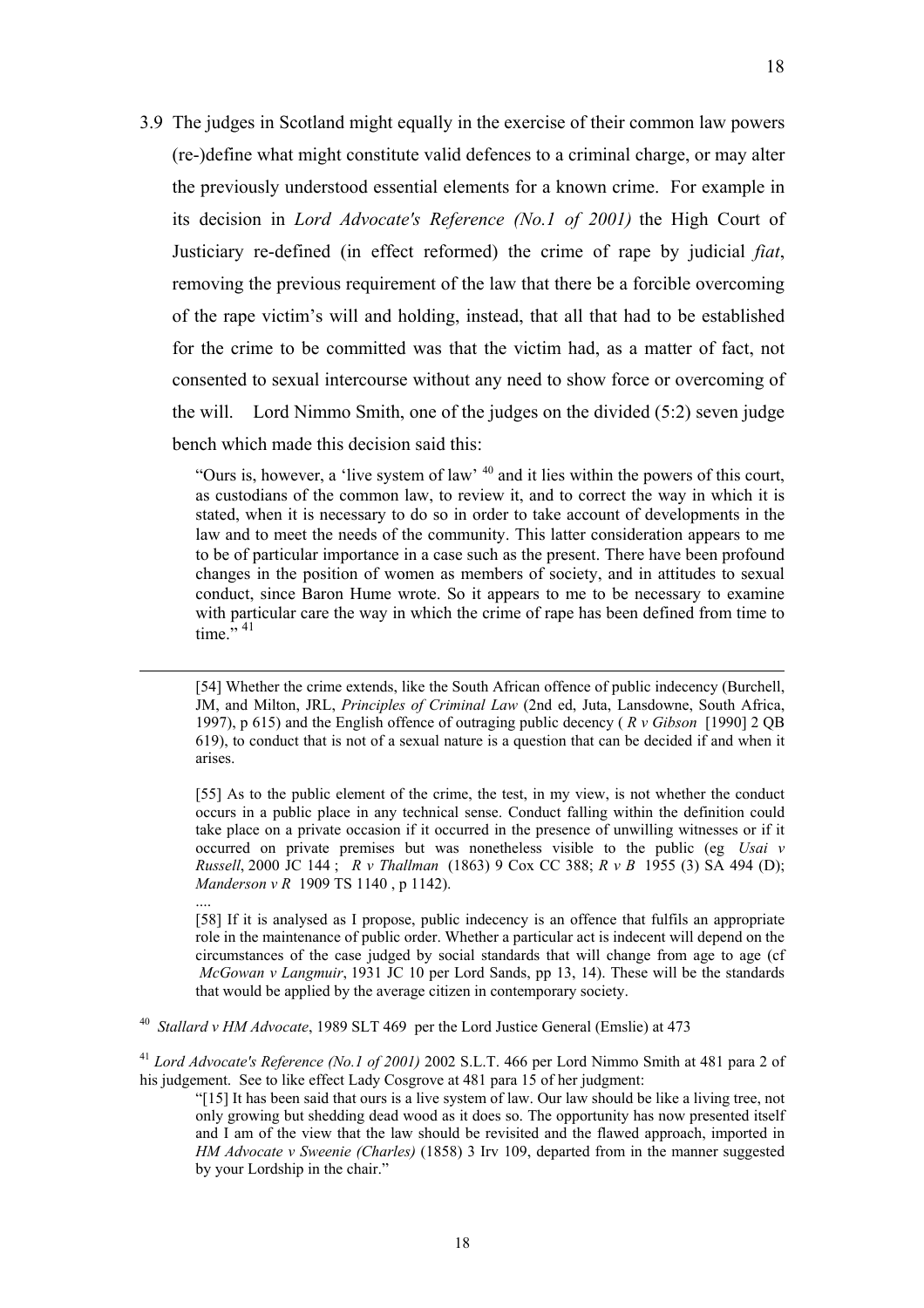#### 3.10 As our previously mentioned academic commentator has also noted

"Some judicial development of the common law is of course inevitable and indeed desirable. The European Court of Human Rights has described this as 'a well entrenched, necessary part of legal tradition'.  $42$  Nor does the evolution of the common law offend against the principle of legality and non-retrospectivity contained in Article 7 of the Convention. According to that court, Art.7 'cannot be read as outlawing the gradual clarification of the rules of criminal liability through judicial interpretation from case to case, provided that the resultant development is consistent with the essence of the offence and could reasonably be foreseen.' However, judicial development of the common law should be kept within proper limits."<sup>[43](#page-18-1)</sup>

3.11 Given the breadth in the concept of "breach of the peace" in Scots law which the case of *Pamela Smith v. Donnelly* highlighted, the question might then arise as to whether or not it would it be possible for an individual to take action to seek to prevent or impede the State authorities themselves taking action in (threatened) "breach of the peace" ? That, in a sense, was the question which the House of Lords considered in our next case *R v. Jones*.

## **4. THE DECISION OF THE HOUSE OF LORDS IN** *R. V MARGARET JONES AND OTHERS*

4.1 In *R. v Margaret Jones and others* the House of Lords – exercising the criminal appellate jurisdiction which it has for England, Wales and Northern Ireland considered the cases of a number of individuals, all of whom had either been charged with or convicted of aggravated trespass or criminal damage arising out of their individual protest actions against the invasion of Iraq War at various

<span id="page-18-0"></span> <sup>42</sup> *SW v UK* (1995) 21 E.H.R.R. 363 at 399

<span id="page-18-1"></span><sup>43</sup> Pamela R. Ferguson "Codifying criminal law: a critique of Scots common law" (2004) *Criminal Law Review* 49-59 at 58. This approach has recently been confirmed in the Strasbourg decision *Korbely v. Hungary*, 19 September 2008 where the Grand Chamber of the ECtHR noted as follows (at paragraph 71):

<sup>&</sup>quot;71. However clearly drafted a legal provision may be, in any system of law, including criminal law, there is an inevitable element of judicial interpretation. There will always be a need for elucidation of doubtful points and for adaptation to changing circumstances. Indeed, in the Convention States, the progressive development of the criminal law through judicial law-making is a well-entrenched and necessary part of legal tradition. Article 7 of the Convention cannot be read as outlawing the gradual clarification of the rules of criminal liability through judicial interpretation from case to case, provided that the resultant development is consistent with the essence of the offence and could reasonably be foreseen (see *Jorgic v. Germany*, no. 74613/01, §§ 100-101, 12 July 2007; *Streletz, Kessler and Krenz*, cited above, § 50; and *S.W. v. the United Kingdom* and *C.R. v. the United Kingdom*, judgments of 22 November 1995, Series A no. 335-B, pp. 41-42, §§ 34-36, and Series A no. 335-C, pp. 68-69, §§ 32-34, respectively).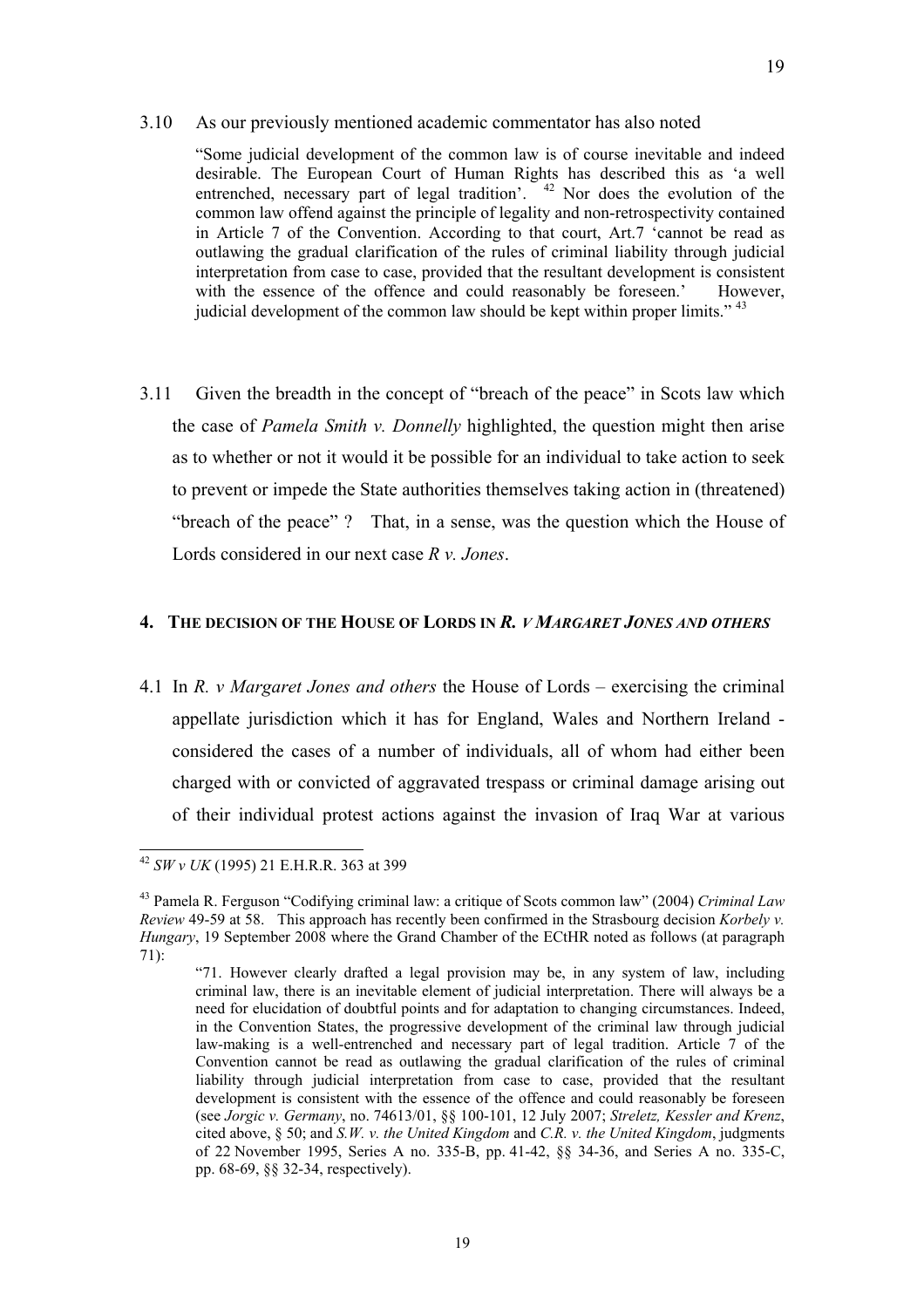military bases in the United Kingdom. In their resulting criminal trials some of the protesters sought to rely upon the statutory defence available to them under Section 3 of the Criminal Law Act 1967 to the effect that their actions were lawful since they could properly be regarded as the use of reasonable force to prevent the commission of a crime by the State, namely the pursuing of an unlawful war of aggression contrary to the binding norms of international law. Others argued that because the actions of the Crown in mobilising the armed forces for the invasion of Iraq could not be said to be lawful under international law, the protesters' admitted acts in seeking to disrupt the military action could not be characterised as "aggravated trespass" within the meaning of section 68(2)of the [Criminal Justice and Public Order](http://uk.westlaw.com/Find/Default.wl?rs=WLUK1.0&vr=2.0&DB=121177&FindType=Y&SerialNum=0111111704) Act 1994. The House of Lords were therefore asked to rule on the question as to whether the various protesters could rely upon the customary law notion of "crimes against peace" or "crimes of aggression" to justify their actions under domestic criminal law.

4.2 The House of Lords agreed, first of all, that the concept of crimes against peace (including the planning, preparation or waging of a war of aggression, or participation in a common plan or conspiracy to accomplish such acts) was sufficiently defined and clearly established in customary international law to permit lawful prosecution and punishment of those responsible. This is perhaps an unsurprising conclusion given that it was on the basis of such charges that various high functionaries in the German Nazi and Japanese wartime governments were charged convicted - and in some cases executed - in the post-War Nuremberg and Tokyo war crimes trials. Further and, in any event, in its decision in *Kuwait Airways Corporation v. Iraqi Airways Co (Nos. 4 and 5)* the House of Lords had already recognised the concept of the international crime of aggression. They held that the fact that the invasion of Kuwait by Iraq was generally considered to be an unlawful war of aggression contrary to customary international law and to the provisions of the UN Charter could be given effect to by the English courts in a purely domestic context. Their Lordships therefore refused to recognise the validity of an Iraqi decree which purported to transfer property in certain Kuwaiti state owned aircraft to the Iraqi state in recognition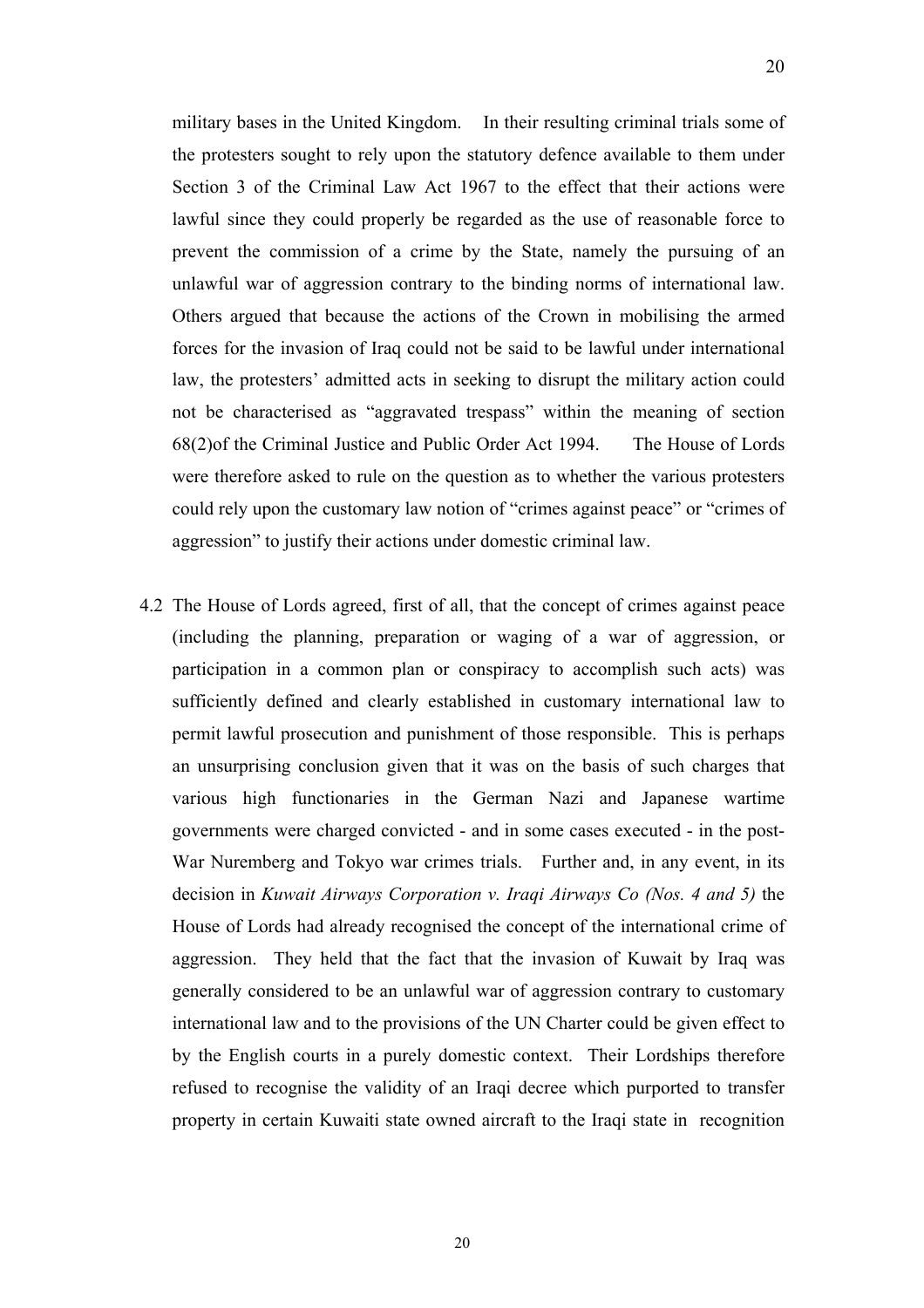- 4.3 In their subsequent decision in *R v. Jones* their Lordships held, however, that there was no *automatic* assimilation of crimes recognised and defined under customary international law into domestic English criminal law. More specifically they held that there need to be express Parliamentary authority before it was possible to treat the customary internal law crime of aggression as a domestic crime in English law. Accordingly, the international crime of aggression was not to be regarded as a crime or an offence in domestic law within the meaning and for the purposes of either section 3 of the 1967 Act or section 68(2) of the 1994 Act. This meant that - regardless of whether or not the United Kingdom's prosecution and participation in the Iraq war was lawful in international law - the resolution of that issue would provide no statutory defence in domestic English law for the protesters.
- 4.4 Now while this decision of the House of Lords definitively established the current position under English criminal law it does not, of course, apply in Scotland, for

...

<span id="page-20-0"></span> <sup>44</sup> *Kuwait Airways Corpn v. Iraqi Airways Co (Nos 4 and 5)* [2002] 2 AC 883 per Lord Nicholls of Birkenhead at 1081:

<sup>28</sup> *The acceptability of a provision of foreign law must be judged by contemporary standards.* Lord Wilberforce, in a different context, noted that conceptions of public policy should move with the times: see *Blathwayt v Baron Cawley* [1976] AC 397, 426. In *Oppenheimer v Cattermole* [1976] AC 249, 278, Lord Cross said that the courts of this country should give effect to clearly established rules of international law. This is increasingly true today. *As nations become ever more interdependent, the need to recognise and adhere to standards of conduct set by international law becomes ever more important*. RCC Resolution 369 was not simply a governmental expropriation of property within its territory. Having forcibly invaded Kuwait, seized its assets, and taken KAC's aircraft from Kuwait to its own territory, Iraq adopted this decree as part of its attempt to extinguish every vestige of Kuwait's existence as a separate state. An expropriatory decree made in these circumstances and for this purpose is simply not acceptable today.

<sup>29.</sup> *Enforcement or recognition of this law would be manifestly contrary to the public policy of English law. For good measure, enforcement or recognition would also be contrary to this country's obligations under the UN Charter. Further, it would sit uneasily with the almost universal condemnation of Iraq's behaviour and with the military action, in which this country participated, taken against Iraq to compel its withdrawal from Kuwait. International law, for its part, recognises that a national court may properly decline to give effect to legislative and other acts of foreign states which are in violation of international law*: see the discussion in *Oppenheim's International Law,* 9th ed (1992), vol 1, (ed Jennings and Watts), pp 371-376, para 113.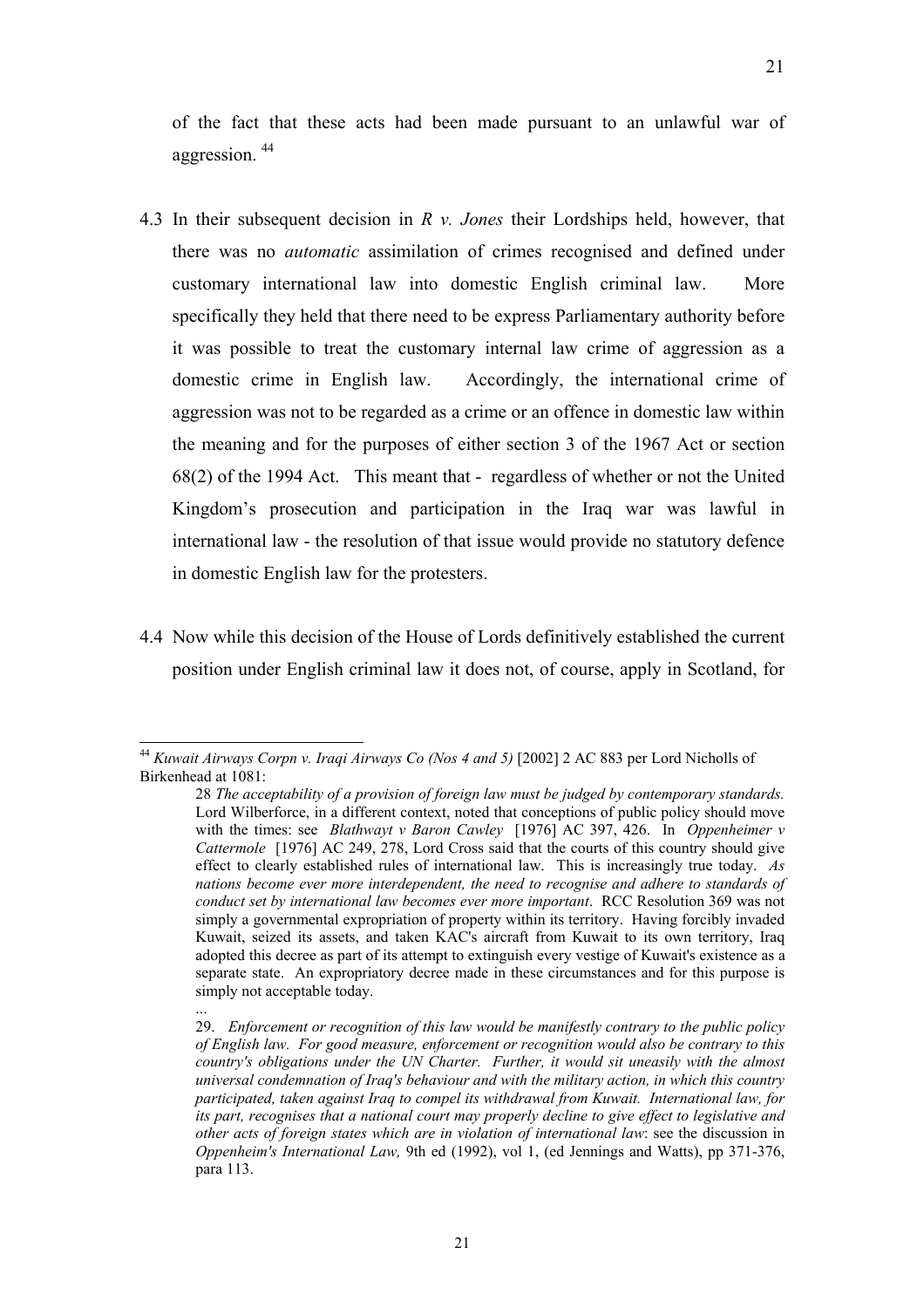the reasons already mentioned: namely that the House of Lords has no jurisdiction in matters of Scots criminal law.

4.5 More importantly however, the decision of their Lordships is in some way so specific to the features of English criminal law that it may not even be regarded as even a persuasive authority in Scotland, since much of its central constitutional reasoning does not readily translate into Scottish terms. In particular, the decision of Lord Bingham rests centrally on the assertion that:

"[T]here now exists *no power in the courts to create new criminal offences* [45.](#page-21-0)... While old common law offences survive until abolished or superseded by statute, new ones are not created. *Statute is now the sole source of new criminal offences*. ... [This] reflects what has become an important democratic principle in this country: that it is for those representing the people of the country in Parliament, not the executive and not the judges, to decide what conduct should be treated as lying so far outside the bounds of what is acceptable in our society as to attract criminal penalties. One would need very compelling reasons for departing from that principle." <sup>[46](#page-21-1)</sup>

- 4.6 As we have seen, however, these strictures about the court having *no* power to create new offences or to be able to change the substantive definition of what constitutes criminal conduct do *not* apply within the context of Scots criminal law. In Scotland the High Court of Justiciary takes a far more proactive approach in defining and developing the criminal law to match contemporary expectation of the national (and arguably, at least, also the international) community. There is no particularly strong tradition or custom of deference by the courts in Scotland to Parliament (whether in Westminster or in Edinburgh) on issues of criminal law when the legislature has not spoken.
- 4.7 Thus, given that customary international law has been said automatically to form part of Scots law, and that the substance of the criminal law in Scotland is one which continues to be shaped and created by the judges, it might be thought that the Scottish criminal justice system would be far more permeable to developments in the field of customary international law than the English statutory based domestic criminal legal system, at least as that system was explained by the House of Lords in *R v. Jones*.

<span id="page-21-0"></span> <sup>45</sup> See *R v Knuller (Publishing, Printing and Promotions) Ltd* [1973] AC 435

<span id="page-21-1"></span><sup>46</sup> *R. v Margaret Jones and others* [2007] 1 AC 136 per Lord Bingham at paragraphs 28-29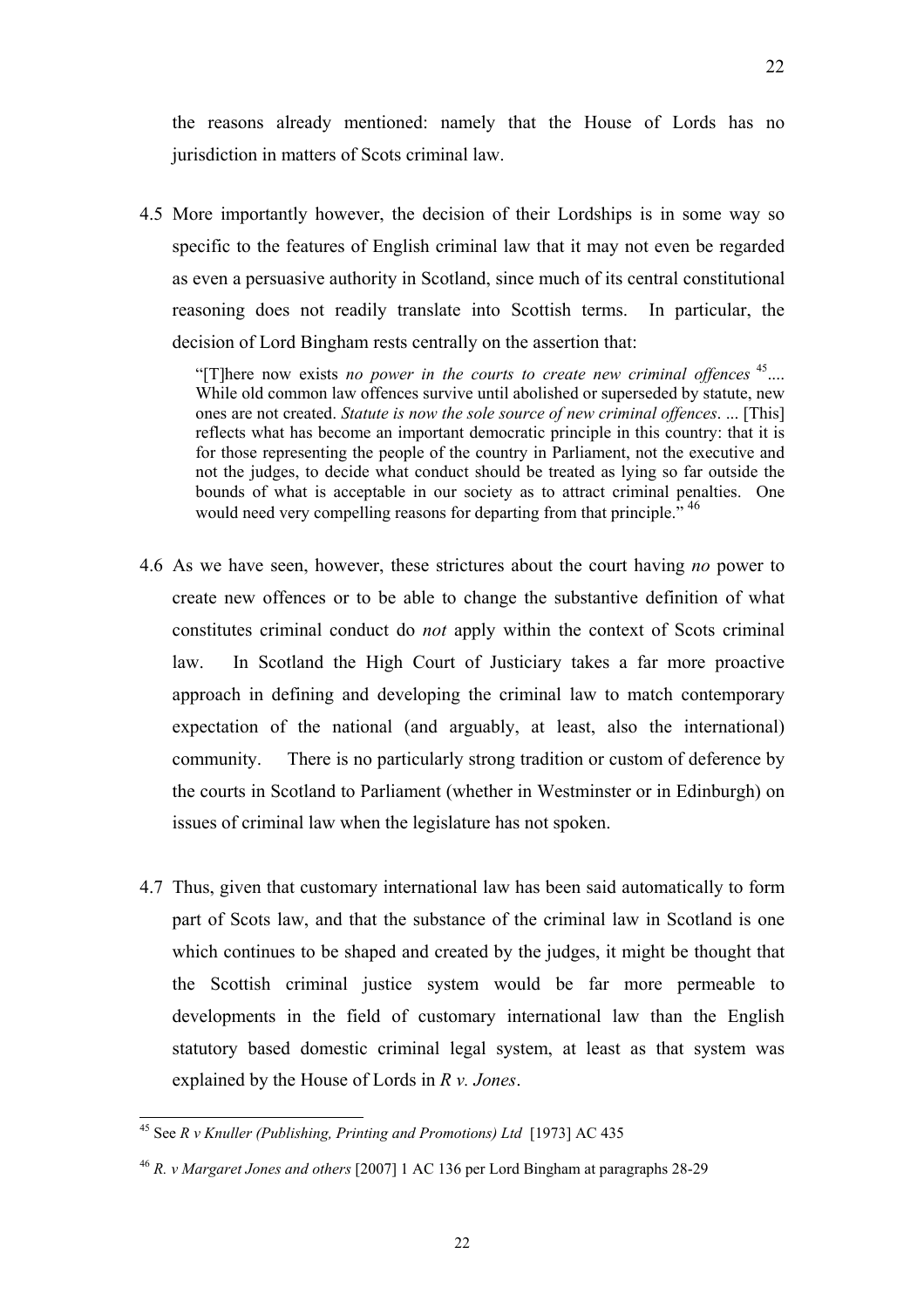#### **5. PROSECUTION IN DOMESTIC COURTS FOR INTERNATIONAL CRIMES**

## 5.1 In *Regina (Gentle and another) v. Prime Minister and others* Baroness Hale

opened her speech with the following arresting narrative:

...

"46. ... [O]n 11 March 2003, the Chief of the Defence Staff asked the Prime Minister for what he later called 'an unambiguous black and white statement saying that it would be legal for us to operate if we had to'. The next day, the legal adviser to the Ministry of Defence wrote to the Legal Secretary to the Law Officers, recording that he had advised the Chief of the Defence Staff that he could properly give his order committing United Kingdom forces 'if the Attorney General has advised that he is satisfied that the proposed military action … would be in accordance with national and international law'. The Treasury Solicitor also indicated that a clear statement from the Attorney General that military action would be lawful was required, not only by the military but also by the civil service, who might be involved in giving assistance to the military effort.

48 Why were the Chief of the Defence Staff and the Treasury Solicitor so concerned? Not, we may be sure, because they thought that the risk to the lives of military and civil service personnel would be greater if the war was unlawful than if it were lawful. They were concerned about the legal consequences. Whether there was much substance in those concerns may be open to doubt. The United Kingdom is party to the Charter of the United Nations which defines when one state may lawfully use force against another. We have therefore accepted that we cannot go to war just because we see good reason to do so. We have also committed ourselves to the Rome Statute of the International Criminal Court (1999) (Cm 4555). Crimes within the jurisdiction of the court are genocide, crimes against humanity, war crimes and the crime of aggression: article 5(1). However the court cannot exercise its jurisdiction over the crime of aggression until a definition and other conditions have been adopted, which cannot be before 2009: see article 5(2). Hence the UK's International Criminal Court Act 2001 only provides for the arrest and surrender of people accused of genocide, crimes against humanity and war crimes, which are also made offences in domestic law. The prosecutor of the International Criminal Court has received many communications related to concerns about the legality of the armed conflict in Iraq. In response, he has explained that the court has only a mandate to examine *conduct during the conflict* and not whether *the decision to engage* in it was legal...

50 But even if the prospect of prosecution for engaging in an unlawful war (as opposed to conducting a war unlawfully) is remote, the Chief of the Defence Staff and Treasury Solicitor were surely right in principle to seek the assurance which they did. Flight Lieutenant Kendall-Smith was court-martialled for disobeying a lawful command when he refused to return to Iraq in June 2005. It was accepted by the Crown that for there to be an offence (then under section 34 of the Air Force Act 1955) the order in question must not have been an order to do something which was unlawful in domestic or international law. The Judge Advocate ruled that this order was not unlawful because it had been given after the United Nations resolutions authorising the activities of the multi-national force. But he also ruled that it is no defence that the defendant believed that the order was not lawful. The individual's duty is to obey the order, as long as it is not obviously contrary to law. There is no defence of conscientious objection to the order (compare the position under the German Constitution, as indicated in the ruling of the 2nd *Wehrdienstsenat* of the *Bundesverwaltungsgericht* of 21 June 2005, *Case No BVerwG 2 WD 12.04)* . This places the individual British service man or woman in a very difficult position. If he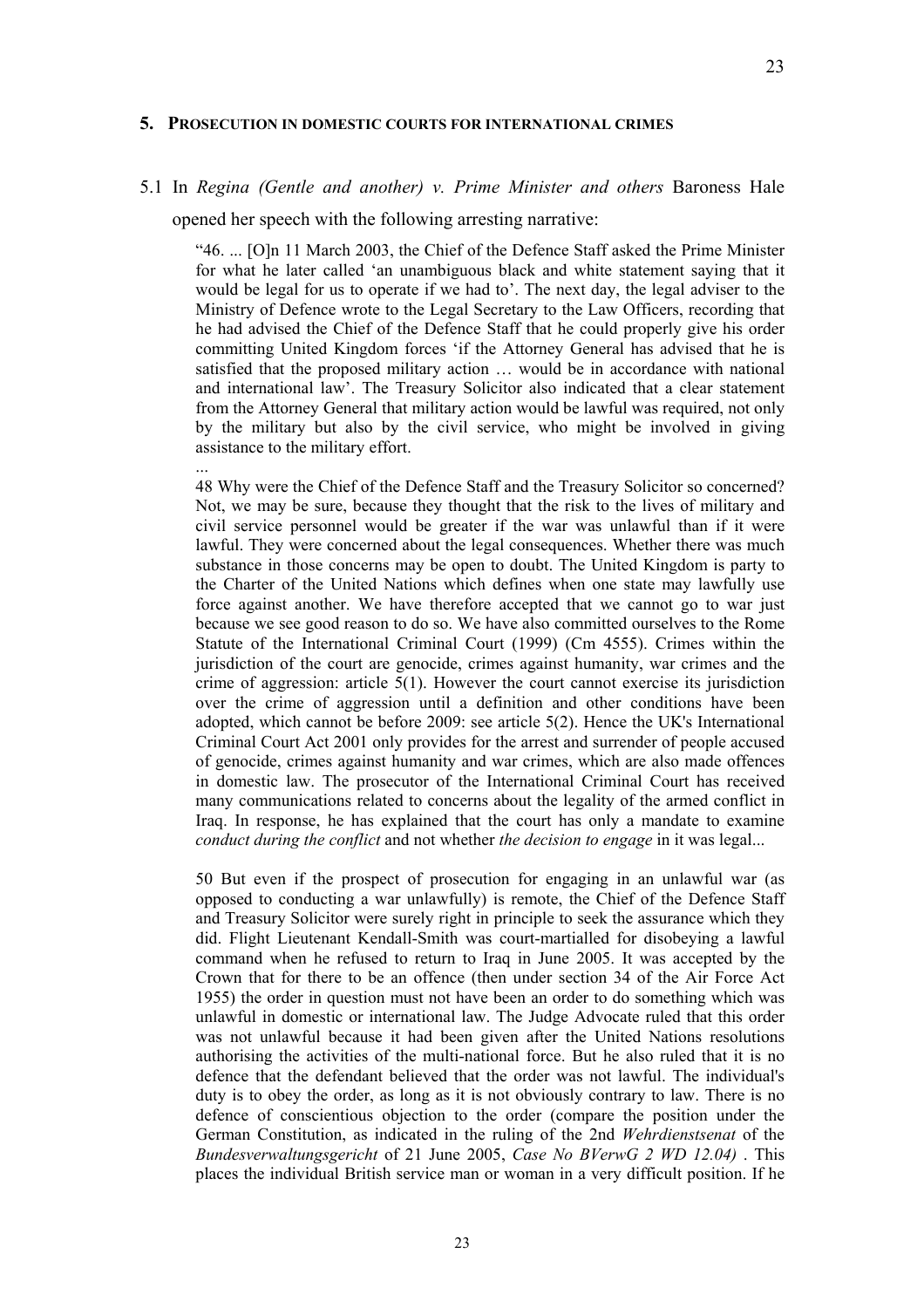<span id="page-23-2"></span>or she obeys the order and it is not in fact lawful, then he or she could in theory face prosecution for the illegal act. Under the International Criminal Court Statute, the more sceptical he or she is about the legality of the order, the less possible it might be to rely on a defence of superior orders: see article 33. If he or she disobeys the order and it is in fact lawful, then he or she will probably face a court martial for disobeying it. A state which expects its soldiers to obey their orders irrespective of their own views on the lawfulness of those orders should, it seems to me, owe a correlative duty to its soldiers to ensure that those orders are lawful."<sup>[47](#page-23-0)</sup>

5.2 Despite repeated invitations made to them the courts in England and Wales, and in particular the judges of the House of Lords, have consistently sought to avoid judging on the legality of decisions relating to war  $48$  or the preparations for war.<sup>49</sup> The judges say that it is not their function to review the exercise of

49 See, for example, *Chandler v. The Director of Public Prosecutions* [1964] AC 763 *per* Lord Reid at 791:

"It is my opinion that the disposition and armament of the armed forces are and for centuries have been within the exclusive discretion of the Crown and that one can seek a legal remedy on the grounds that such discretion has been wrongly exercised. I need only refer to the numerous authorities gathered together in *China Navigation Company Ltd. v. Attorney-General* [1932] 2 KB 197. Anyone is entitled, in or out of Parliament, to urge that policy regarding the armed forces should be changed; but until it is changed, on a change of government or otherwise, no-one is entitled to challenge it in court."

and *per* Viscount Radcliffe at 798-799:

"If the methods of arming the defence forces and the disposition of those forces are at the decision of Her Majesty's Ministers for the time being, as we know that they are, it is not within the competence of a court of law to try the issue whether it would be better for the country that that armament or those dispositions should be different. … [T]he question whether it is in the true interests of this country to acquire, retain or house nuclear armaments depends upon an infinity of considerations, military and diplomatic, technical, psychological and moral, and of decisions, tentative or final, which are themselves part assessments of fact and part expectations and hopes. I do not think that there is anything amiss with a legal ruling that does not make that issue a matter for judge or jury"

See, too, *Lord Advocate's Reference (No. 1 of 2000) re nuclear weapons*, 2001 JC 143, HCJ at 163: "[60] In our view it is not at all clear that if this issue had been fully debated before us, the incorporation of Trident II in the United Kingdom's defence strategy, in pursuance of a strategic policy of global deterrence, would have been regarded as giving rise to issues which were properly justiciable. *Chandler* remains *binding* (*sic*) authority in this court. Such developments as have taken place seem to have left untouched the status of the prerogative in

<span id="page-23-0"></span> <sup>47</sup> See *Regina (Gentle and another) v. Prime Minister and others* [2008] 1 AC 1356 per Baroness Hale at 1377-9

<span id="page-23-1"></span><sup>48</sup> See *Regina (Gentle and another) v. Prime Minister and others* [2008] 1 AC 1356 per Lord Hope at  $1372$ 

<sup>&</sup>quot;The issue of legality in this area of international law belongs to the area of relations between states. Article 2 of the Charter of the United Nations declares that the organisation and its members shall act in accordance with the principles that it sets out. The third of these principles is: 'All members shall settle their international disputes by peaceful means in such a manner that international peace and security, and justice, are not endangered.' Application of the guidance that this principle offers in the conduct of international relations between states is a matter of political judgment. It is a matter for the conduct of which ministers are answerable to Parliament and, ultimately, to the electorate. It is not part of domestic law reviewable here or, under the Convention, in the European court at Strasbourg.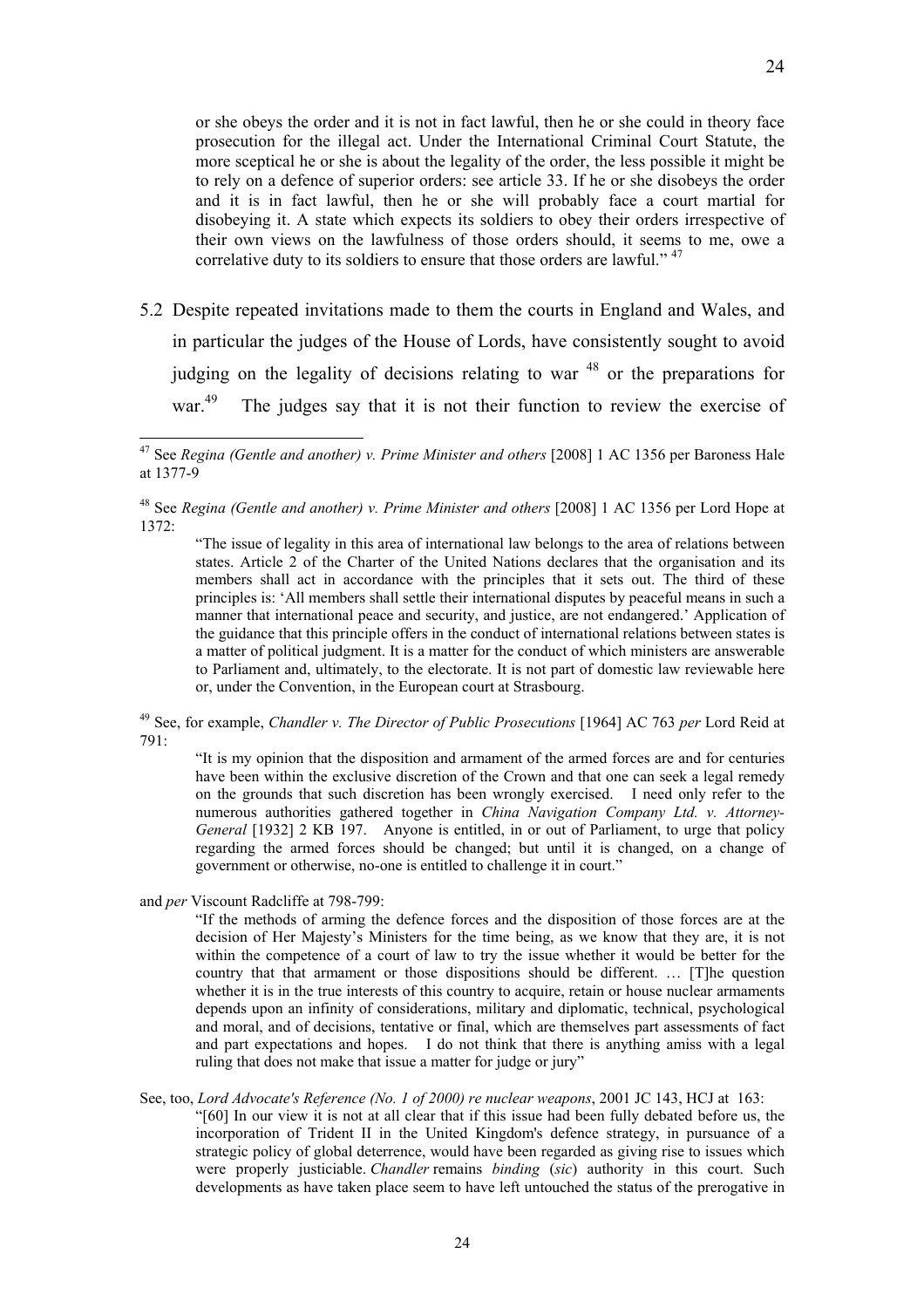prerogative powers in relation to the deployment of the armed services. <sup>50</sup> They defer to the executive in matters of foreign policy.  $51$  And they say are unwilling to adjudicate on rights and obligations arising out of transactions entered into between sovereign states on the plane of public international law. [52](#page-24-2)

matters relating to the defence of the realm. However, we have not been asked to dispose of the case on this basis, and we see no alternative but to reserve the issue for another occasion."

<span id="page-24-0"></span>50 Contrast with the approach in Canada in *Operation Dismantle and others v. The Queen* (1985)18 *Dominion Law Reports* 481 (4<sup>th</sup>) per Madame Justice Wilson of the Supreme Court of Canada at 500, 504, 505 at reviewed the common law authorities available up to 1985 on the question of the justiciability of the decision by the Canadian government to allow the testing of American Cruise missiles on its territory, noting as follows:

 $\overline{a}$ 

…

…

"I cannot accept the proposition that difficulties of evidence or proof absolve the court from taking a certain kind of decision if it can be established on other grounds that it has a duty to do so. I think we should focus our attention on whether the court *should* or *must* rather than on whether they *can* deal with such matters. We should put difficulties of evidence and proof aside and consider whether as a constitutional matter it is appropriate or obligatory for the court to decide the issue before us.

[I]f the court were simply being asked to express its opinion on the wisdom of the executive's exercise of its defence powers in this case, the court would have to decline. It cannot substitute its opinion for that of the executive. Because the effect of the appellant's action is to challenge the wisdom of the government's defence policy, it is tempting to say that the court should in the same way refuse to involve itself. However, I think that would be to miss the point, to fail to focus on the question before us. The question before it is not whether the government's defence policy is sound but whether or not it violates the appellant's rights and freedoms under Section 7 of the *Canadian Charter of Rights and Freedoms*. This is a totally different question. I do not think that there can be any doubt that this is a question for the courts.

[I]t seems to me that the legislature has assigned the courts as a constitutional responsibility the task of determining whether or not the decision to permit the testing of cruise missiles violates the appellant's rights under the charter. … It is therefore, in my view not only appropriate that we decide the matter; it is our constitutional obligation to do so."

<span id="page-24-1"></span>51 See *R. (on the application of Abbasi) v Secretary of State for Foreign and Commonwealth Affairs*  [2002] EWCA Civ 1598; [2003] U.K.H.R.R. 76 refusing to order the Foreign Secretary to intervene in the case of a British subject held as enemy combatant by United States at Guantanamo Bay. See too *R. (on the application of Al-Rawi) v Secretary of State for Foreign and Commonwealth Affairs* [2006] EWHC 972 (Admin); [2006] [H.R.L.R.](http://uk.westlaw.com/Find/Default.wl?rs=WLUK1.0&vr=2.0&DB=5448&FindType=g&SerialNum=2009172813) 30 refusing to require the secretary of state to make a formal request for the return of the foreign national Guantanamo detainees who had strong British connection. And see *R. (on the application of Bancoult) v Secretary of State for Foreign and Commonwealth Affairs* [2008] 3 W.L.R. 955 the House of Lords held that the requirement that laws had to be made for the 'peace, order and good government' of a Crown colony could not be construed as words limiting the power of a legislature and the courts would not inquire into the substantive merits of any legislation resulting.

<span id="page-24-2"></span><sup>52</sup> See *R. (on the application of Campaign for Nuclear Disarmament) v Prime Minister* [2002] EWHC 2777 (Admin); [2003] A.C.D. 36 where the court refused to provide an advisory declaration as to the true meaning of Resolution 1441 of the United Nations Security Council dated November 8, 2002 and in particular as to whether it authorised states to take military action in the event of non compliance by Iraq with its terms.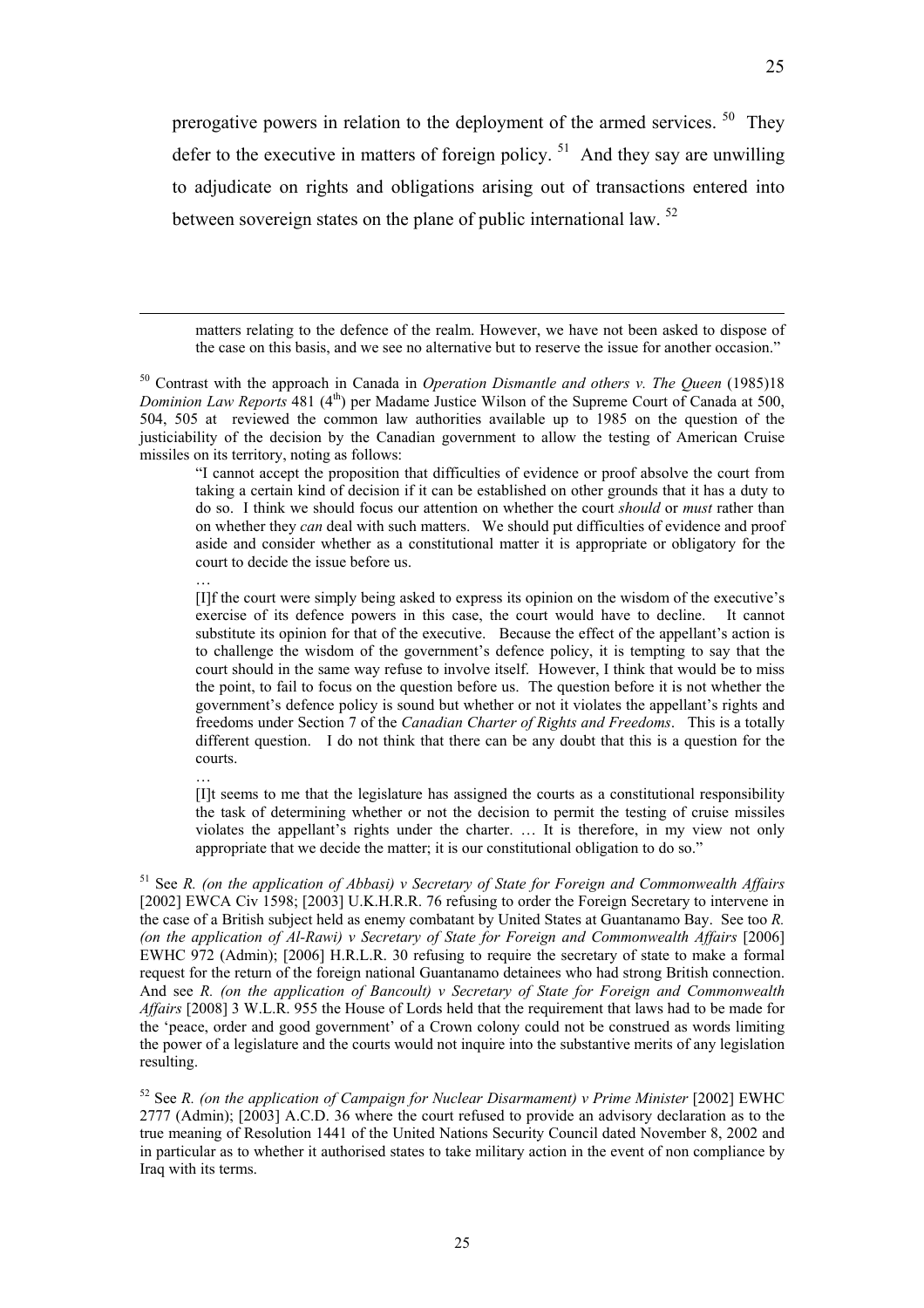# 5.3 But as Professor Rosalyn Higgins QC, now President of the International Court of Justice, has written:

"The international responsibility of a State is engaged when it violates international law, with various possible consequences. And from the perspective of international law, 'the State' encompasses all the organs of the State, the judiciary as well as the executive and legislative. *The responsibility of the State is incurred by the acts and decisions of the judiciary, notwithstanding the proper separation, in a democracy, of the judiciary from other State organs*." [53](#page-25-0)

5.4 And the doctrine of judges as "State actors" is also evident from the series of trials organised by the American authorities subsequent to the main war crimes trial at Nuremberg and which concerned the relationship of specific professional sectors of German society with the Nazi regime. "Case 3" or *United States v. Altstötter and others* concerned the prosecution of a selection of some 16 jurists (public prosecutors, presiding judges and officials and ministers in the Ministry of Justice) who had assisted in the administration of the legal system during the Nazi era. These individual were presented by the American prosecuting authorities as being representatives of the entire judicial system for the administration of "what passed for justice in the Third Reich". These jurists were put on trial as regards their involvement in or complicity with war crimes, organised crime and crimes against humanity, in particular "judicial murder and other atrocities which they committed by destroying law and justice in Germany and by utilising the empty forms of legal process for persecution, enslavement and extermination on a vast scale".  $54$  In line with their international law remit,  $55$ 

<span id="page-25-0"></span><sup>&</sup>lt;sup>53</sup> R. Higgins "The Relationship between International and Regional Humanitarian law and Domestic Law" (1992) 18 *CLB* 1268 at 1268.

<span id="page-25-1"></span><sup>54</sup> See *Trials of War Criminals before the Nuremberg Military Tribunals under Control Council Law No. 10, Nuremberg October 1946-April 1949* (Washington DC: US Government Printing Office, 1951) Volume III at 32-33

<span id="page-25-2"></span><sup>&</sup>lt;sup>55</sup> In Judgment of the Nuremberg International Military Tribunal in the Main War Crimes Trial (1947) 41 AJIL 172 noted when considering the law of the Charter setting up the Tribunal:

<sup>&</sup>quot;The making of the Charter was the exercise of sovereign legislative power by the countries to which the German Reich unconditionally surrendered; and he undoubted right of these countries to legislate for the occupied territories has been recognised by the civilised world. The Charter is not an arbitrary exercise of power on the part of the victorious nations, but in the view of the Tribunal, as will be shown, it is the expression of international law existing at the time of its creation; and to that extent is itself a contribution to international law."

This passage is also quoted in YBILC 1950 II page 187 at paragraph 26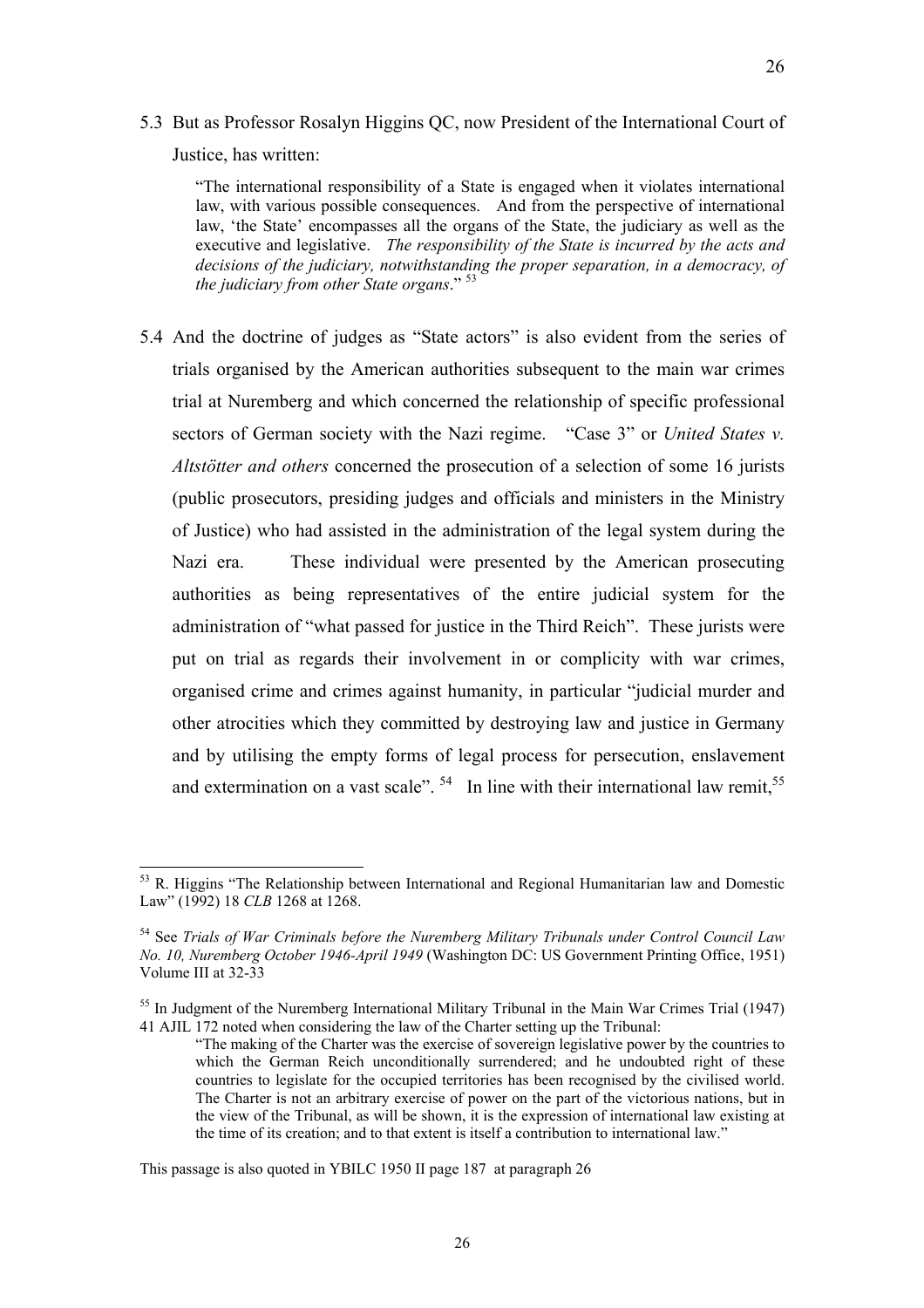"a nation-wide government-organised system of cruelty and injustice, in violation of the laws of war and of humanity, and perpetrated in the name of law by the authority of the Ministry of Justice and through the instrumentality of the courts. The dagger of the assassin was concealed beneath the robe of the jurist". [56](#page-26-0)

27

- 5.5 It is clear from this trial and from the conviction of a number of the accused that it was considered by the Allied prosecuting authorities and judges at Nuremberg that officers of the judicial system themselves owed duties derived from consideration of international law which over-rode their duties to give effect to and apply provisions of national law insofar as these contravened these international humanitarian and human rights principles.
- 5.6 The written advice of 7 March 2003 of the Attorney General to the United Kingdom government shows that the Attorney General was clearly aware of this and another Nuremberg precedents. In discussing the issue as to whether an invasion of Iraq by the United Kingdom might be found to be unlawful under international law, he raised the concern of possible criminal prosecutions for those involved in the decision to go to war, noting:

"Two further, though probably more remote possibilities, are an attempted prosecution for murder on the grounds that the military action is unlawful and an attempted prosecution for the crime of aggression. Aggression is a crime under customary international law which automatically forms part of domestic law. It might therefore be argued that international aggression is a crime recognised by the common law which can be prosecuted in the UK courts." [57](#page-26-1)

5.7 Now while this argument that there might be a prosecution before the courts in England in respect of the customary international law crime of international aggression was later rejected by this House of Lords in *R v Jones (Margaret)* it would appear that the *possibility* of such a prosecution in Scotland is not yet a closed one, as a matter of Scots criminal law and procedure. And as one academic commentator has noted:

27

<span id="page-26-0"></span> <sup>56</sup> See *Trials of War Criminals before the Nuremberg Military Tribunals* (Washington DC: US Government Printing Office, 1951) III at 984-985

<span id="page-26-1"></span><sup>57</sup> Attorney General memorandum of 7 March 2003, para 34 available at <http://image.guardian.co.uk/sys-files/Guardian/documents/2005/04/28/legal.pdf>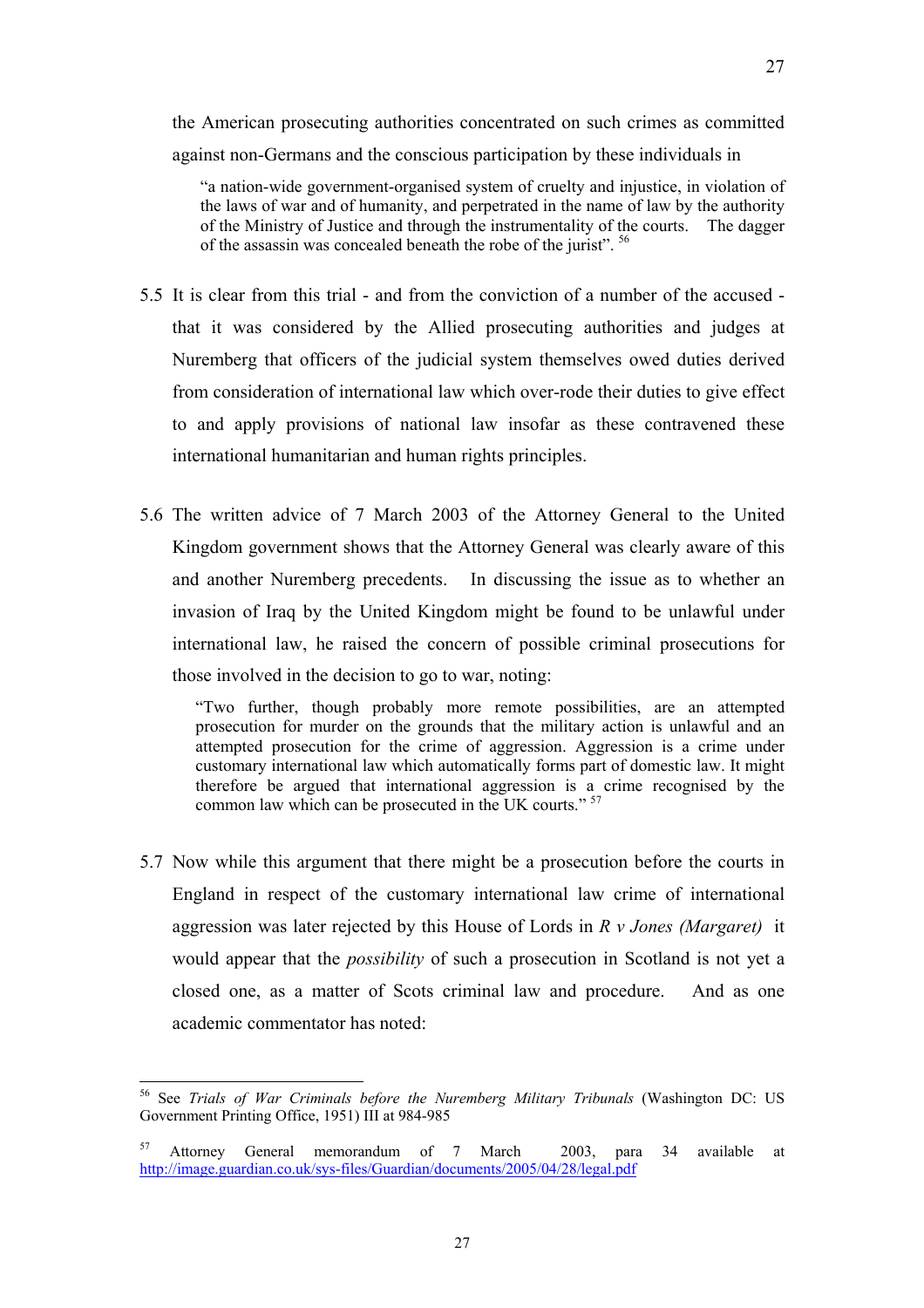"Perhaps there might emerge for international crimes a correspondingly mounting influence upon the interpretation of domestic crimes, bolstered by increasing state ratifications of the Rome Statute, the effective operation of the ICC itself, and also the Rome Statute's expectation (in Art.1) of complementarity in terms of a firm national response so as to avert the need for international action. Based on the sentiments expressed in the Preamble of the Rome Statute, one might wish every success to the ICC and that the UK courts will eventually take due notice of that progress." [58](#page-27-0)

- 5.8 Further, as the decision of the House of Lords in *Reg. v. Bow Street Magistrate, Ex p. Pinochet (No. 3)*  $^{59}$  shows, there is no immunity from the criminal jurisdiction of the United Kingdom in respect of a (former) head of state for any acts or omission - even when done in his official capacity as head of state - if those actions constituted international crime against humanity and *jus cogens.*  In the case of General Pinochet the crimes with which he was charged were those of torture or conspiracy to torture. It is not immediately clear why different rules or considerations should apply in respect of possible prosecutions of officials in respect of any of the other international crimes defined and condemned in Nuremberg Principle VI
- 5.9 We have earlier referred to Section 58 of the Scotland Act 1998 ("SA") which provides that the UK Secretary of State has the power to direct a member of the Scottish Executive (including necessarily, the Lord Advocate) either: (1) to refrain from proposed action where he has reasonable grounds to believe that such action would be incompatible with the international obligations of the United Kingdom; or (2) to order otherwise competent action from any member of the Scottish Executive where he has reasonable grounds to believe that such action is required for the purpose of giving effect to any such international obligations. As we have seen "international obligations" is defined under Section 126(10) of the Act as meaning "any international obligations of the United Kingdom other than obligations to observe and implement Community law or the Convention rights." Section 58(5) SA provides that the Secretary of

<span id="page-27-0"></span><sup>&</sup>lt;sup>58</sup> See Clive Walker "Case comment: Appellants protesting against war in Iraq – defendants committing criminal offences of damage or aggravated trespass on military bases" (2007) *Criminal Law Review* 66-70 at 70

<span id="page-27-1"></span><sup>59</sup> *Reg. v. Bow Street Magistrate, Ex p. Pinochet (No. 3)* [2000] AC 147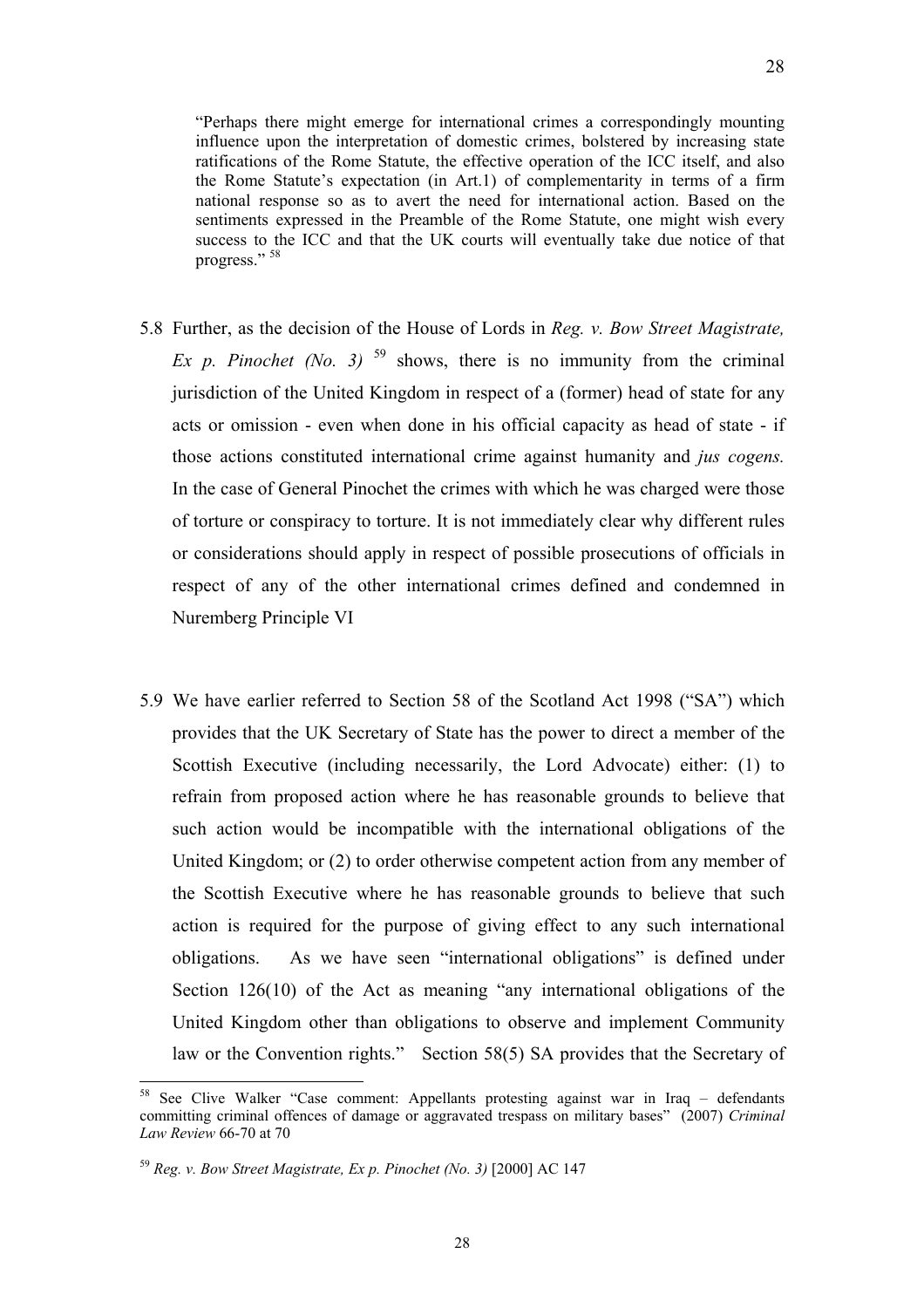State is required to state his reason in making any such order, and his or her decisions will therefore be subject to judicial scrutiny review on the usual grounds for review of administrative action. This means that Scottish Government's duty to comply with international obligations may become the subject of an order pronounced by the domestic courts if, for example, the Secretary of State's order is unsuccessfully challenged before them.

5.10 In *Friend v Lord Advocate* [60](#page-28-0) the House of Lords unanimously rejected the challenge argued by a party litigant to the Convention compatibility of the Scottish fox hunting ban. Unfortunately, given that this was a case argued by a litigant without the benefit of any legal representation and where no *amicus curiae* had been appointed, their Lordships also saw fit also to pronounce on the issue as to whether Sections 35 and 58 of the Scotland Act might have modified the heretofore accepted dualist approach to international law (which requires specific incorporation of international treaty obligation into domestic law before they become enforceable before the court). There remains at least an interesting argument to the effect that by statutorily binding the Scottish Government under the Scotland Act to respect all of the United Kingdom's international obligations (albeit an obligation which Section 58 SA envisages to be enforced by action on the pat of the Secretary of State) then this is sufficient to incorporate these international obligations of the UK into domestic Scots law – at least as against the Scottish Government – such as to allow these obligations of the Scottish Government to be relied upon by any private parties who could show themselves prejudiced as citizens by the Scottish Government (in)action which was not compatible with the UK's international treaty obligations. <sup>61</sup>

# 5.11 Notwithstanding the dicta of the House of Lords in *Friend* it may still be

<span id="page-28-0"></span> <sup>60</sup> *Friend v Lord Advocate*, [2008](http://uk.westlaw.com/Find/Default.wl?rs=WLUK1.0&vr=2.0&DB=4841&FindType=g&SerialNum=2014112266) SC (HL) <sup>107</sup>

<span id="page-28-1"></span><sup>61</sup> *Lord Advocate's Reference (No. 1 of 2000) re nuclear weapons*, 2001 JC 143, HCJ confirmed the direct enforceability of norms of customary international law in Scots law. For a somewhat partisan survey and account (with a conservative, pro-Government spin) of the modern English case-law on this matter see Philip Sales and Joanne Clement "International Law in Domestic Courts: the developing framework" (2008) 124 *Law Quarterly Review* 388-421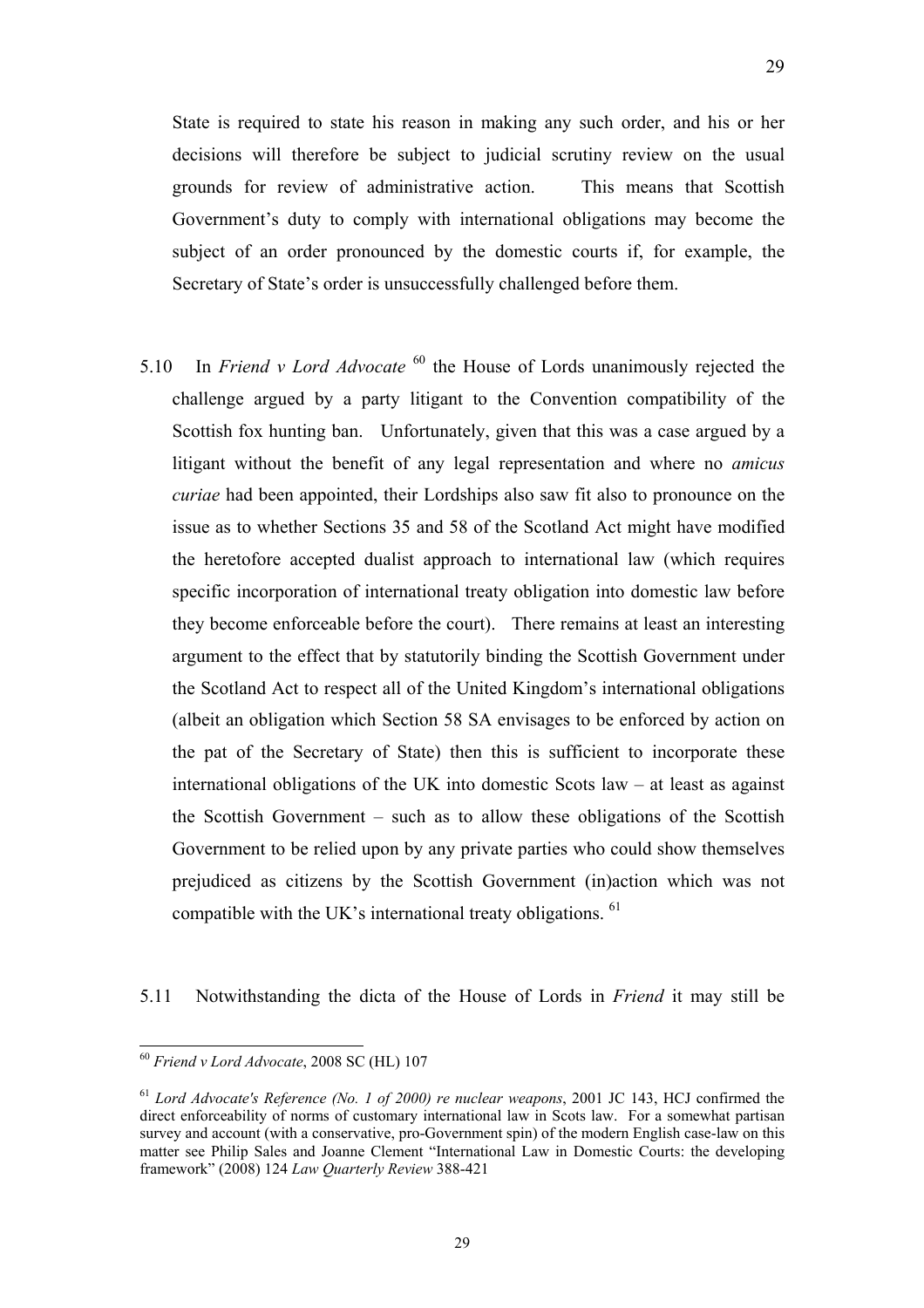argued that Section 58 SA provides the basis for an enforceable legitimate expectation to the effect that the actions of the Scottish devolved institutions will be compatible with the UK's international obligations. On this basis it might be said that the Scotland Act effectively binds the Lord Advocate - and the other Scottish Ministers - to respect the whole range of international treaty obligations which have been ratified by the Crown, even where they have not been incorporated into the domestic law of the United Kingdom.  $62$  The scheme of Scotland Act may be said also to provide further statutory authority to underpin and confirm the obligation already incumbent upon the Scottish Ministers and Lord Advocate at common law to respect the norms of customary international law insofar as these create international obligations on the United Kingdom. Thus, we may say that the Lord Advocate and the other Scottish Ministers are legally obliged both to refrain from acting in a manner would be incompatible with both customary and treaty international obligations of the United Kingdom, and may indeed have obligations under domestic law to take positive action for the purpose of giving effect to any such international obligations.

5.12 In particular, it seems clear that the Lord Advocate's prosecutorial discretion requires to be exercised in a manner which is both compatible with an individual's Convention rights *and* in a manner which is compatible with the United Kingdom's obligations under general international law. What this might mean is that the devolved Lord Advocate cannot lawfully initiate a prosecution against an individual if that individual's actions are properly found upon and justified under international law. By the same token it might be argued that a decision by the Lord Advocate to *refuse* to initiate a prosecution – for example against a State official or politician in respect of the international crime of

<span id="page-29-0"></span> <sup>62</sup> Thus, in contrast to the situation that prevailed in *J. H. Rayner (Mincing Lane) Ltd. v. DTI* [1990] 2 AC 418 *per* Lord Templeman at 476F-477A, Lord Griffiths at 483C and Lord Oliver at 499E-501B is cannot be said in relation to acts of the Lord Advocate that the provisions of an unincorporated treaty was non-justiciable or otherwise outside the purview of the domestic courts. See, too, *Kaur v Lord Advocate* 1981 SLT 322, OH *per* Lord Ross at 330:

<sup>&</sup>quot;So far as Scotland is concerned, I am of the opinion that the court is not entitled to have regard to the Convention either as an aid to construction or otherwise. I respectfully share the view ... that the Convention is irrelevant to legal proceedings unless and until its provision have been incorporated or given effect to in legislation. To suggest otherwise is to confer upon a Convention concluded by the Executive an effect which only an Act of the Legislature can achieve."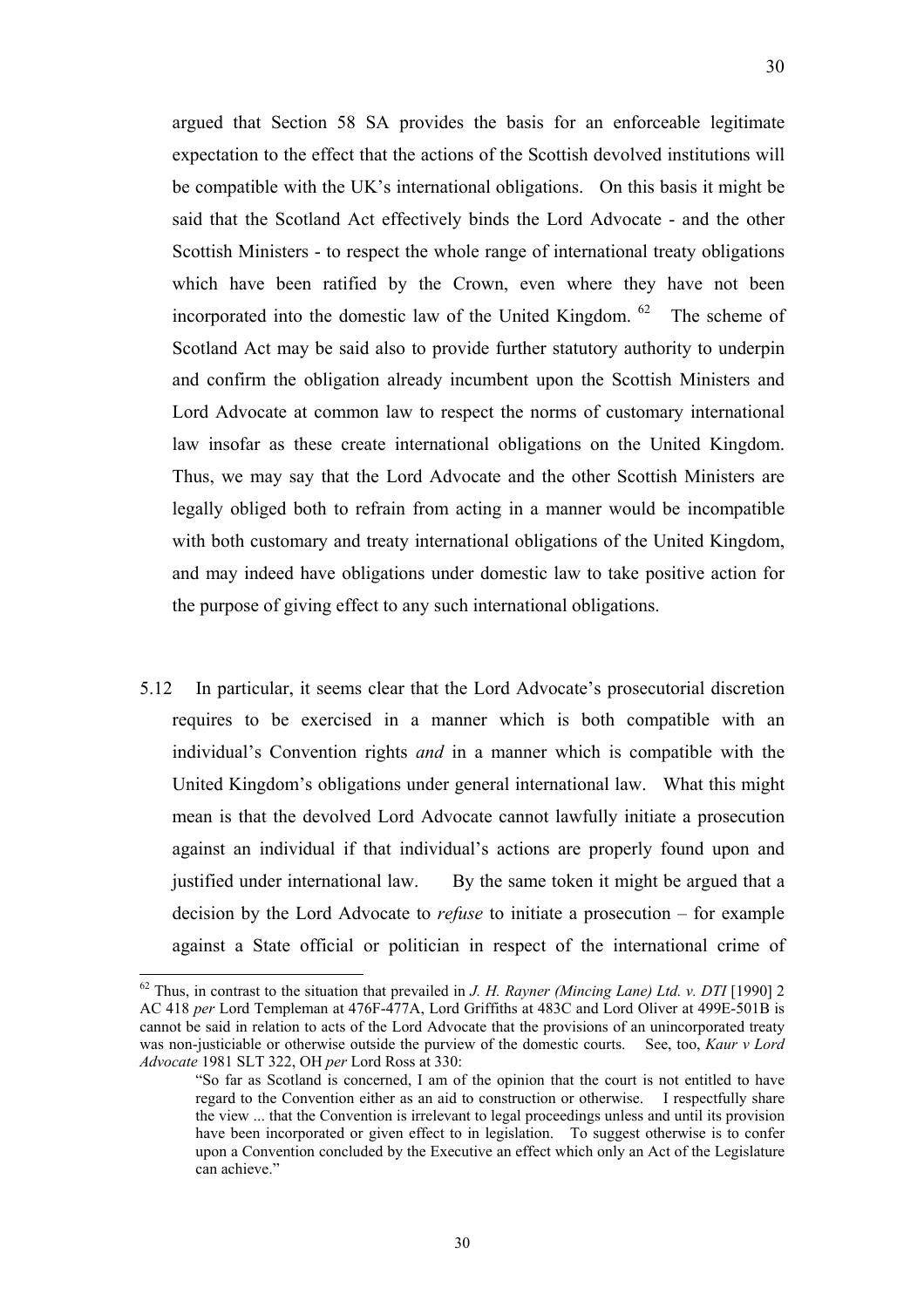<span id="page-30-0"></span>aggression – might be subject to judicial review before the courts to test the lawfulness of this decision. Standing the specific exception provided in Article 7(2) ECHR (which provides that the application of the general principles of *nullum crimen sine lege* "shall not prejudice the trial and punishment of any person for any act or omission which, at the time it was committed, was criminal according to the general principles of law recognised by civilised nations") it would be difficult to argue that the prosecution before a domestic tribunal for a crime clearly defined in Nuremberg Principle VI (for example for "crimes against peace" such as "planning, preparation, initiation or waging of a war of aggression") could, in itself, be said to be contrary to the Convention rights of the accused

5.13 The decision by the Lord Advocate on whether or not to prosecute in any case has not heretofore been the subject of any challenge before the courts in Scotland.<sup>63</sup> But there is no constitutional reason which such decisions should

See too *Hester v. McDonald*, 1961 SC 370 per Lord President (Clyde) at 378-379

 <sup>63</sup> See *Crichton v. McBain*, 1961 JC 25 per Lord Justice General Clyde at 28-29:

<sup>&</sup>quot;The Lord Advocate has appeared in person at this hearing and has informed the Court that he has fully investigated the matter more than once and, in the exercise of that wide discretion which is invested in the Lord Advocate, he has come to the conclusion that a prosecution would not be justified in connexion with this matter. He has therefore decided not to prosecute at his own instance and not to give his concurrence to the private prosecution which the present complainer desires to raise.

*The Lord Advocate is quite entitled to take up this position. In this country he is the recognised prosecutor in the public interest. It is for him, in the exercise of his responsible office, to decide whether he will prosecute in the public interest and at the public expense, and under our constitutional practice this decision is a matter for him, and for him alone. No one can compel him to give his reasons, nor order him to concur in a private prosecution. The basic principle of our system of criminal administration in Scotland is to submit the question of whether there is to be a public prosecution to the impartial and skilled investigation of the Lord Advocate and his department, and the decision whether or not to prosecute is exclusively within his discretion. This system has operated in Scotland for centuries, and—see Alison on Criminal Law, vol. ii, p. 88—the result has completely proved the justice of these principles,*  for such has become the public confidence in the decision of the Lord Advocate and his deputies on the grounds of prosecution, that private prosecutions have almost gone into disuse. *It is utterly inconsistent with such a system that the Courts should examine, as it was suggested it would be proper or competent for us to do, the reasons which have affected the*  Lord Advocate in deciding how to exercise his discretion, and it would be still more absurd *for this Court to proceed to review their soundness. Any* dicta *indicating that such a course is open to any Court are, in my view, quite unsound*."

<sup>&</sup>quot;His [the Lord Advocate's] responsibilities and privileges are quite unique, and they depend for their continuance on the confidence of the public in the utter impartiality with which he has always administered his onerous duties regarding crime. From time immemorial it has, therefore, been recognised, as Baron Hume puts it *Crimes*, vol. ii, p. 135 that 'a constitutional trust is reposed in that high officer, selected by His Majesty from among the most eminent at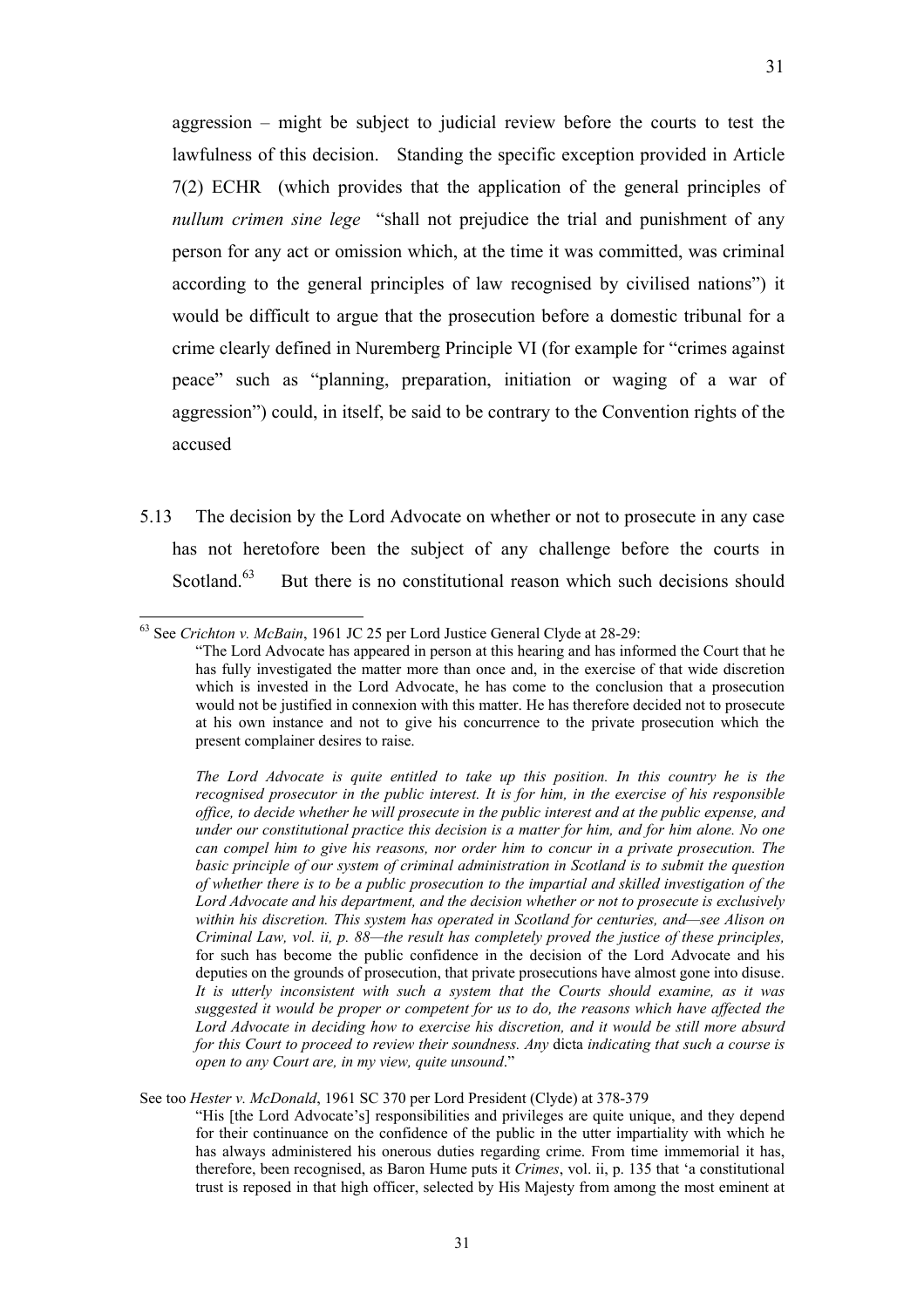<span id="page-31-0"></span>not be open to challenge by way of judicial review, just as the decisions of the prosecution authorities are in England. [64](#page-31-0) Indeed, the decision of the Lord

 $\overline{a}$ 

the Bar; and it will not be supposed of him, that he can be actuated by unworthy motives in commencing a prosecution, or fall into such irregularities or blunders in conducting his process, as ought properly to make him liable in amends.' As Alison says (vol. ii, p. 93) he is absolutely exempt from penalties and expenses. *It is, therefore, an essential element in the very structure of our criminal administration in Scotland that the Lord Advocate is protected by an absolute privilege in respect of matters in connexion with proceedings brought before a Scottish Criminal Court by way of indictment*."

64 The position in England has been set out in *Regina (Corner House Research and another) v. Director of the Serious Fraud Office (JUSTICE intervening)* [2008] 3 WLR 568, HL *per* Lord Bingham at 580:

"30 It is common ground in these proceedings that the Director is a public official appointed by the Crown but independent of it. He is entrusted by Parliament with discretionary powers to investigate suspected offences, which reasonably appear to him to involve serious or complex fraud and to prosecute in such cases. These are powers given to him by Parliament as head of an independent, professional service who is subject only to the superintendence of the Attorney General. There is an obvious analogy with the position of the Director of Public Prosecutions. *It is accepted that the decisions of the Director are not immune from review by the courts, but authority makes plain that only in highly exceptional cases will the court disturb the decisions of an independent prosecutor and investigator*: *R v Director of Public Prosecutions, Ex p C* [1995] 1 Cr App R 136, 141; *R v Director of Public Prosecutions, Ex p Manning* [2001] QB 330, para 23; *R (Bermingham) v Director of the Serious Fraud Office* [2007] QB 727, paras 63-64; *Mohit v Director of Public Prosecutions of Mauritius* [2006] 1 WLR 3343, paras 17 and 21 citing and endorsing a passage in the judgment of the Supreme Court of Fiji in *Matalulu v Director of Public Prosecutions* [2003] 4 LRC 712, 735-736; *Sharma v Brown-Antoine* [2007] 1 WLR 780, para 14(1)-(6). The House was not referred to any case in which a challenge had been made to a decision not to prosecute or investigate on public interest grounds.

31 The reasons why the courts are very slow to interfere are well understood. They are, first, that the powers in question are entrusted to the officers identified, and to no one else. No other authority may exercise these powers or make the judgments on which such exercise must depend. Secondly, the courts have recognised (as it was described in the cited passage from *Matalulu v Director of Public Prosecutions* )

'the polycentric character of official decision-making in such matters including policy and public interest considerations which are not susceptible of judicial review because it is within neither the constitutional function nor the practical competence of the courts to assess their merits.'

Thirdly, the powers are conferred in very broad and unprescriptive terms.

32 Of course, and this again is uncontroversial, *the discretions conferred on the Director are not unfettered. He must seek to exercise his powers so as to promote the statutory purpose for which he is given them. He must direct himself correctly in law. He must act lawfully. He must do his best to exercise an objective judgment on the relevant material available to him. He must exercise his powers in good faith, uninfluenced by any ulterior motive, predilection or prejudice.*"

See too *R (B) v. DPP* [2009] EWHC 106 (Admin) (27 January 2009) *per* Toulson LJ at paras 52-53:

"52. There is now a substantial body of authority on judicial review of decisions not to prosecute. The leading authorities are *R v DPP ex parte Manning* [2001] 1 QB 330, *R (Da Silva) v DPP* [2006] EWHC 3204 (Admin), *Sharma v Brown-Antoine* [2006] UKPC 57 and *Marshall v DPP* [2007] UKPC 4. In summary, judicial review of a prosecutorial decision is available but is a highly exceptional remedy. The exercise of the court's power of judicial review is less rare in the case of a decision not to prosecute than a decision to prosecute (because a decision not to prosecute is final, subject to judicial review, whereas a decision to prosecute leaves the defendant free to challenge the prosecution's case in the usual way through the criminal court) but is still exceptional. The reason for this was stated by Lord Bingham CJ in *Manning,* para 23:

32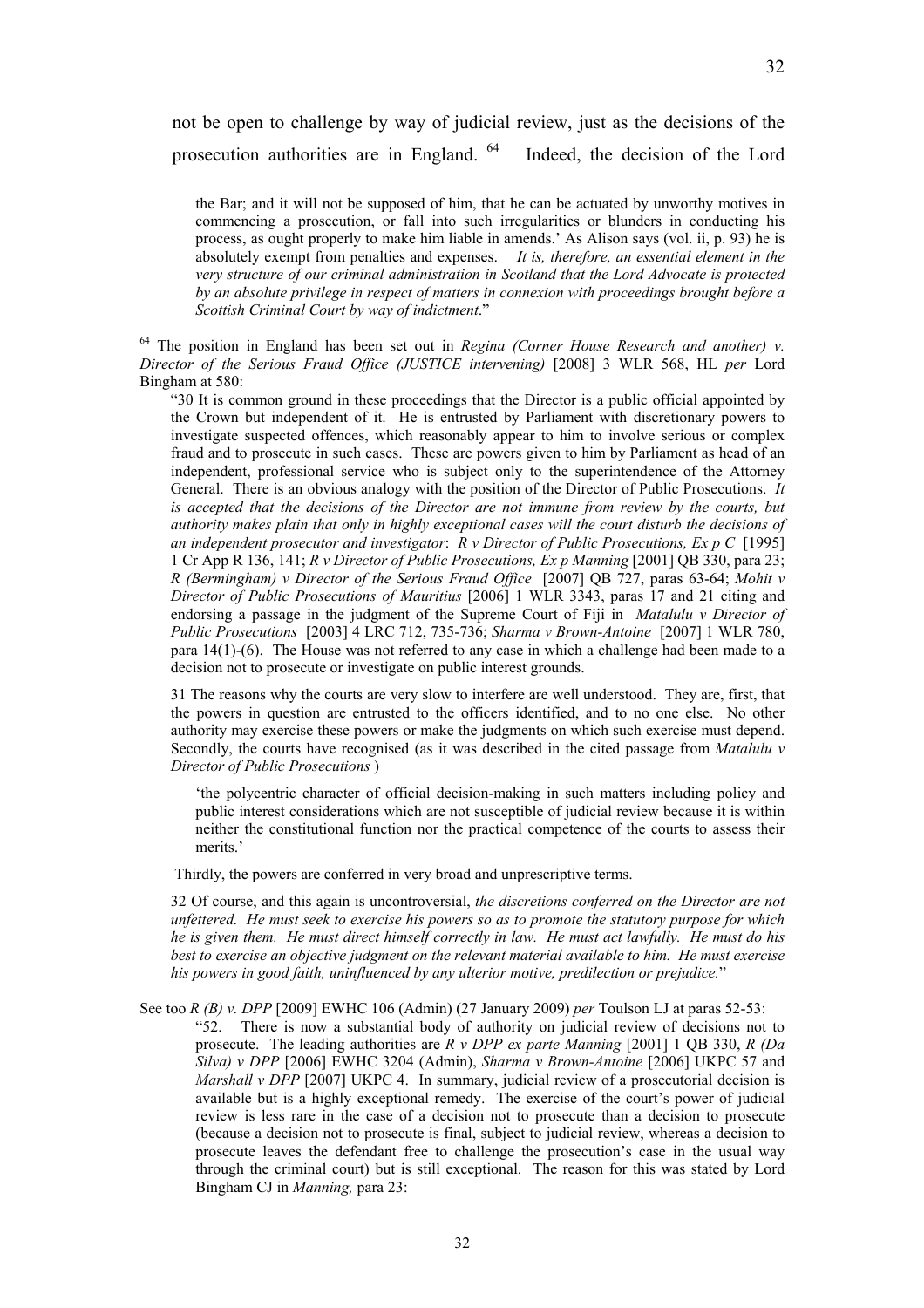Advocate in her capacity has head of the system of investigation of deaths in Scotland to refuse an inquiry has recently been the subject of a successful challenge by way of judicial review before the Court of Session.<sup>65</sup>

# **6. CONCLUSION**

 $\overline{a}$ 

## 6.1 One legal philosopher has noted as follows:

"When the very institution whose purpose is to realise human rights is used to trample them, when justice is turned against itself, the virtue of justice will be turned against itself too. Concern for human rights leads the virtuous person to accept the authority of the law, but in such circumstances adherence to the law will lead her to support institutions that systematically violate human rights. The person with the virtue of justice, the lover of human rights, unable to run to the actual laws for their enforcement, has nowhere else to turn. She may come to feel that there is nothing for it but to take human rights under her own protection and so to take the law into her own hands." <sup>[66](#page-32-1)</sup>

'In most cases the decision will turn not on an analysis of the relevant legal principles but on the exercise of an informed judgment of how a case against a particular defendant, if brought, would be likely to fare in the context of a criminal trial before (in a serious case such as this) a jury. This exercise of judgment involves an assessment of the strength, by the end of the trial, of the evidence against the defendant and of the likely defences. It will often be impossible to stigmatise a judgment on such matters as wrong even if one disagrees with it. So the courts will not easily find that a decision not to prosecute is bad in law, on which basis alone the court is entitled to interfere. At the same time, the standard of review should not be set too high, since judicial review is the only means by which the citizen can seek redress against a decision not to prosecute and if the tests were too exacting an effective remedy would be denied."

53. There is an assumption underlying this passage (with its reference to the exercise of an informed judgment) that a prosecutor can ordinarily be expected to have properly informed himself (within the limits of what is reasonably practical) and asked himself the right questions before arriving at a decision whether or not to prosecute."

<span id="page-32-0"></span>65 See *Kennedy v. Lord Advocate*, 2008 SLT 195 granting decree reducing the decision of the Lord Advocate of 15 June 2006 to refuse to order an inquiry under the Fatal Accidents and Sudden Deaths Inquiry (Scotland) Act 1976 and *Kennedy v. Lord Advocate (No. 2)* [2009] CSOH 1 where the Lord Ordinary pronounced a further decree in the same case in the following terms:

'Declarator that the petitioner is entitled to an independent, effective and reasonably prompt inquiry into the death of [her late mother Mrs. Eileen O'Hara/her late husband David Charles Black], in which the deceased's next of kin may be involved to the extent necessary to ensure compliance with their rights under Article 2 of the European Convention on Human Rights, and during which they can be legally represented; and that any continuing failure to hold such an inquiry is incompatible with Article 2."

<span id="page-32-1"></span>66 Christine M. Korsgaard "Taking the Law into Our Own Hands: Kant on the Right to Revolution" in Reath, Herman and Korsgaard (eds.), *Reclaiming the History of Ethics: Essays for John Rawls* (Cambridge: Cambridge University Press, 1997) at 297.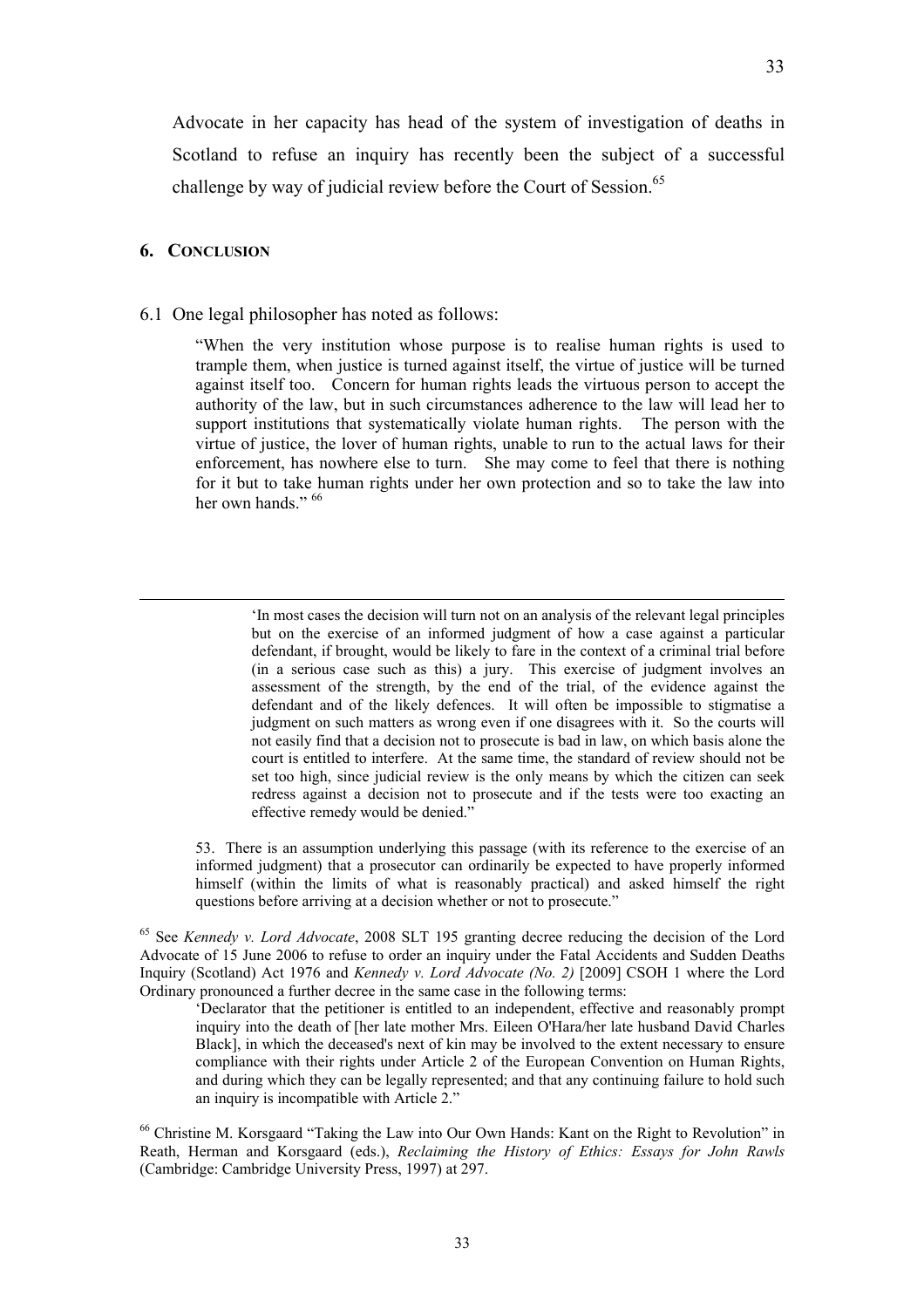- 6.2 As we have seen, one way in which concerned individuals have conscientiously sought to resolve their dilemma of an apparent conflict between the requirements of domestic law and their perceived requirements of justice on the issue of the stockpiling of nuclear weapons in the United Kingdom has been their attempt, in their prosecutions for direct action protests, to rely on customary international law before the courts in Scotland. These protesters have sought to use international law in such a way as to provide them with a lawful defence against their prosecution for direct actions which they have taken by way of protest against - and in order to highlight their claims as to - the unlawfulness of the State's own actions in pursuing its policies of nuclear weapon stockpiling as part of a strategy of nuclear deterrence.
- 6.3 In *Lord Advocate's Reference (No. 1) of 2000)* legal submissions were made to the High Court of Justiciary on behalf of Ellen Moxley to the effect that in this intersection of public international law, constitutional law, humanitarian law, human rights law and criminal law the court might usefully adapt the classic tripartite test of proportionality known in European law (and which was originally developed in German domestic law to test the lawfulness of police action) to set out the conditions for any possible "citizen intervention necessity" defence. The proportionality test would mean that such a defence would only be available in circumstances where it can be said that:
	- (i) the action of the State against which it was aimed was in fact illegal, whether under domestic or applicable international law;
	- (ii) the action was necessary in the sense that there was no legal reasonable alternative in fact available to the actor (for example because the relevant authorities had refused or refrained from enforcing the law in relation to the illegal act)
	- (iii) the actor could reasonably expect that the actions taken would be effective in at least impeding, if not wholly preventing, the illegal act;

34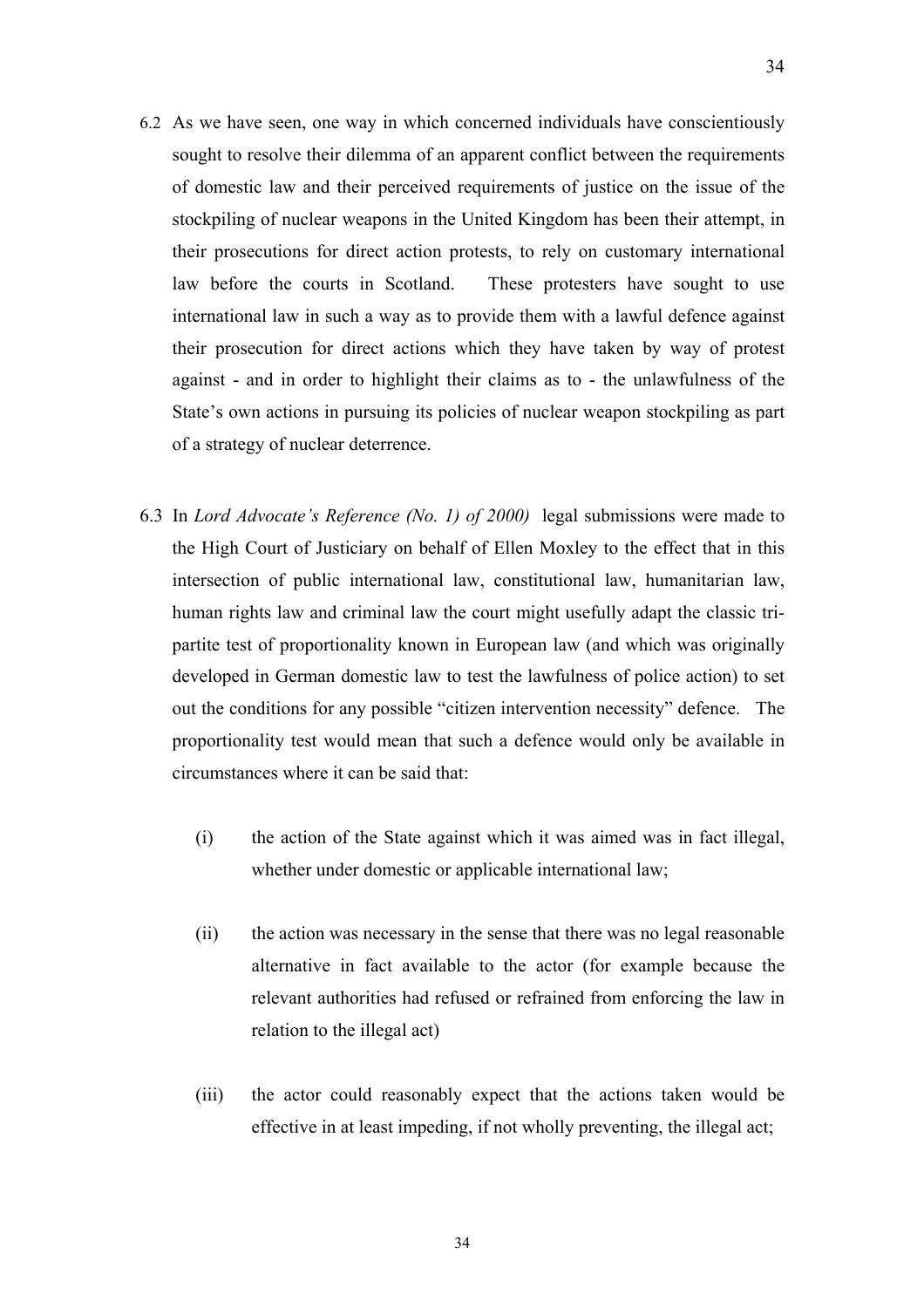- <span id="page-34-0"></span>(iv) the actions of the protesters or interveners were marked by a "fidelity to legal values" within our democratic polity in that that they were proportionate, involved no possibility of harm to individuals and no attempt was made to avoid detection in the doing of the act
- 6.4 It was submitted on behalf of Ellen Moxley that the corollary of admitting and applying the proportionality test to any such defence would be that there would clearly be no possibility of successfully relying upon it where:
	- (i) the State action complained of was not in fact illegal, or
	- (ii) that the action was unnecessary (in the sense that reasonable alternatives were open) or
	- (iii) that it could not have been reasonably be expected that it would impede the commission of the unlawful act, or
	- (iv) that the action was not one which was characterised by fidelity to legal values because, for example, it was done clandestinely with a view to escaping detection or
	- (v) because the action was disproportionate in the sense that its evil or undesirable effects (for example in resulting in physical harm to individuals) outweighed the evil that it was seeking to prevent.
- 6.5 The High Court of Justiciary rejected these legal submissions. And in general, all and any attempts to have the courts recognise any such conscientious "citizen intervener" defence against a criminal charge have been uniformly (and perhaps unsurprisingly) unsuccessful. The judges express their fear that anarchy will result should they allow for the possibility of individuals being authorised to break the law, in order to highlight the commission of greater State crimes. <sup>67</sup>

 <sup>67</sup> See *R. v Margaret Jones and others* [2007] 1 AC 136 per Lord Hoffmann at 177-9

<sup>&</sup>quot;89 My Lords, civil disobedience on conscientious grounds has a long and honourable history in this country. People who break the law to affirm their belief in the injustice of a law or government action are sometimes vindicated by history. The suffragettes are an example which comes immediately to mind. It is the mark of a civilised community that it can accommodate protests and demonstrations of this kind. But there are conventions which are generally accepted by the law-breakers on one side and the law-enforcers on the other. *The protesters behave with a sense of proportion and do not cause excessive damage or inconvenience. And they vouch the sincerity of their beliefs by accepting the penalties imposed by the law. The police and prosecutors, on the other hand, behave with restraint and the magistrates impose sentences which take the conscientious motives of the protesters into account*. The conditional discharges ordered by the magistrates in the cases which came before them exemplifies their sensitivity to these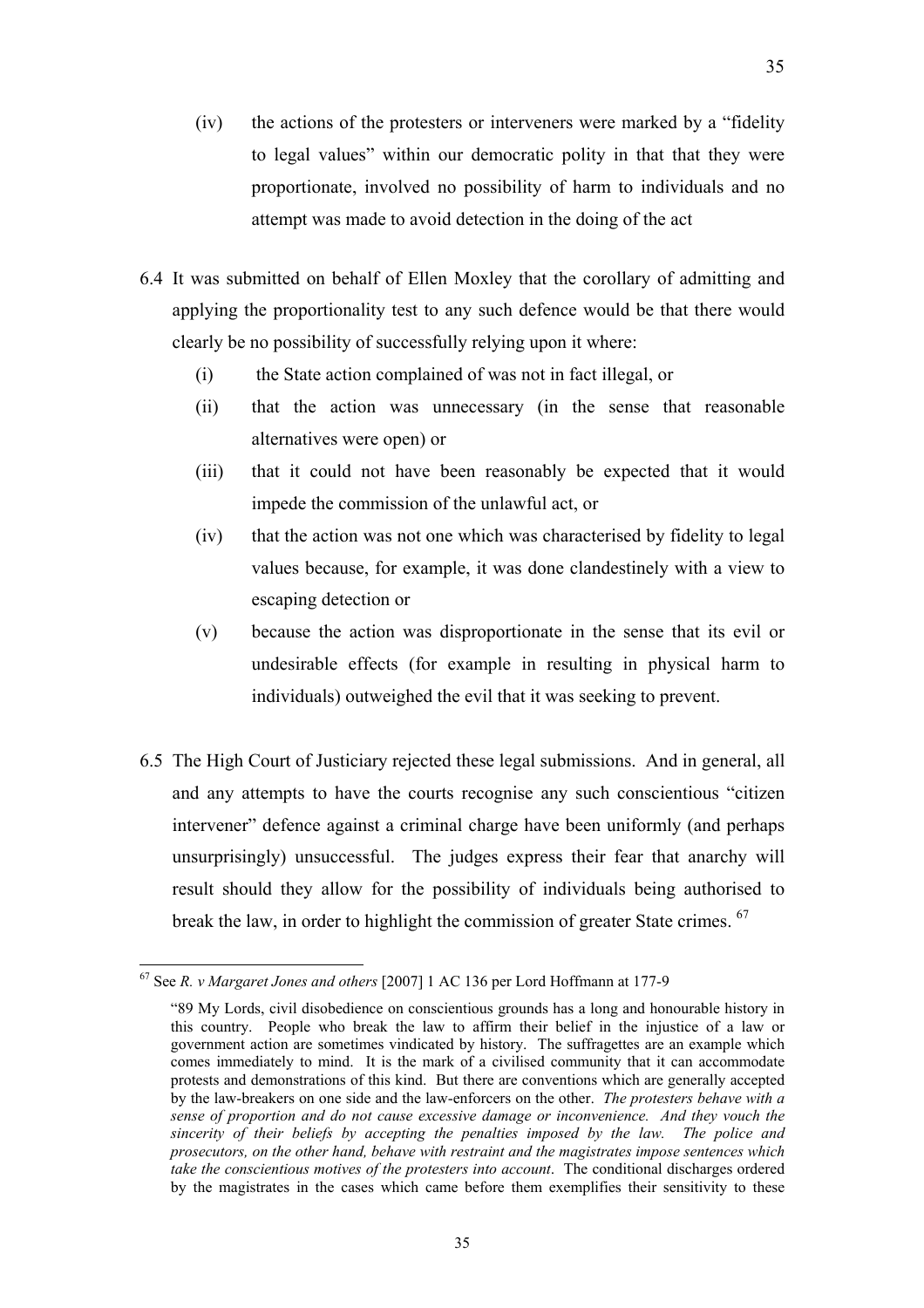- 6.6 There is an alternative strategy which might be used to bring before the domestic court the current state of international criminal law on matters of war and peace. This would be to request the State prosecution authorities to initiate criminal investigations and the prosecution of persons within the jurisdiction against whom a case might colourably be made of their complicity in recognised international crimes - in particular the crime of international aggression, or other crimes against peace.
- 6.7 Article 5 of the Rome Statute which set up the International Criminal Court (the ICC) includes the international crime of aggression in the list of serious offences – "the most serious crimes of concern to the international community" – over which the ICC has jurisdiction. But the Rome statute also provides, in Article 5(2), that

"the Court shall exercise jurisdiction over the crime of aggression once a provision is adopted in accordance with articles 121 and 123 defining the crime and setting out the conditions under which the Court shall exercise jurisdiction with respect to this crime."

What this means is that the ICC is precluded from exercising jurisdiction over the crime of aggression unless and until the assembly of States that ratified the Rome Statute passes an amendment to the Statute defining the crime of aggression. This has not been done. The result has been an international political stalemate the crime of aggression does not yet fall within the purview of the ICC.

conventions....

<sup>93</sup> My Lords, I do not think that it would be inconsistent with our traditional respect for conscientious civil disobedience for your Lordships to say that there will seldom if ever be any arguable legal basis upon which these forensic tactics can be deployed.

<sup>94</sup> The practical implications of what I have been saying for the conduct of the trials of direct action protesters are clear. If there is an issue as to whether the defendants were justified in doing acts which would otherwise be criminal, the burden is upon the prosecution to negative that defence. But the issue must first be raised by facts proved or admitted, either by the prosecution or the defence, on which a jury could find that the acts were justified. In a case in which the defence requires that the acts of the defendant should in all the circumstances have been reasonable, his acts must be considered in the context of a functioning state in which legal disputes can be peacefully submitted to the courts and disputes over what should be law or government policy can be submitted to the arbitrament of the democratic process. In such circumstances, the apprehension, however honest or reasonable, of acts which are thought to be unlawful or contrary to the public interest, cannot justify the commission of criminal acts and the issue of justification should be withdrawn from the jury. Evidence to support the opinions of the protesters as to the legality of the acts in question is irrelevant and inadmissible, disclosure going to this issue should not be ordered and the services of international lawyers are not required."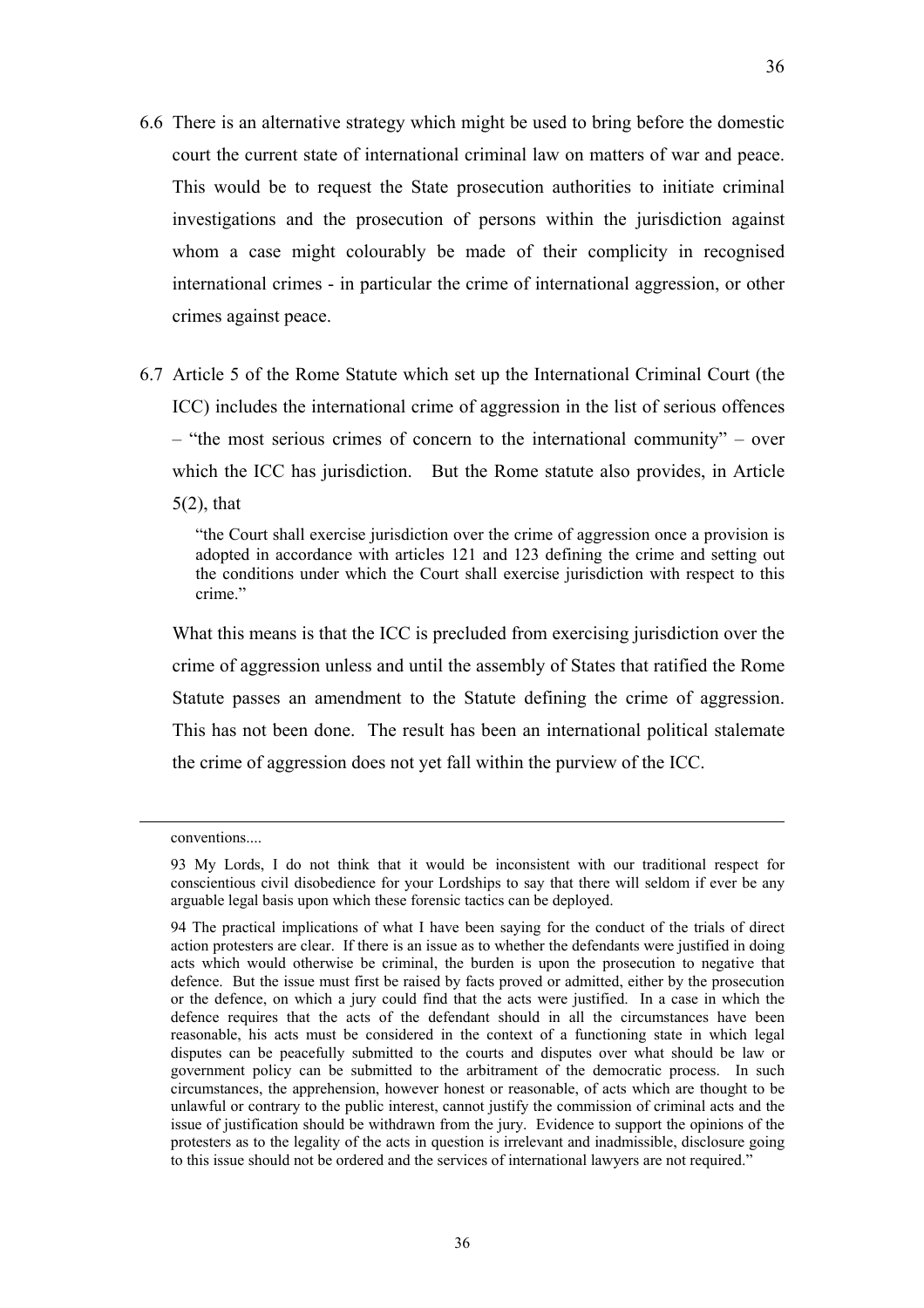- 6.8 In any event the ICC will *not* adjudicate on a crime enumerated in its Statute unless it is satisfied that the "national authorities are 'unwilling or unable' to carry out a genuine investigation and, if appropriate, prosecution." The ICC is intended to supplement or complement national criminal justice systems. Accordingly the jurisdiction of the ICC need not be called upon where those national criminal justice systems are effective in the prosecution of international crimes. And as the House of Lords noted in its decision in *R v. Margaret Jones* the parameters of the crime of aggression are sufficiently well-known for it to be capable of being considered a crime in domestic law. The only reason they said that it is not yet a prosecutable offence in English law is because the Westminster Parliament has not yet made specific provision for its incorporation into the domestic legal system. But such considerations do not apply (or, at the very least, do not apply with the same force) within the Scottish criminal justice system, given that Scots criminal law - based as it is on the common law – still allows for the incorporation of new crimes into the law by judicial *fiat* rather than requiring in all cases specific Parliamentary enactment.
- 6.9 Accordingly it would appear to be at least competent for the prosecution authorities in Scotland, if so advised, to raise prosecution in Scotland in respect of the international crime of aggression. Insofar as the Scottish prosecution authorities fail or refuse to do so where there are otherwise reasonable grounds for so proceedings, it would seem in principally that such a decision might itself be the subject of challenge before the courts by way of judicial review. It has to be said, however, that the judges in Scotland are, if anything temperamentally, culturally and institutionally even more conservative than their English counterparts. As the late Professor Bill Wilson of Edinburgh University once observed:

"It cannot be said that the Scottish judiciary has been a major agency of change in the last hundred years. The House of Lords has made abrupt turns from time to time and perhaps that is the appropriate place for changes to be made. The Court of Session has been, on the whole, conservative; it has refused to break new ground, not only because there was precedent against it, but also because there was no precedent for it. … The best that can be said for the judges is that they have kept the system going; that is, perhaps, their function." [68](#page-36-0)

<span id="page-36-0"></span> <sup>68</sup> W. A. Wilson "The progress of the law 1888-1988" (1988) *Juridical Review* 207 at 231